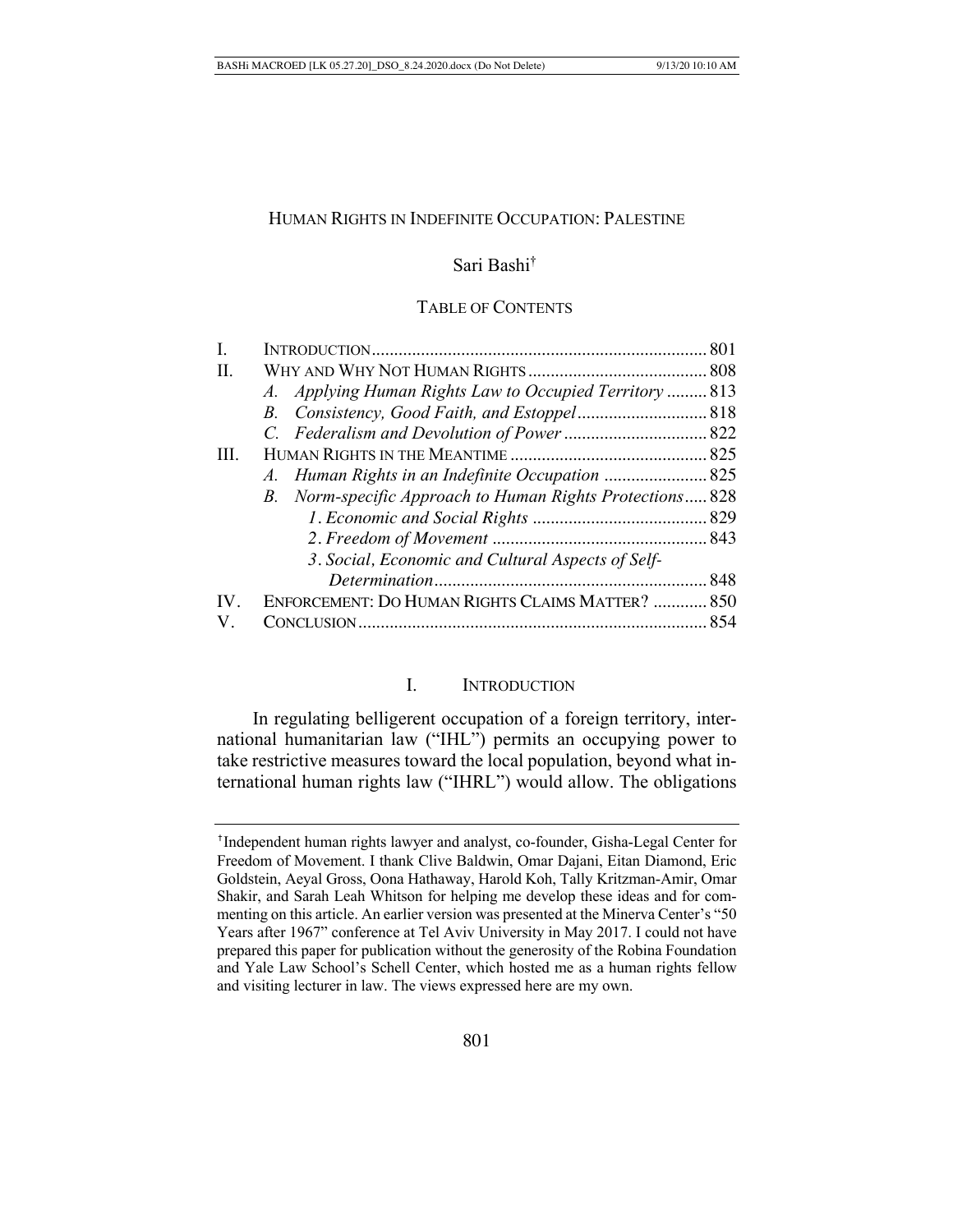of an occupying power to ensure the welfare of civilians are similarly limited, compared with the economic, social and cultural human rights obligations that governments owe their own citizens. Those restrictions reflect an assumption that occupation is a temporary, emergency situation, and that full protection of human rights will be restored at its conclusion. In prolonged occupations, however, civilians find themselves subject to indefinite infringement of their rights, with only the minimal protections of IHL. For that reason, states, judicial tribunals, and scholars increasingly apply human rights law during an occupation, using IHRL norms to inform the interpretation of the law of belligerent occupation. Applying human rights standards, however, risks normalizing foreign domination, undermining IHL provisions designed to prevent the occupying power from making permanent changes to the occupied territory and possibly prejudicing the right to self-determination by undermining local autonomy. There are also questions about how to harmonize the two bodies of law to understand what is required of an occupying power in any given situation. Enforcement of human rights law—challenging even in a domestic context—becomes extraordinarily difficult in a situation of occupation, when the foreign military power is likely to regard the civilians whose rights it must safeguard as the enemy.

This article suggests a partial framework for more fully realizing human rights in a prolonged occupation while retaining the protections of international humanitarian law, in the context of Israel's fifty-threeyear occupation of the Palestinian territory. In particular, this article proposes using norms of nondiscrimination and progressive realization of economic and social rights to interpret the content of the occupant's obligations to provide for the welfare of civilians living under occupation. The analysis is grounded in the factual circumstances of the occupied Palestinian territory ("OPT"), given the duration of the occupation and the concerns about protections of civilians that it raises, but the principles outlined may be relevant for other prolonged occupations, as well. Thus, this article contributes to an underdeveloped aspect of the scholarship on complementarity between IHL and IHRL, namely the content of an occupant's duty to realize economic, social, and cultural rights and the relationship between that IHRL duty and its IHL duties to provide for civilian welfare. The article also addresses the issue of IHL enforcement in the political and diplomatic arena, arguing that articulating more specific and robust demands of Israel as an occupying power can provide specific and useful guidance to international organizations and third-party states.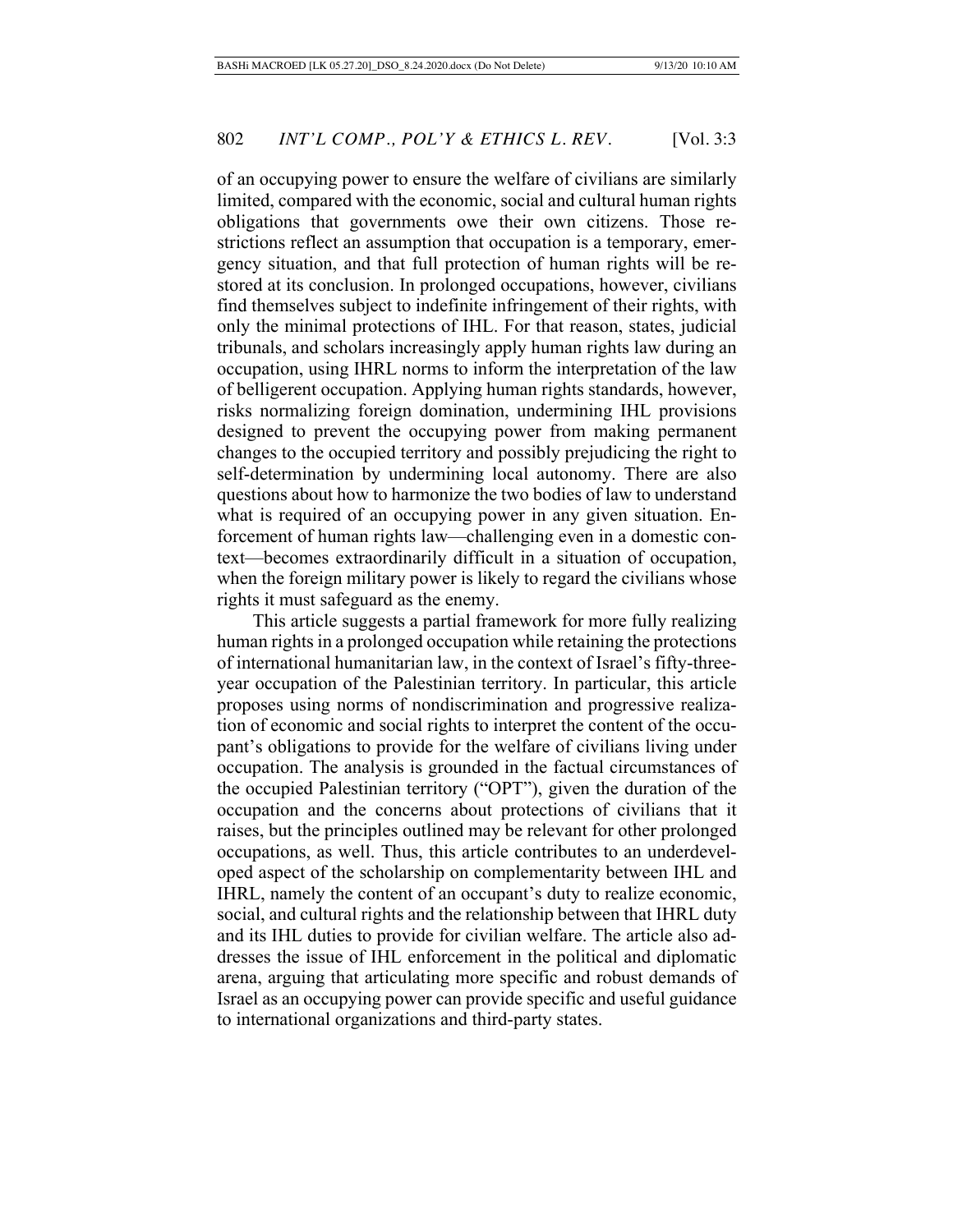Although there are justifications for preferring human rights standards even in cases in which IHL and IHRL are in genuine con $f$ lict<sup>1</sup>, the argument advanced here is limited to three spheres in which IHRL norms can be used to inform the content of IHL norms rather than displace them. In these spheres, using human rights standards to interpret the scope of IHL obligations can better address the long-term needs and rights of the occupied population, with less risk of undermining IHL protections or the IHRL right to self-determination.<sup>2</sup> It will also be argued that more robust human rights protections in these spheres reflect an appropriate balance between military necessity and civilian protections. This article will argue for: (1) nondiscrimination between protected persons and citizens and residents of the occupying power in the progressive realization of social and economic rights; (2) robust claims to freedom of movement throughout the territory, including into Israel and via Israel for purposes of travel abroad and between Gaza and the West Bank; and (3) protecting and promoting the rights that facilitate and lay the groundwork for future political participation and self-rule. In each of these spheres, this article will argue that the protective value of using human rights standards outweighs the potential harm of normalizing indefinite foreign control.

First, this article argues for progressive realization of at least some social and economic rights and, in realizing those rights, establishing a minimum standard of nondiscrimination between the occupying power's citizens and residents of the occupied territory. My claim is that the human rights standards of progressive realization and nondiscrimination inform the content of the occupying power's IHL responsibility for the welfare of the local population. An occupying power displaces the lawful sovereign and so must govern in its place, bearing an obligation, under Article 43 of the Hague Regulations, to facilitate normal life "as far as possible."3 The content of the obliga-

<sup>1</sup> *See infra* note 55 (Marco Sassoli characterizes the choice between international humanitarian law and international human rights law in situations of genuine conflict as a political decision, and I agree with him).

<sup>2</sup> While self-determination is a human right, the modern understanding of the law of occupation locates *de jure* sovereignty in the people, who should be permitted to exercise self-determination as soon as possible. So the right to self-determination is an intrinsic part of the law of belligerent occupation, too, and the temporary nature of the occupation aims to protect that right. *See infra* Part III.

<sup>3</sup> Convention with Regard to the Laws and Customs of War on Land (Hague II), July 29, 1899, 32 Stat. 1803, T.S. No. 403; Convention with Regard to the Laws and Customs of War on Land (Hague IV), Oct. 18, 1907, 36 Stat. 2277, T.S. No. 539 (hereinafter "Hague Regulations").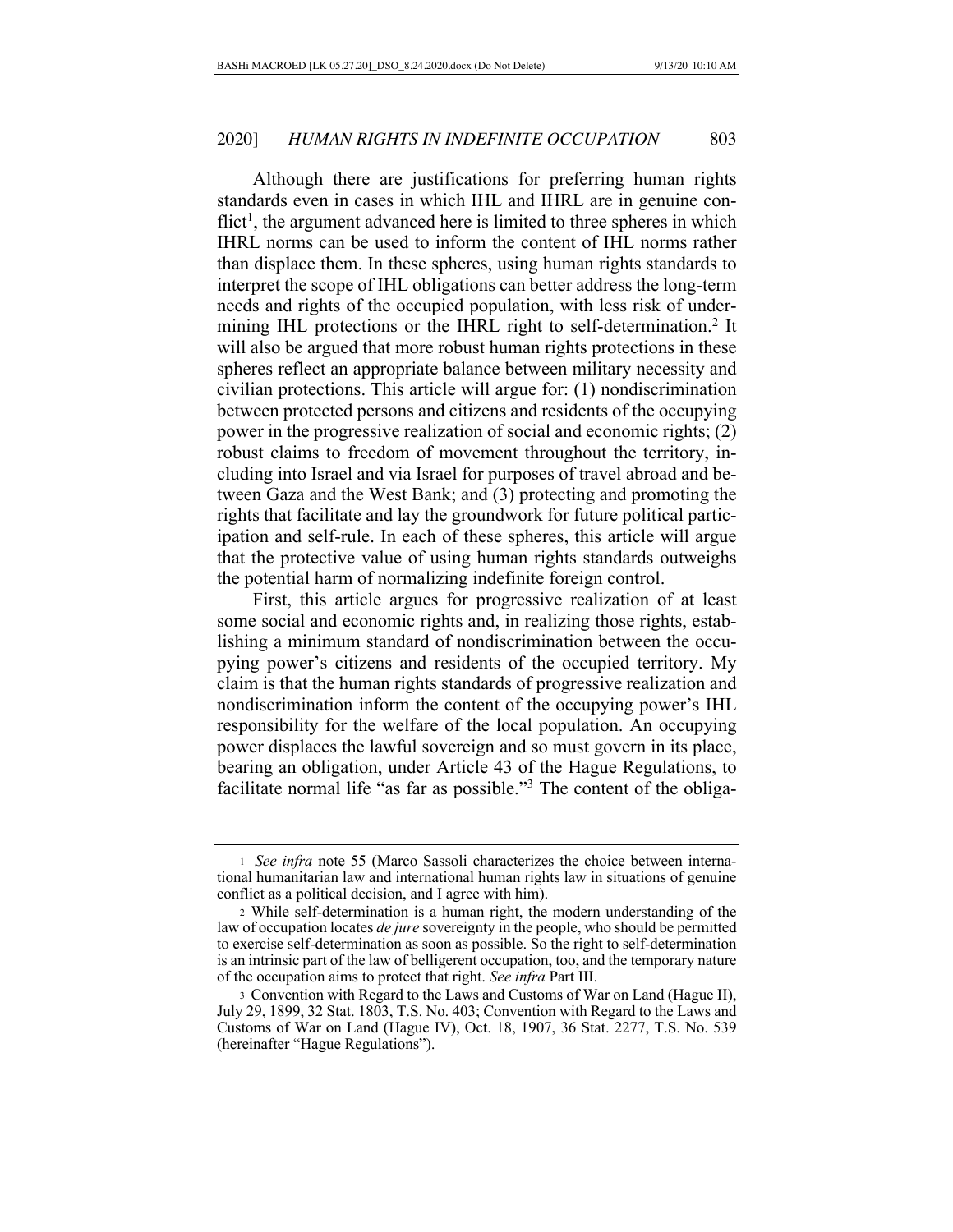tion is determined by the occupier's capacity and the local population's needs. In a prolonged occupation such as that of the Palestinian territory, the needs of the civilian population multiply, as does the occupying power's ability to make provisions to meet them, including by planning, mobilizing resources, and developing mechanisms to overcome security risks.<sup>4</sup> Especially in areas such as infrastructure and the provision of electricity, water, and health care, we can evaluate the *capacity* of the occupying power to meet the needs of the civilian population and fulfill its economic and social rights by reference to what the occupying power provides its own citizens. We can evaluate the *needs* of the occupied population by a similar standard. These are not exclusive standards, of course, and adjustments should be made to take into account, among other things, differences between the baseline situations of the two populations and their socio-economic and cultural context, special needs that might arise due to the conflict, the security situation in the occupied territory, and decisions made by representatives of the occupied population.<sup>5</sup> Nondiscrimination is the interpretive principle for determining the content of the Hague Regulations Article 43 duties as well as an independent standard for the obligation to realize economic and social rights.

Second, I will argue for more robust protections for the right to freedom of movement, including travel into and via Israeli territory, as an independent human rights obligation and as a guideline for interpreting the obligation of the occupying power to facilitate normal

<sup>4</sup> EYAL BENVENISTI, THE INTERNATIONAL LAW OF OCCUPATION, 78-79 (2nd ed. 2012). During the first half of the occupation of the West Bank and Gaza, the Israeli Supreme Court gave a robust interpretation of the authority of the occupying power to facilitate normal civilian life, holding that the preservationist principle of Article 43 should be balanced with the changing needs of a civilian population living under prolonged occupation. *See e.g.*, HCJ 69/81 Abu Aita v. Regional Commander of the Judea and Samaria Area and Staff Officer in Charge of Matters of Customs and Excise, 37(2) PD 197 (1981) (Isr.); HCJ 393/82 Jam'iat Iscan al-Ma'almoun al-Tha'auniya al-Mahduda al-Mauliya v. Military Commander of the West Bank, 37(4) PD 785 (1983) (Isr.); HCJ 337/71 Christian Soc'y for the Sacred Places v. Minister of Def., 26(1) PD 574, 582 (1971) (Isr.). A broad interpretation of the power to "restore public life," however, is highly susceptible to abuse. Occupants may claim authority to make changes that suit their needs but argue they are restrained by Article 43 from undertaking measures that the civilian population actually needs. *See* BENVENISTI, at 77-78.

<sup>5</sup> The principle of nondiscrimination would require Israel to increase the level of services it provides to Palestinians, even if the increased financial burden of doing so would require it to reduce the level available to its own civilians, in order to allocate resources on an equal basis.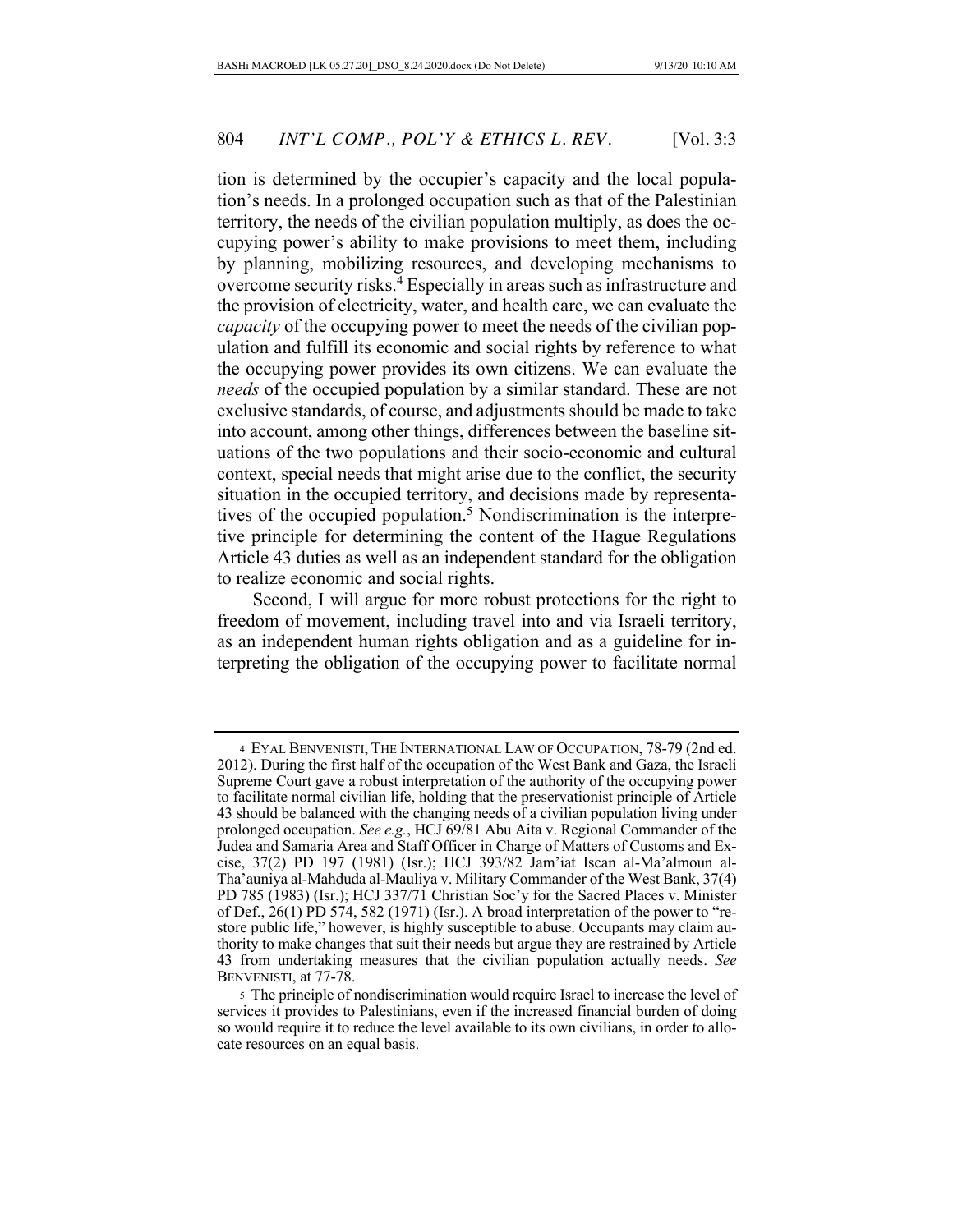civilian life.<sup>6</sup> In addition to its importance as an expression of human autonomy and dignity, freedom of movement is a precondition for the realization of other fundamental rights, such as the right to health, the right to education, the right to freedom of occupation, and protections for the family unit.<sup>7</sup> Harsh, and in some cases punitive, restrictions on the movement of people and goods are a pervasive and painful hallmark of the Israeli occupation.<sup>8</sup> Certainly, IHL and IHRL protect the right of Palestinians to travel, to choose their place of residence within the Palestinian territory, Gaza and the West Bank, and to travel abroad, and IHL permits the Israeli military to restrict travel, if necessary, for security. But in the context of an indefinite occupation there should be a strong presumption in favor of allowing such travel, even when it requires infringing on Israel's sovereign authority to determine who will enter its internationally recognized borders. This article will argue that in a half-century of occupation that shows no signs of ending, Israel has the responsibility and the capacity to modify the travel arrangements it dictates, including screening and transit technologies, to address any security concerns it might have while minimizing infringement on Palestinians' right to freedom of movement.<sup>9</sup> In addition, Israel has treated its international borders as permeable in one direction—by transferring its civilians into the occupied territory and engaging in de facto and de jure annexation of parts of it—while a succession of governments have denied that the 1949 armistice lines are binding.10 Having voluntarily called into question the 1949 armistice lines and treated them as porous, Israel has weakened its claim to

<sup>6</sup> The Israeli Supreme Court has held that human rights are part of the humanitarian considerations that an occupying power must take into account in fulfilling its obligations under article 43 of the Hague Regulations. HCJ 10356/02 Hass v. The IDF Commander in the West Bank, GOC Central Command, 58(3) PD 443 (2002), (unofficial English translation available at http://www.hamoked.org/items/8240\_eng.pdf) (Isr.).

<sup>7</sup> Sari Bashi & Eitan Diamond, *Separating Land, Separating People: Legal Analysis of Access Restrictions between Gaza and the West Bank*, GISHA—LEGAL CTR. FOR FREEDOM OF MOVEMENT (June 2015), http://gisha.org/publication/4379.

<sup>8</sup> *Id.* at 4-8; U.N. Off. of the High Comm'r for Human Rts. & U.N. Sec'y-General, *Freedom of Movement: Human Rights Situation in the Occupied Palestinian Territory, Including East Jerusalem*, A/HRC/31/44 (Jan. 20, 2016).

<sup>9</sup> This responsibility derives from the Hague Regulations Article 43 requirement to restore normal civilian life, as will be described, and the principle that this obligation becomes more robust as an occupation lengthens. *See infra* Part III(2)(a).

<sup>10</sup> *See e.g.*, Legal Consequences of the Construction of a Wall in the Occupied Palestinian Territory, Advisory Opinion, 2004 I.C.J. 131, ¶ 121 (July 9) [hereinafter the Wall Case]; Orna Ben-Naftali, *PathoLAWgical Occupation: Normalizing the*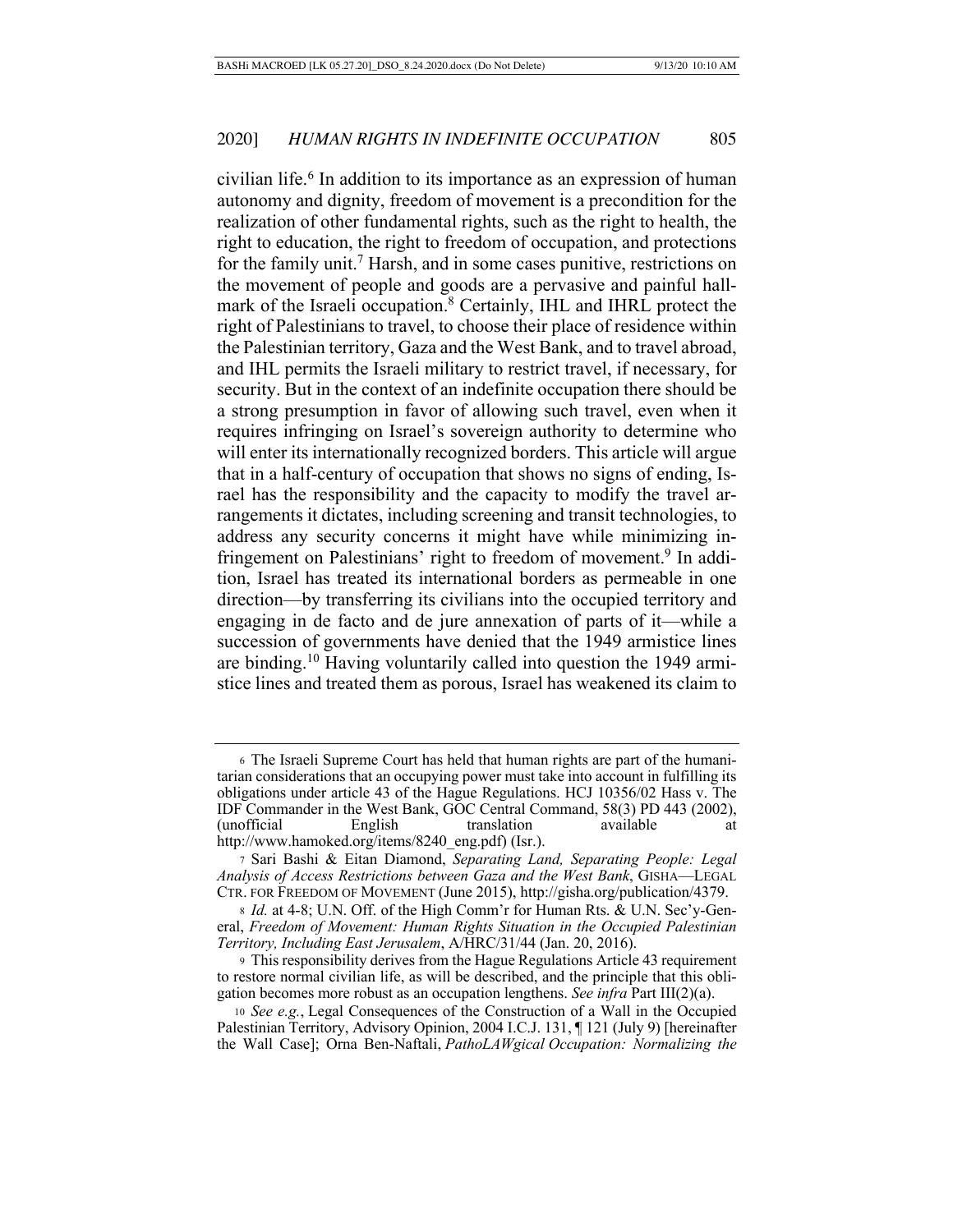prevent Palestinians from crossing those lines, especially where such entry is necessary to fulfill rights, including, *inter alia*, the right to freedom of movement (transit) between the two parts of the occupied territory.

Third, while a military occupation by definition suspends political rights, an occupying power should protect the freedoms needed to lay the foundation for political participation in the future. These include expressing the economic, social and cultural aspects of self-determination and the freedom of movement necessary to engage in collective endeavors and develop and maintain community institutions.<sup>11</sup> They include civil rights such as freedom of expression, assembly, and the press. The travel restrictions fragment Palestinian society, making it particularly difficult to participate in collective endeavors and rendering communication and free assembly particularly important for community-building and social mobilization. As the Israeli authorities perpetuate the suppression of self-rule, they owe a growing obligation to facilitate the kinds of activities that allow Palestinians to prepare for the moment when it will be expressed.

This article will address the concerns that this approach raises about undermining IHL protections within the occupied territory and local decision-making, as well as its potential for actually leading to better protections.

The framework proposed takes account of the length of the occupation and actions Israel has taken to blur the distinction between its territory and the occupied Palestinian territory, in violation of IHL and the U.N. Charter's prohibition against acquiring territory by force.12 It explores the consequences of such actions on Israel's obligations toward residents of the occupied territory, including estopping Israel from refusing to allocate funds to pay for Palestinian services or from denying Palestinians entry into Israel, where such funding or entry to Israel is needed to fulfill IHL obligations and realize human rights. I suggest that there need not be a contradiction between, on the one hand, opposing Israeli actions to control the OPT indefinitely and exploit it for Israeli civilian use and, on the other hand, claiming nondiscrimination in service provision between Israelis and Palestinians so

*Exceptional Case of the Occupied Palestinian Territory and Other Legal Pathologies*, *in* INTERNATIONAL HUMANITARIAN LAW AND INTERNATIONAL HUMAN RIGHTS LAW 156 (Orna Ben-Naftali ed., 2011); Omar Dajani, *Israel's Creeping Annexation*, 111 AJIL UNBOUND 51 (2017).

<sup>11</sup> Bashi & Diamond, *supra* note 7, at 25-27.

<sup>12</sup> U.N. Charter art. 2, ¶ 3-4.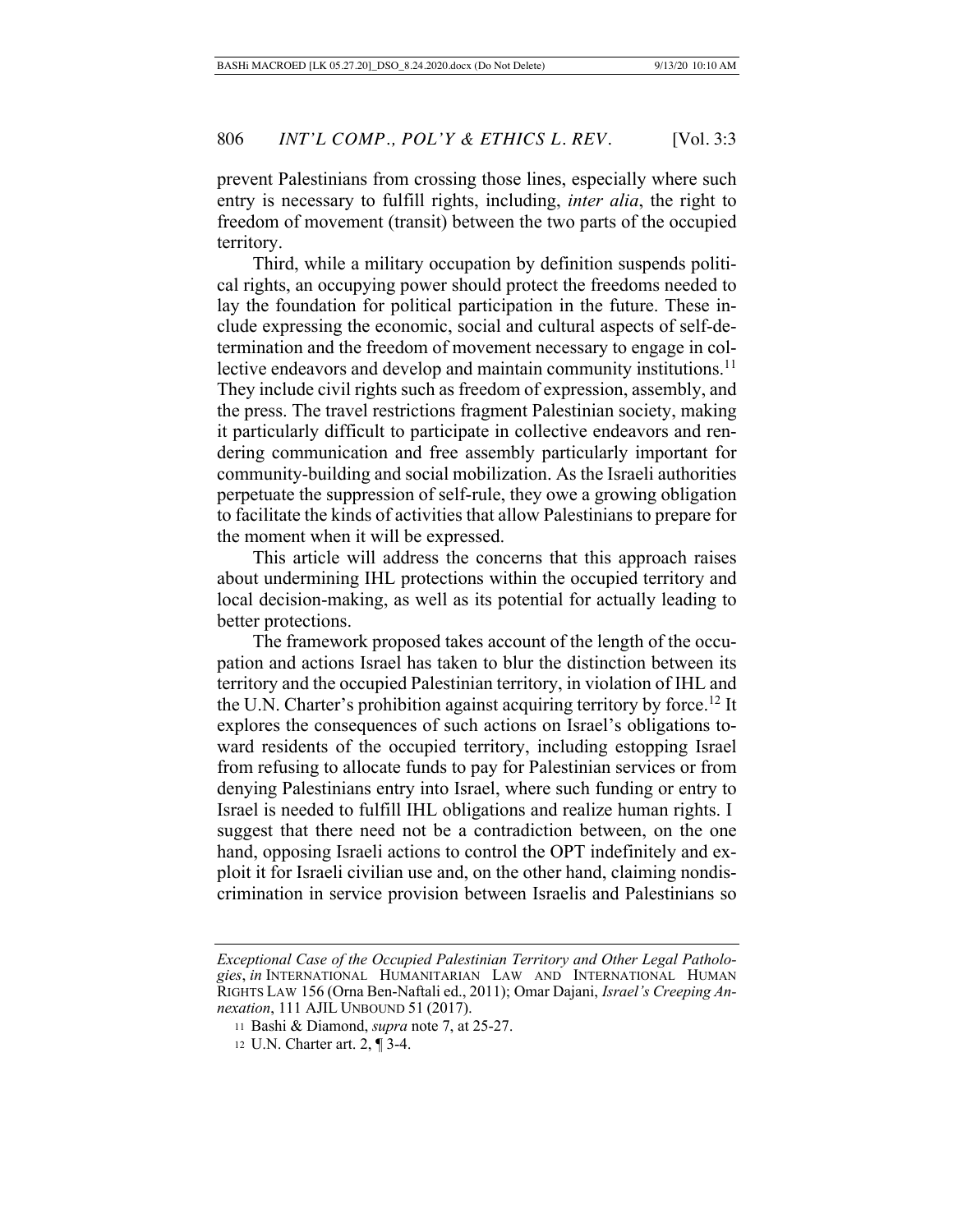long as the State of Israel exercises sovereignty (de jure and de facto, respectively) over both peoples.

This discussion focuses on the Israeli occupation of Gaza and the West Bank, but it may be relevant to other situations of occupation in which the occupying power seeks to blur the distinction between the occupied territory and its own sovereign territory.<sup>13</sup> Determining how the complementary relationship between IHRL and IHL shapes obligations in a given circumstance requires a case-by-case analysis, but the principles this article suggests can provide guidance in additional cases of prolonged occupation.

Part II will address the limitations of IHL in protecting civilians living under occupation, both in general and in the specific context of the Israeli occupation of Gaza and the West Bank. Part II will review the jurisprudence regarding the application of human rights law to situations of occupation, including concerns about undermining IHL protections and diluting human rights law. This section will introduce two concepts to be used in implementing a more robust human rights framework. First, it will argue that under the doctrine of estoppel or good faith, inconsistent positions taken by the Israeli authorities, especially concerning the blurring of the border between Israel and the occupied territory, weaken Israeli claims against allowing Palestinian access to Israeli territory and to Israeli budgets. Second, it will propose using principles of federalism to inform the divisions of power between the Israeli and Palestinian authorities in the sphere of service provision.

Part III will present justifications for making more robust human rights claims of Israel as an occupying power, outlining a framework for interpreting Israel's humanitarian obligations in light of IHRL norms. This section will argue that the Israeli authorities should progressively realize economic and social rights for Palestinians, on par with the level they provide to Israeli citizens and residents, including an obligation to pay for services if necessary. This section will interpret the right to freedom of movement and the obligation to facilitate normal civilian life as requiring Israel to allow Palestinians to travel throughout the Palestinian territory and into Israel where necessary, and to find non-intrusive methods of addressing any security concerns stemming from the travel. Additionally, this section will argue that the Israeli authorities should avoid limiting the freedoms needed to engage in the common cultural, social, and economic endeavors that form part of the right to self-determination.

<sup>13</sup> Western Sahara, Crimea, and the Golan Heights are additional examples.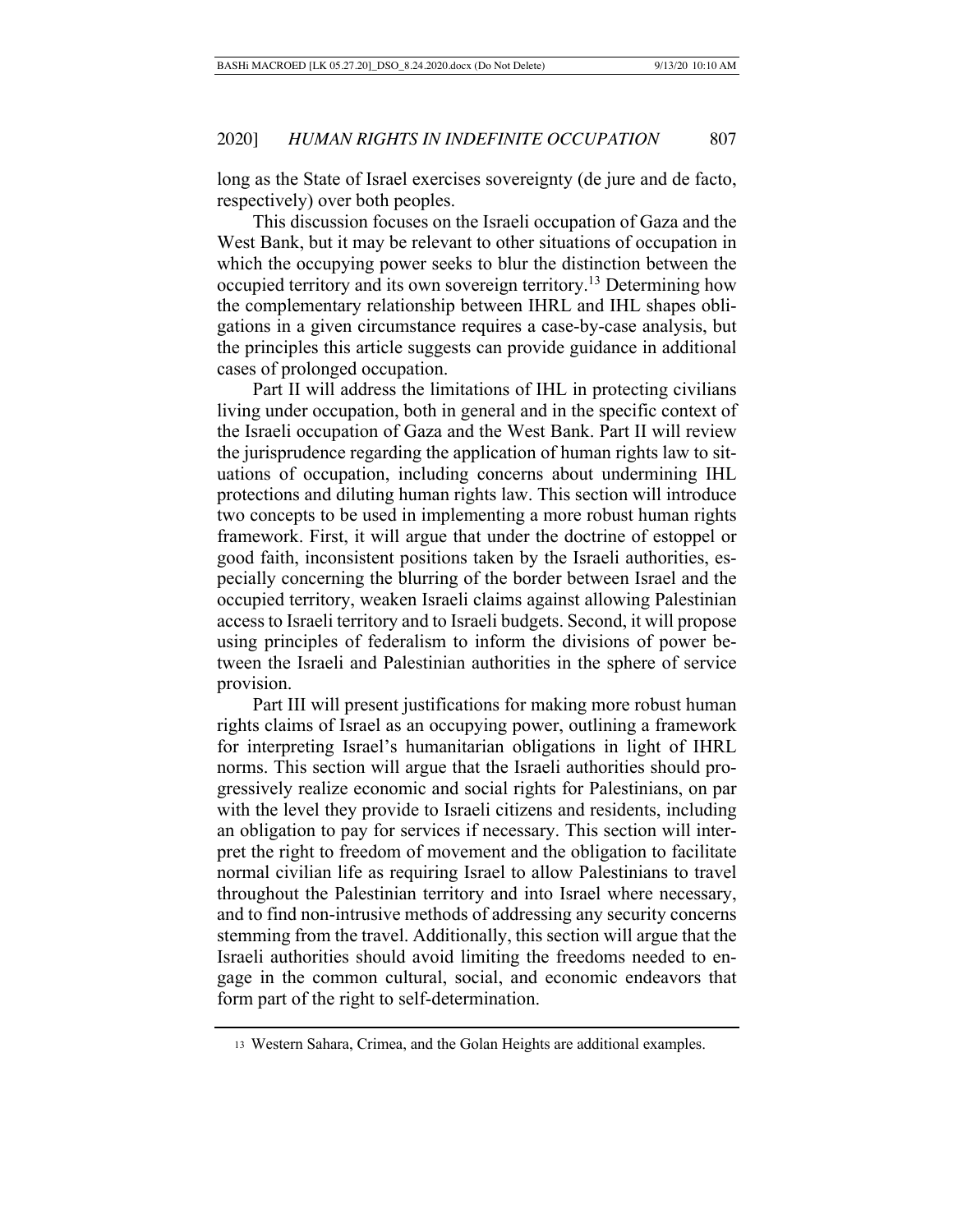Part IV will argue that this suggested framework will lead to better outcomes in protecting Palestinians living under occupation. It offers concrete recommendations for third party states, U.N. bodies and civil society actors. Part V offers a brief conclusion.

### II. WHY AND WHY NOT HUMAN RIGHTS

The law of occupation is designed to regulate a temporary situation in which a foreign military power rules by force, displacing the lawful sovereign and supplanting expression of the people's right to self-determination as a result of military exigency.<sup>14</sup> The law of occupation gives an occupant broad powers to restrict individual rights in order to meet security needs. Article 43 of the Hague Regulations of 1907 describes the balance an occupier should strive to achieve, between taking action that is militarily necessary and facilitating normal life for the civilian population:

The authority of the legitimate power having in fact passed into the hands of the occupant, the latter shall take all the measures in his power to restore, and ensure, as far as possible, public order and safety, while respecting, unless absolutely prevented, the laws in force in the country.<sup>15</sup>

Subsequent developments in IHL, especially after World War II, have enhanced considerations of humanity and protections for individuals, displacing what used to be a paramount concern for the restoration of the ousted sovereign at the end of the conflict.<sup>16</sup> Yet the law of occupation still inherently abridges human rights due to the strong weight given to security considerations and the suspension of political rights due to the reality of foreign military rule.<sup>17</sup>

<sup>14</sup> GERHARD VON GLAHN, THE OCCUPATION OF ENEMY TERRITORY: A COMMENTARY ON THE LAW AND PRACTICE OF BELLIGERENT OCCUPATION 31-32 (1957); BENVENISTI, *supra* note 4, at 20-21; YORAM DINSTEIN, THE INTERNATIONAL LAW OF BELLIGERENT OCCUPATION 58 (2d ed. 2019); AEYAL GROSS, THE WRITING ON THE WALL: RETHINKING THE INTERNATIONAL LAW OF OCCUPATION 18 (2017); Christopher Greenwood, *The Administration of Occupied Territory in International Law*, *in* INTERNATIONAL LAW AND THE ADMINISTRATION OF OCCUPIED TERRITORIES 244 (Emma Playfair ed., 1992).

<sup>15</sup> GROSS, *supra* note 14, at 26; Adam Roberts, *Prolonged Military Occupation: The Israeli Occupied Territories Since 1967*, 84 AM. J. INT'L L. 44, 46 (1990).

<sup>16</sup> Theodor Meron, *The Humanization of Humanitarian Law*, 94 AM. J. INT'L L. 239 (2000).

<sup>17</sup> GROSS, *supra* note 14, at 28-29.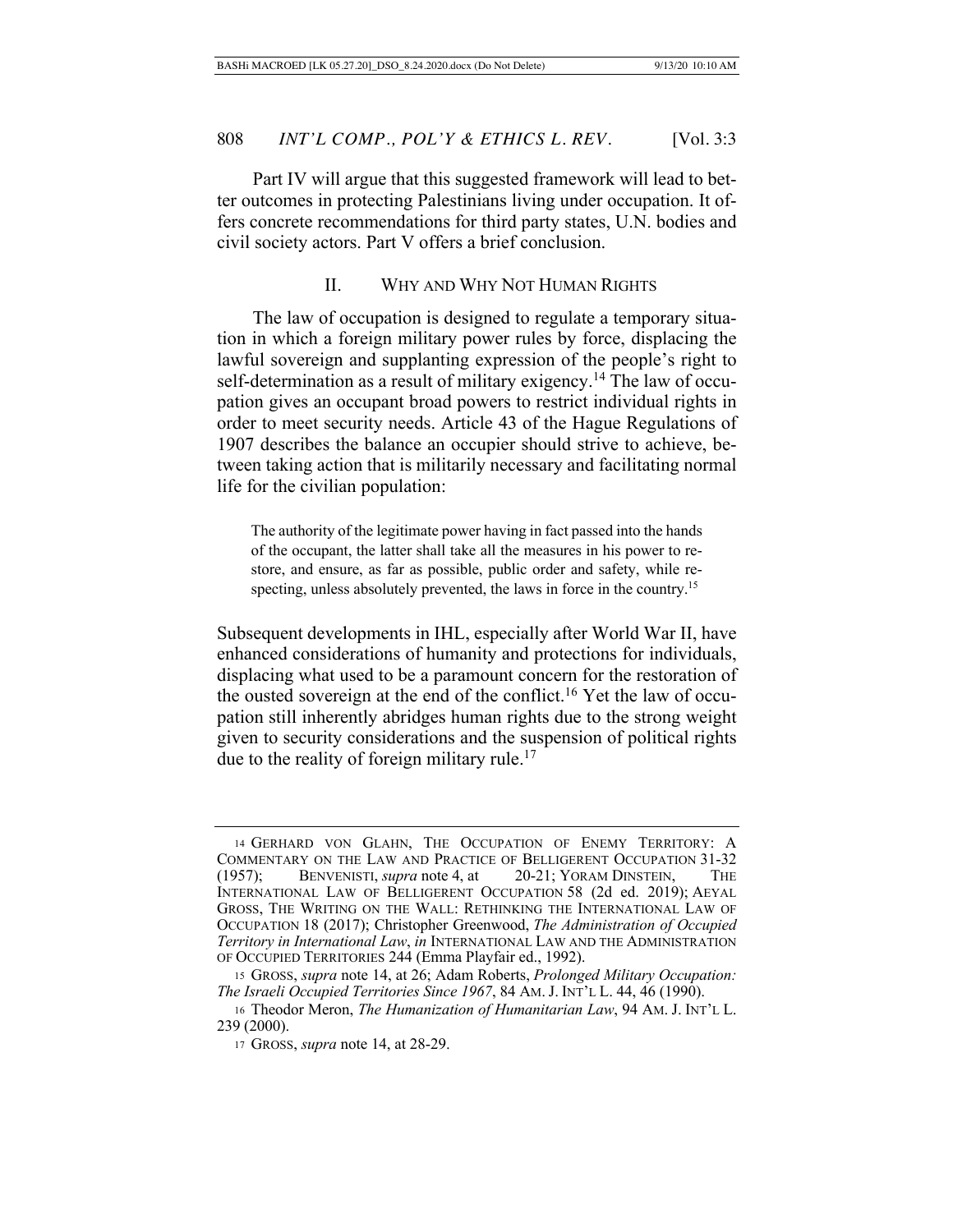Subject to balancing tests, even an occupier that meets its obligations under IHL could still engage in serious human rights violations. For example, the International Covenant on Civil and Political Rights  $("ICCPR")<sup>18</sup>$  requires detainees to be informed of any charges against them and to be permitted to defend themselves through a fair trial. In contrast, the law of occupation allows an occupying power to detain individuals without trial for six-month periods that can be renewed indefinitely "for imperative reasons of security,"19 even though such measures should be exceptional. Additional serious human rights violations that IHL might authorize, if deemed to be militarily necessary, include: indefinite suspension of the right to vote, stand for elections and govern oneself; $^{20}$  assigned residence (confining persons to a location that the occupying power chooses);<sup>21</sup> seizing private property for the security needs of the occupying power; $^{22}$  restricting freedom of movement for the security needs of the occupying power;<sup>23</sup> preventing civilians from leaving the occupied territory without due process;  $24$ declaring land off-limits to its owners for security reasons, without compensation;25 and restricting freedom of speech and assembly by closing newspapers, outlawing demonstrations, and detaining people for speech deemed to threaten security.26 IHL does provide protections —Article 27 of the Fourth Geneva Convention, for example, requires an occupying power to respect the rights of the local population, and Article 43 of the Hague Regulations creates a positive obligation on

<sup>21</sup> *Id.*.

<sup>22</sup> Hague Regulations, art. 52.

<sup>23</sup> Hague Regulations, art. 43 (allowing the occupying power to take measures necessary to restore security). Articles 27 and 64 of the Fourth Geneva Convention limit this power to some extent, but maintain the discretion of the occupant to take restrictive measures where militarily necessary.

<sup>24</sup> *Israel Bars Thousands of Palestinians from Traveling Abroad; Many Other [sic] Don't Even Bother to Make the Attempt*, B'TSELEM (May 15, 2017), https://www.btselem.org/freedom\_of\_movement/20170515\_thousands\_of\_palestinians barred from traveling abroad. While the sweeping nature of Israeli prohibitions on Palestinians leaving the West Bank may be unlawful, in principle, an occupying power's general security powers permit it to prevent residents of an occupied territory from traveling abroad, if there is a militarily necessary and in the absence of a prohibition against doing so.

<sup>18</sup> International Covenant on Civil and Political Rights, Dec. 16, 1966, 999 U.N.T.S. 171 (hereinafter "ICCPR").

<sup>19</sup> Geneva Convention Relative to the Protection of Civilian Persons in Time of War, Aug. 12, 1949, 75 U.N.T.S. 287, art. 78 [hereinafter "Fourth Geneva Convention"].

<sup>20</sup> VON GLAHN, *supra* note 14, at 98.

<sup>25</sup> Fourth Geneva Convention, art. 49.

<sup>26</sup> *See e.g.*, BENVENISTI, *supra* note 4, at 93; VON GLAHN, *supra* note 14, at 98.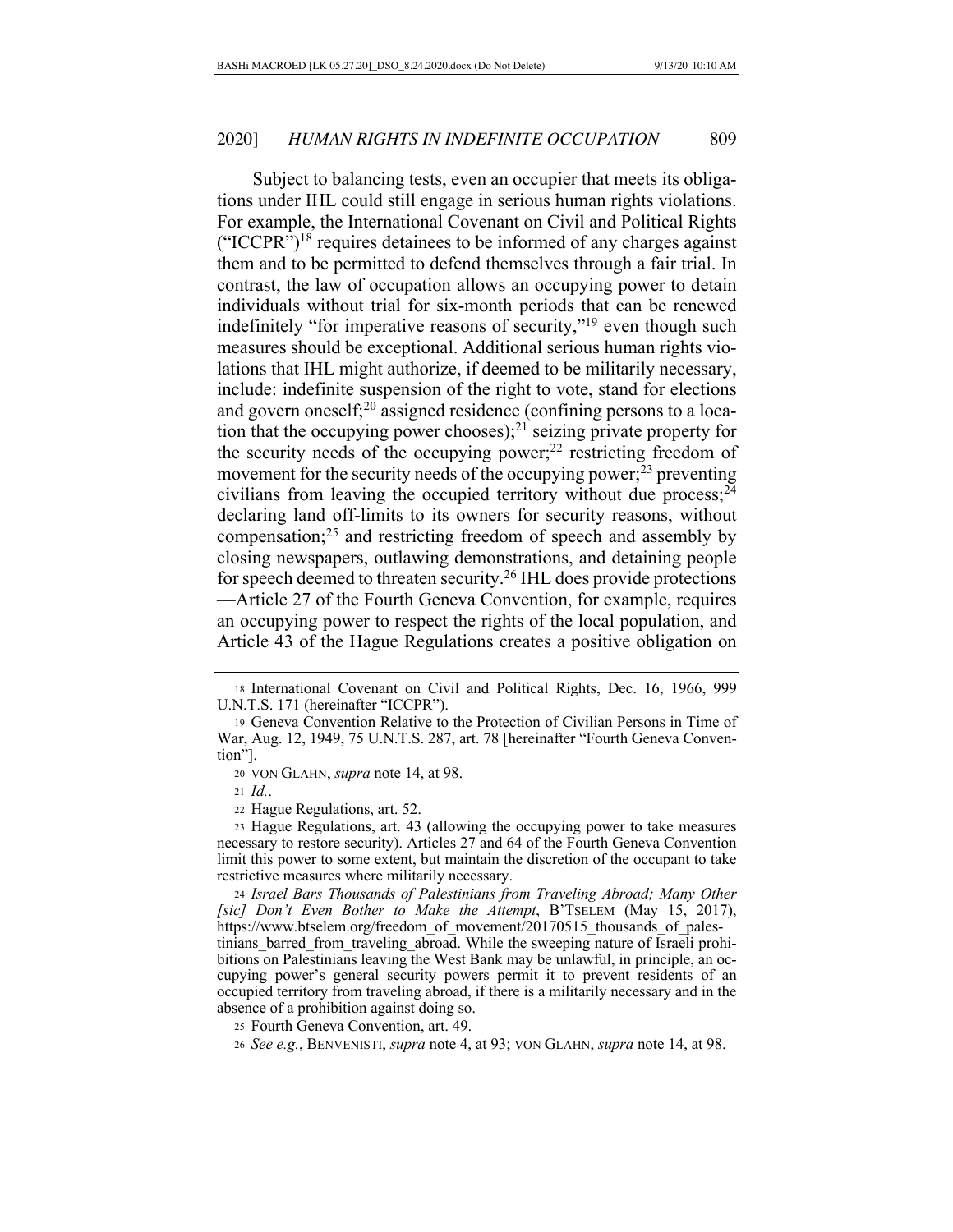the occupier to restore normal life, which includes human rights protections.27 The broad nature of an occupant's security powers, however, exceeds what would be permitted under IHRL.

Where an occupation is prolonged, the limited protections of IHL become even more problematic.<sup>28</sup> A recently published article by Yutaka Arai-Takahashi analyzes the legislative history of the classic conventions regarding belligerent occupation and adds weight to the conclusion reached by other scholars, that occupation law was designed for a provisional state of affairs.<sup>29</sup> At least some modern occupations, however, have evolved to resemble conquest, cloaked in the legal guise of belligerent occupation.<sup>30</sup> Some scholars question the suitability of IHL to regulate long-term foreign domination, suggesting that the very fact of a prolonged or indefinite occupation might itself be unlawful.<sup>31</sup> No timeframe at which an occupation should expire is specified, but it is argued that both an excessive duration and indications that an occupier pursues a project of annexation would render an occupation unlawful.32 The present article is grounded in the same concerns about prolonged occupation that led some to declare an indefinite occupation, such as the occupation of the OPT, to be unlawful *per se*, but it will remain within the confines of *jus in bello*, asking how IHRL might be applied to a prolonged occupation, so long as the occupation continues.

The Israeli occupation of the West Bank and Gaza Strip presents so many challenges to protecting fundamental rights not only because the occupation is so prolonged, $33$  but also because the Israeli authori-

<sup>27</sup> Fourth Geneva Convention, art. 27; Hague Regulations, art. 43.

<sup>28</sup> *See* Roberts, *supra* note 15.

<sup>29</sup> Yutaka Arai-Takahashi, *Unearthing the Problematic Terrain of Prolonged Occupation*, 52 ISR. L. REV. 125 (2019).

<sup>30</sup> GROSS, *supra* note 14, at 21-23.

<sup>31</sup> Orna Ben-Naftali, Aeyal M. Gross & Keren Michaeli, *Illegal Occupation: Framing the Occupied Palestinian Territory*, 23 BERKELEY J. INT'L L. 551 (2005); Valentina Azarova, *Israel's Unlawfully Prolonged Occupation: Consequences under an Integrated Legal Framework*, EUR. COUNCIL FOREIGN REL. (June 2017), https://www.ecfr.eu/publications/summary/israels\_unlawfully\_prolonged\_occupation\_7294.

<sup>32</sup> Azarova, *supra* note 31.

<sup>33</sup> *See* Sari Bashi & Tamar Feldman, *Scale of Control: Israel's Continued Responsibility in the Gaza Strip*, GISHA 12-25 (Nov. 2011), https://gisha.org/UserFiles/File/scaleofcontrol/scaleofcontrol\_en.pdf (taking the position, shared by most of the international community, that the Israeli authorities continue to owe obligations to Palestinian residents of Gaza under the law of occupation).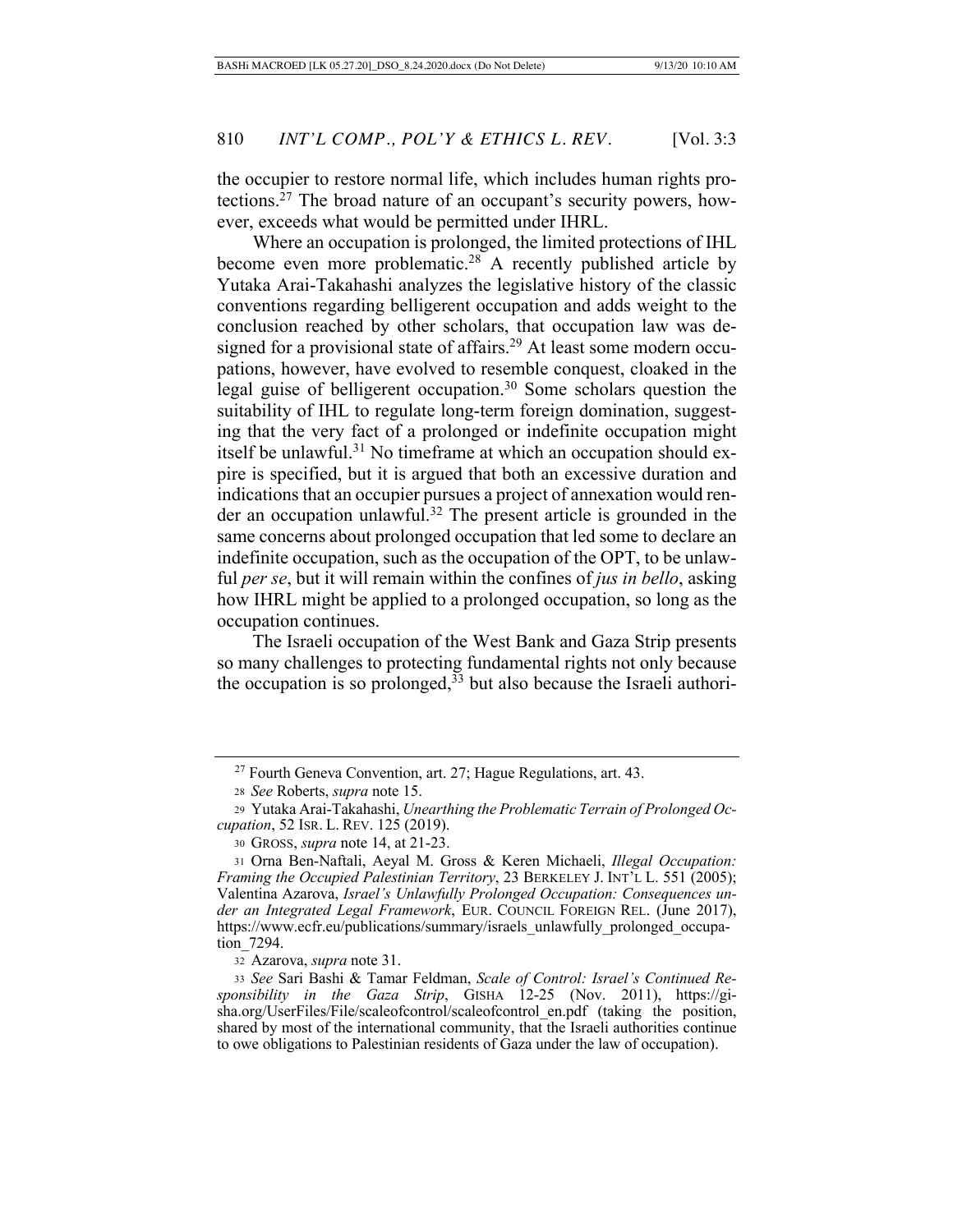ties have systematically violated even these (problematic) rules of occupation.34 Almost immediately upon capturing the West Bank, Gaza, and other territories in the 1967 Mideast War, Israel annexed East Jerusalem and began establishing civilian settlements in the rest of the OPT, violating the prohibition against acquiring territory by force and against the occupier transferring its own civilians into the occupied territory.35 In the West Bank, the presence of civilian settlements is a trigger for serious human rights violations, including restrictions on the freedom of movement of Palestinians in the name of security for Israeli settlers; expropriation of private property for the benefit of Israeli settlements; restrictions on Palestinian construction and economic development in "Area C," the 60% of the West Bank where most Israeli settlements are built; and discriminatory allocation of natural resources, whose exploitation for the economic benefit of the occupying power also violates IHL.<sup>36</sup> There are now more than a half million Israeli settlers living in the West Bank, and the Israeli authorities have established a dual system of laws designed to privilege them over the protected persons living under occupation.37 In addition, the Israeli military severely restricts travel to and from Gaza for reasons that go far beyond security needs;<sup>38</sup> demolishes the homes of family members of suspected attackers, in violation of the prohibition on collective punishment;<sup>39</sup> deports residents of east Jerusalem outside the occupied territory by revoking their residence; $40$  suppresses peaceful

<sup>34</sup> *See* Ben-Naftali, *supra* note 10; Ben-Naftali, Gross & Michaeli, *supra* note 31; Azarova, *supra* note 31.

<sup>35</sup> The Wall Case, 2004 I.C.J. Rep. at 192, ¶ 136.

<sup>36</sup> HUMAN RIGHTS WATCH, SEPARATE AND UNEQUAL: ISRAEL'S DISCRIMINATORY TREATMENT OF PALESTINIANS IN THE OCCUPIED PALESTINIAN TERRITORIES 8 (Dec. 2010), https://www.hrw.org/sites/default/files/reports/iopt1210webwcover\_0.pdf.

<sup>37</sup> ASSOCIATION FOR CIVIL RIGHTS IN ISRAEL, ONE RULE, TWO LEGAL SYSTEMS: ISRAEL'S REGIME OF LAWS IN THE WEST BANK (Oct. 2014), https://law.acri.org.il/en/wp-content/uploads/2015/02/Two-Systems-of-Law-English-FINAL.pdf.

<sup>38</sup> U.N. Human Rts. Council, Rep. of the Detailed Findings of the Indep. Int'l Comm'n of Inquiry on the Protests in the Occupied Palestinian Territory, ¶¶ 150- 183 U.N. Doc. A/HRC/40/CRP.2 (Mar. 18, 2019) [hereinafter "HRC, Protests in the OPT Rep."]; Bashi & Diamond, *supra* note 7, at 25-27.

<sup>39</sup> DAVID KRETZMER, THE OCCUPATION OF JUSTICE: THE SUPREME COURT OF ISRAEL AND THE OCCUPIED TERRITORIES 145-63 (2002).

<sup>40</sup> Al-Quds U. Cmty Action Ctr. et al., *Punitive Residency Revocation: The Most Recent Tool of Forcible Transfer*, 114 JERUSALEM Q. (Mar. 17, 2018).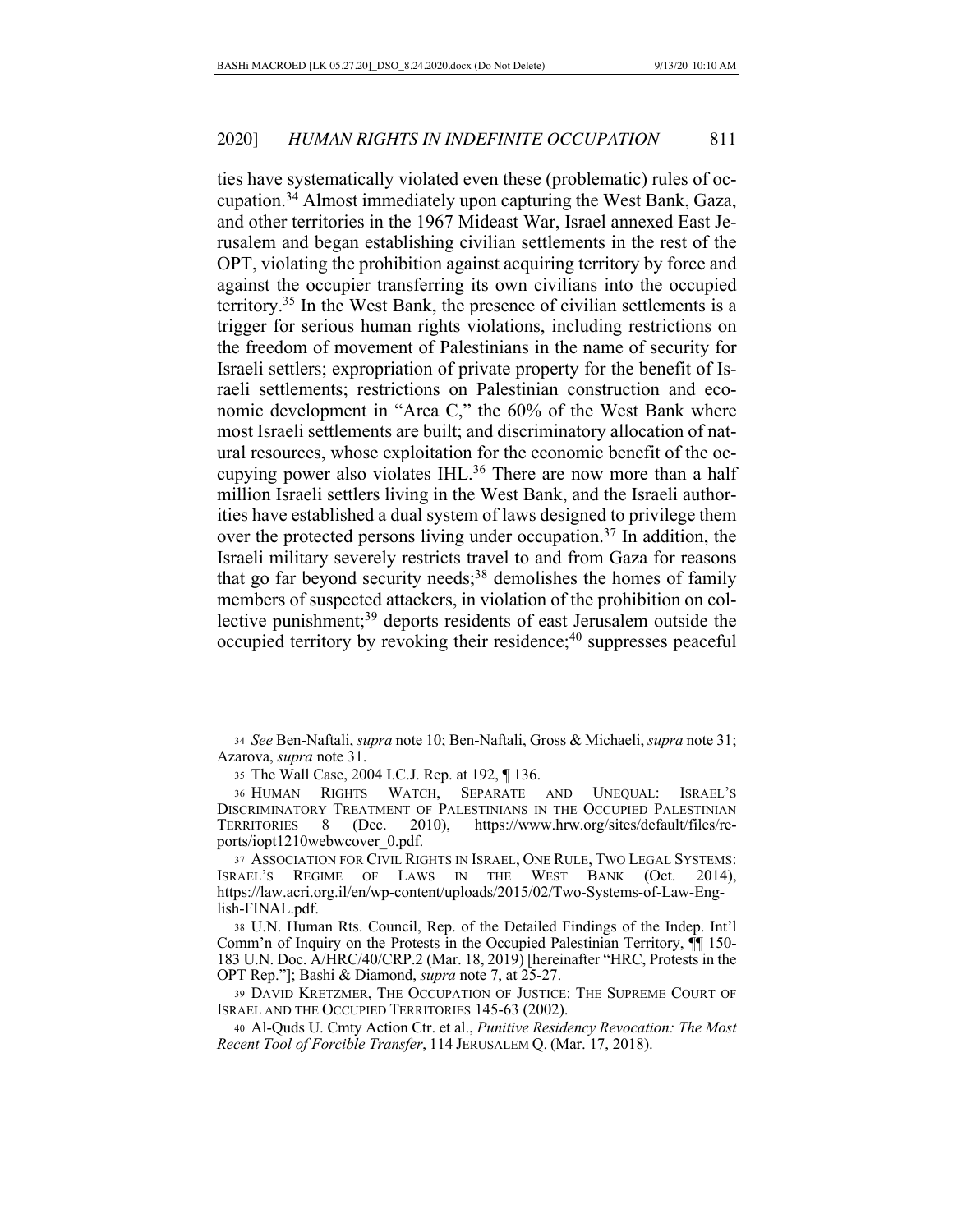political and grassroots activities; $41$  and fails to live up to its obligation to facilitate normal civilian life in the OPT.42 While IHL allows restrictive action in the name of security, in some cases, Israel restricts freedoms beyond what is militarily necessary, and in other cases it takes actions that are *per se* unlawful under IHL, such as collective punishment,<sup>43</sup> deportation,<sup>44</sup> and establishing civilian settlements in the occupied territory.45 The Israeli authorities make claims to part, if not all, of the occupied territory, considering it to be the Biblical land of Israel, historically belonging to the Jewish people.46

For victims of these human rights and IHL abuses, there is little judicial or political recourse. The U.N. Security Council has failed to act, in part due to the American veto. The Israeli Supreme Court, while effective in mitigating the effects of the occupation on some individuals, is unwilling to challenge broader governmental or military policy. 47 The possibility of prosecutions at the International Criminal Court remains nascent.48

42 ORHAN NIKSIC ET AL., AREA C AND THE FUTURE OF THE PALESTINIAN ECONOMY (2014); HRC, Protests in the OPT Rep., *supra* note 38, at 56-57; HUMAN RIGHTS WATCH, WORLD REPORT 2019 (2019).

<sup>43</sup> Hague IV, art. 50; Fourth Geneva Convention, art. 33.

<sup>44</sup> Convention (I) for the Amelioration of the Condition of the Wounded and Sick in Armed Forces in the Field art 49, Aug. 12, 1949, 75 U.N.T.S. 31 [hereinafter First Geneva Convention]; David Kretzmer, *The Law of Belligerent Occupation in the Supreme Court of Israel*, 94 INT'L REV. RED CROSS 207, 214-15 (2012).

<sup>45</sup> *See* The Wall Case, 2004 I.C.J. Rep. at 184, ¶ 120.

<sup>46</sup> *See* Tovah Lazaroff, *Bible is Jewish Deed to Land of Israel, Settlement Envoy Tells UNSC*, JERUSALEM POST (Apr. 30, 2019), https://www.jpost.com/Arab-Israeli-Conflict/Israel-defends-right-to-West-Bank-settlements-at-UNSC-watch-live-

588178 (discussing comments by Israel's ambassador to the United Nations Security Council).

<sup>47</sup> *See, e.g.*, KRETZMER, *supra* note 39; MICHAEL SFARD, THE WALL AND THE GATE: ISRAEL, PALESTINE AND THE LEGAL BATTLE FOR HUMAN RIGHTS (2018); Ben-Naftali, *supra* note 10.

<sup>48</sup> OFF. OF THE PROSECUTOR, INT'L CRIM. CT., REPORT ON PRELIMINARY EXAMINATION ACTIVITIES 2018 (2018), https://www.icc-cpi.int/itemsDocuments/181205-rep-otp-PE-ENG.pdf.

<sup>41</sup> ISR. DEF. FORCES, MIL. ORDER 5770-2009, ORDER REGARDING SECURITY PROVISIONS (JUDEA & SAMARIA) (Nov. 1, 2009), unofficial English translation available at http://nolegalfrontiers.org/military-orders/mil019ed2.html?%20lang=en (Israeli military legislation in the West Bank, for example, bans expressions of "praise, sympathy or support" for most of the Palestinian factions, which Israel has declared to be "hostile" organizations. Offenses include singing songs and chanting slogans that express identification with an outlawed group.); Human Rts. Watch, *Israel/West Bank: Jail for Peaceful Protesters*  (Jan. 11, 2011), https://www.hrw.org/news/2011/01/11/israel/west-bank-jail-peaceful-protesters.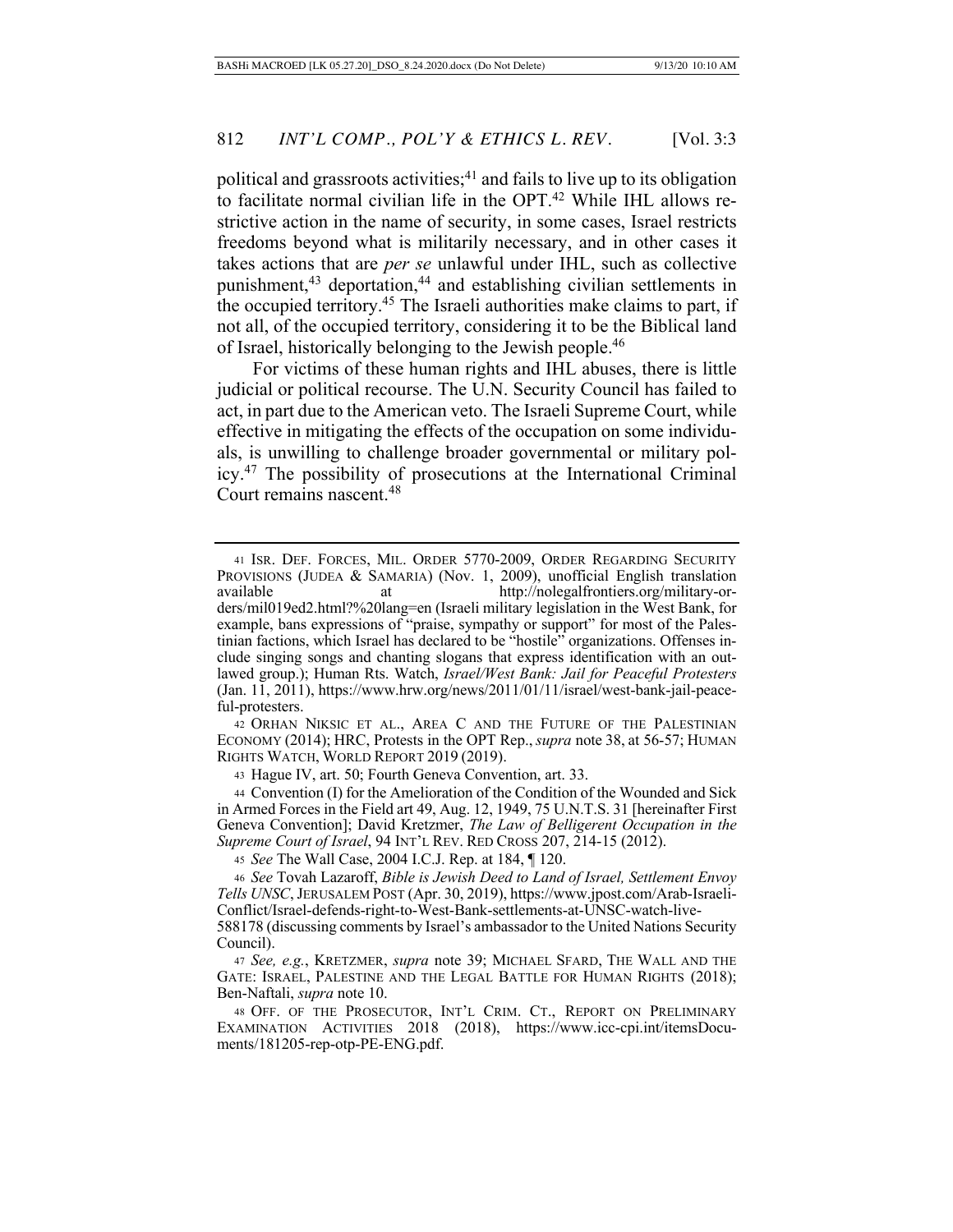The duration of the Israeli occupation of Gaza and the West Bank raises questions about the suitability of the law of occupation to adequately protect generations of protected persons whose human rights are abridged by the broad security powers that IHL gives an occupying power. At the same time, it has been argued that making more robust human rights claims would undermine IHL protections or pre-judge a political outcome, normalizing and accepting the permanence of what should be a temporary displacement of self-rule.<sup>49</sup> Yet the myth of the "temporariness" of the occupation and the promise to respect human rights in some future political arrangement encourages international enforcement bodies, international organizations, diplomats, and activists to defer robust human rights claims for some unknown, imagined future in which the occupation ends.

So addressing abuses in Gaza and the West Bank raises twin challenges: a system of laws intended to govern a temporary situation that has become prolonged and indefinite, as well as violations of even the parsimonious protections that the law of occupation offers, with no effective recourse. How might human rights law enhance protections? The remainder of this section will address that question and also introduce two concepts relevant to implementing Israeli human rights obligations toward Palestinians: the doctrine of estoppel and the principle of federalism.

# *A. Applying Human Rights Law to Occupied Territory*

Regional and international tribunals increasingly accept that a state is bound by its international human rights obligations when it exercises jurisdiction extraterritorially in situations of occupation.<sup>50</sup>

<sup>49</sup> GROSS, *supra* note 14, at 338-96.

<sup>50</sup> Legality of the Threat or Use of Nuclear Weapons, Advisory Opinion, 1996 I.C.J. Rep. 226 (July 8) (ruling that the International Convention on Civil and Political Rights continues during an armed conflict); The Wall Case, 2004 I.C.J. Rep. at 171-81, ¶¶ 86-113 (reaffirming the continued applicability of IHL and international human rights obligations); Armed Activities on the Territory of the Congo (DRC v. Uganda), Judgement, 2005 I.C.J. Rep. 168 (Dec. 19); Loizidou v. Turkey, 1996-VI Eur. Ct. H.R. 2216, ¶ 56; Cyprus v. Turkey, 2001-IV Eur. Ct. H.R. 1, ¶ 77; S*ee also*  Meron, *supra* note 16; Francoise Hampson, *The Relationship between International Humanitarian Law and Human Rights Law from the Perspective of a Human Rights Treaty Body*, 90 INT'L REV. RED CROSS 549 (2008); Ralph Wilde, *Expert Opinion on the Applicability of Human Rights Law to the Palestinian Territories with a Specific Focus on the Respective Responsibilities of Israel, as the Extraterritorial State, and Palestine, as the Territorial State*, DIAKONIA INT'L HUMANITARIAN L. RESOURCE CTR. IN JERUSALEM 4, 8-9 (2018), https://www.diakonia.se/globalassets/blocks-ihl-site/ihl-file-list/ihl—expert-opionions/the-applicability-of-human-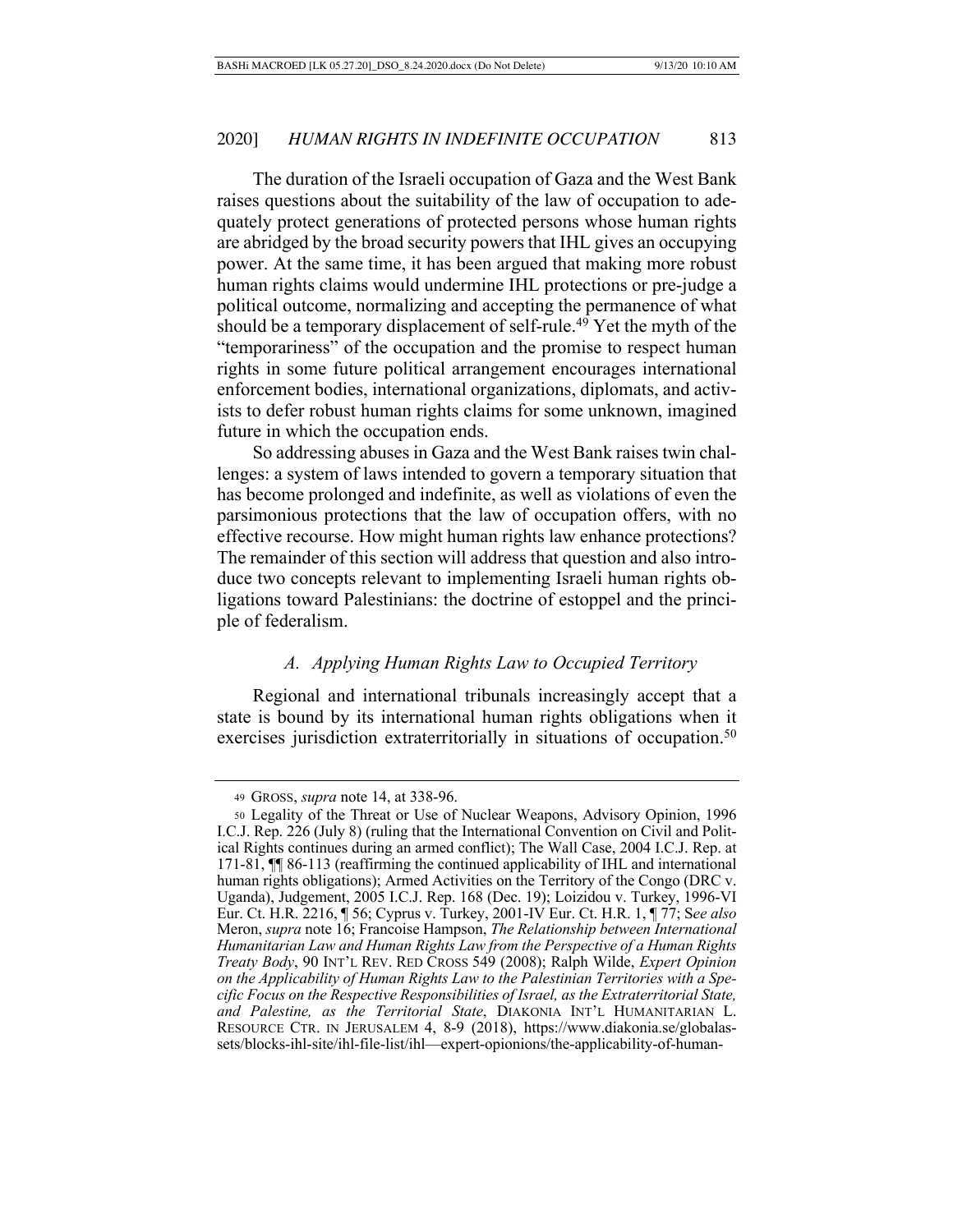That has also been the position of the monitoring bodies of both the ICCPR51 and the International Covenant on Economic, Social, and Cultural Rights ("ICESCR"),<sup>52</sup> and the Israeli Supreme Court has implicitly accepted that position.53 Where human rights law appears to contradict the law of occupation—for example, in requiring due process, protections for private property and other rights that IHL would

<sup>52</sup> U.N. International Covenant on Economic, Social and Cultural Rights, Dec. 16, 1966, 993 U.N.T.S. 3 [hereinafter ICESCR]; U.N. Comm. on Economic, Social and Cultural Rights, Consideration of Reps. Submitted by States Parties under Articles 16 and 17 of the Covenant, Concluding Observations: Israel, U.N. Doc. E/C.12/1/Add.69 (Aug. 31, 2001). *See also* The Wall Case, 2004 I.C.J. at 187-88, ¶ 127.

<sup>53</sup> The Israeli Supreme Court has not ruled that IHRL applies directly to Israeli actions in the OPT, but it has said that it is willing to assume that human rights standards apply, and it has analyzed the conduct of the Israeli authorities in the OPT by reference to Israel's international human rights obligations, stating that IHRL can be used to fill "gaps" in the law of occupation. *See, e.g.*, HCJ 769/02, Public Comm. Against Torture in Israel v. Government of Israel 2006(2) IsrLR 459, 476-77, ¶ 18 (2006) (English translation at https://versa.cardozo.yu.edu/opinions/public-committee-against-torture-v-government); HCJ 3239/02 Ma'arab v. The IDF Commander in Judea and Samaria, 57(2) PD 349 (2002), English translation at https://versa.cardozo.yu.edu/opinions/marab-v-idf-commander-west-bank. Other countries have explicitly recognized the extraterritorial application of human rights obligations, including during times of armed conflict. *See e.g.*, UK MINISTRY OF DEFENCE, THE MANUAL OF THE LAW OF ARMED CONFLICT para. 11.19 (2004). The United States rejects applying its international human rights treaty obligations extraterritorially. *See* Oona A. Hathaway et al., *Which Law Governs During Armed Conflict? The Relationship between International Humanitarian Law and Human Rights Law*, 96 MINN. L.REV. 1883 (2012). *Cf.* U.S. Dep't of State, Off. of the Legal Advisor, Harold Koh, Legal Adviser, Memorandum Opinion on the Geographic Scope of the International Convention on Civil and Political Rights (Oct. 19, 2010), https://www.justsecurity.org/wp-content/uploads/2014/03/state-department-iccprmemo.pdf (applying negative but not positive obligations under the ICCPR in areas under the effective control of the United States); U.S. Dep't of State, Off. of the Legal Advisor, Harold Koh, Legal Adviser, Memorandum Opinion on the Geographic Scope of the Convention Against Torture and Its Application in Situations of Armed Conflict (Jan. 21, 2013), https://www.justsecurity.org/wp-content/uploads/2014/03/state-department-cat-memo.pdf (applying the Convention Against Torture to areas under the effective control of the United States). For a discussion of these leaked memos, *see* Marco Milanovic, *Harold Koh's Legal Opinions on the US Position on the Extraterritorial Application of Human Rights Treaties*, JUST SECURITY (Mar. 7, 2014), https://www.justsecurity.org/8010/harold-kohs-legalopinions-position-extraterritorial-application-human-rights-treaties/.

rights-law-to-the-palestinian-territories-with-a-specific-focus-on; Cordula Droege, *The Interplay between International Humanitarian Law and International Human Rights Law in Situations of Armed Conflict*, 40 ISR. L. REV. 310 (2007).

<sup>51</sup> U.N. Human Rts. Comm., General Comment No. 29: States of Emergency (Art. 4) ,¶ 3, U.N. Doc. CCPR/C/21/Rev.1/Add.11 (Aug. 31, 2001); U.N. Human Rts. Comm., Concluding Observations of the Human Rights Committee: Israel, ¶ 3, U.N. Doc. CCPR/C/ISR/CO/3 (Sept. 2010).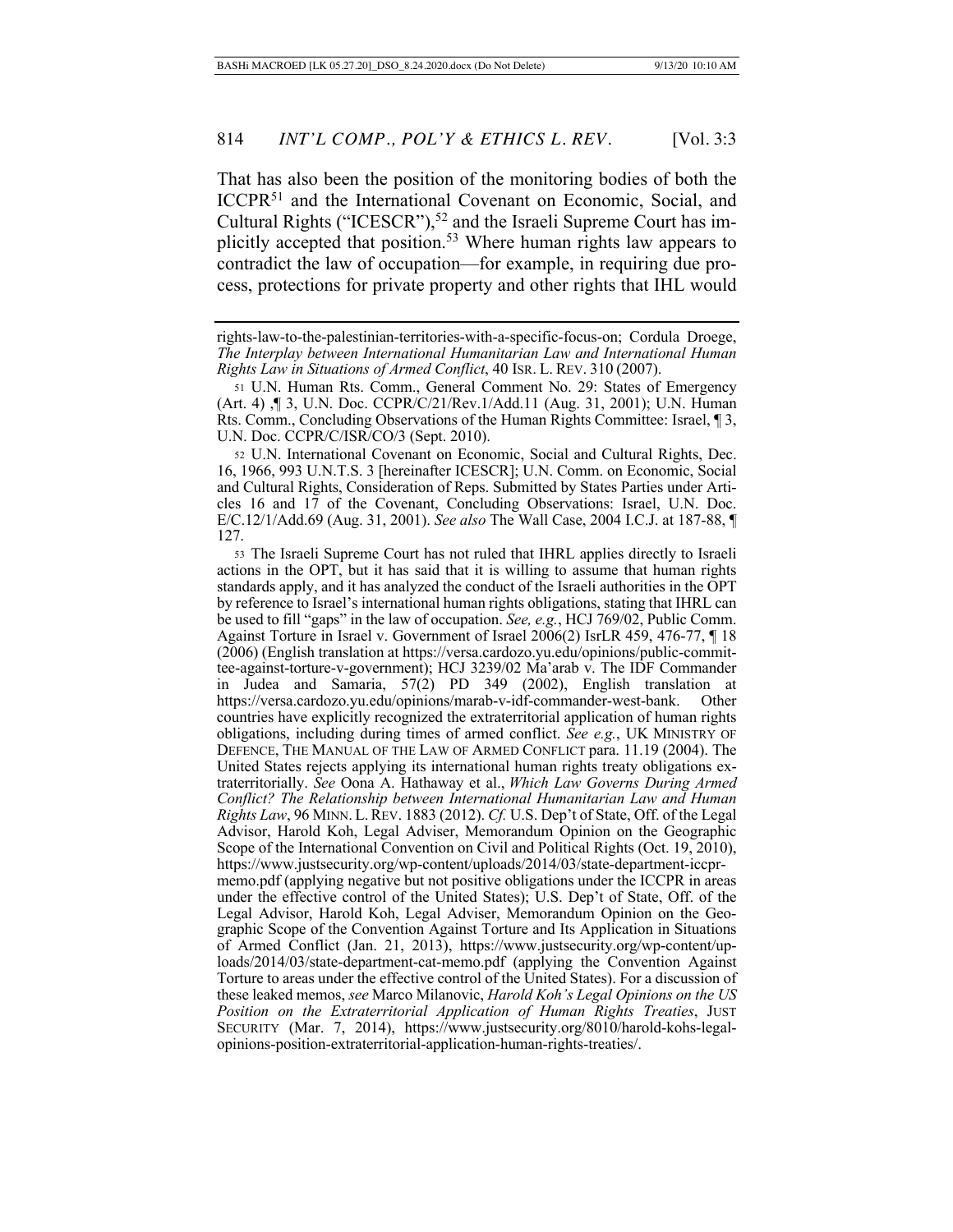subject to military exigencies—IHL may prevail as the *lex specialis*, yet its provisions should still be interpreted to give maximum protection to individual rights.<sup>54</sup> There may also be cases in which, even during an armed conflict, IHRL is more precisely tailored to address a particular issue or situation and is, therefore, the specific body of law to be applied. However, IHL norms would inform the interpretation of the human rights norm.<sup>55</sup>

Some legal scholars, however, have raised compelling arguments against holding occupying powers accountable under IHRL. In a recently published book, Aeyal Gross analyzes case law from the International Court of Justice, the Israeli Supreme Court, and the European Court of Human Rights, and argues that applying human rights law to situations of occupation tends to erode IHL protections for protected persons, with little benefit.56 Gross argues that in treating all persons as equal bearers of rights, IHRL erases the important distinction between protected persons living under occupation and civilian nationals of the occupying power.57 In addition, when courts engage in proportionality inquiries based on IHRL, they incorporate additional justifications for restricting the rights of protected persons, imported from human rights law, such as the public interest or the rights of others, including nationals of the occupying country.58 Occupation law contains absolute prohibitions that could be undermined by a human rights framework of proportionality and balancing.<sup>59</sup> Proposals to equalize

57 GROSS, *supra* note 14, at 345-349.

<sup>54</sup> There are a number of models for working through the parallel application of IHL and IHRL. *See* the discussion in Hathaway, *supra* note 53; Marco Sassoli, *The Role of Human Rights and International Humanitarian Law in New Types of Armed Conflict*, *in* INTERNATIONAL HUMANITARIAN LAW AND INTERNATIONAL HUMAN RIGHTS LAW 34 (Orna Ben-Naftali ed. 2011); DINSTEIN, *supra* note 14, at 89-92.

<sup>55</sup> Sassoli, *supra* note 54, at 71. *See also* Hathaway, *supra* note 53, at 1900-01; ELIAV LIEBLICH & OWEN ALTERMAN, TRANSNATIONAL ASYMMETRIC ARMED CONFLICT UNDER INTERNATIONAL HUMANITARIAN LAW: KEY CONTEMPORARY CHALLENGES 45 (2015).

<sup>56</sup> GROSS, *supra* note 14. In the context of counter-terrorism measures, Yuval Shany has questioned whether infusing human rights norms into the counter-terrorism paradigm could undermine state compliance, because doing so may be perceived as utopian and unsupported by state practice. Yuval Shany, *Competing Legal Paradigms for Fighting Terror*, *in* INTERNATIONAL HUMANITARIAN LAW AND INTERNATIONAL HUMAN RIGHTS LAW 13, 32-33 (Orna Ben-Naftali ed., 2011).

<sup>58</sup> *Id. See also* Aeyal M. Gross, *Human Proportions: Are Human Rights the Emperor's New Clothes of the International Law of Occupation?*, 18 EUR.J. INT'L L. 1 (2007).

<sup>59</sup> IHL, for example, strictly prohibits deportation outside the occupied territory, while the human rights framework would be more nuanced. Fourth Geneva Convention, arts. 49, 76.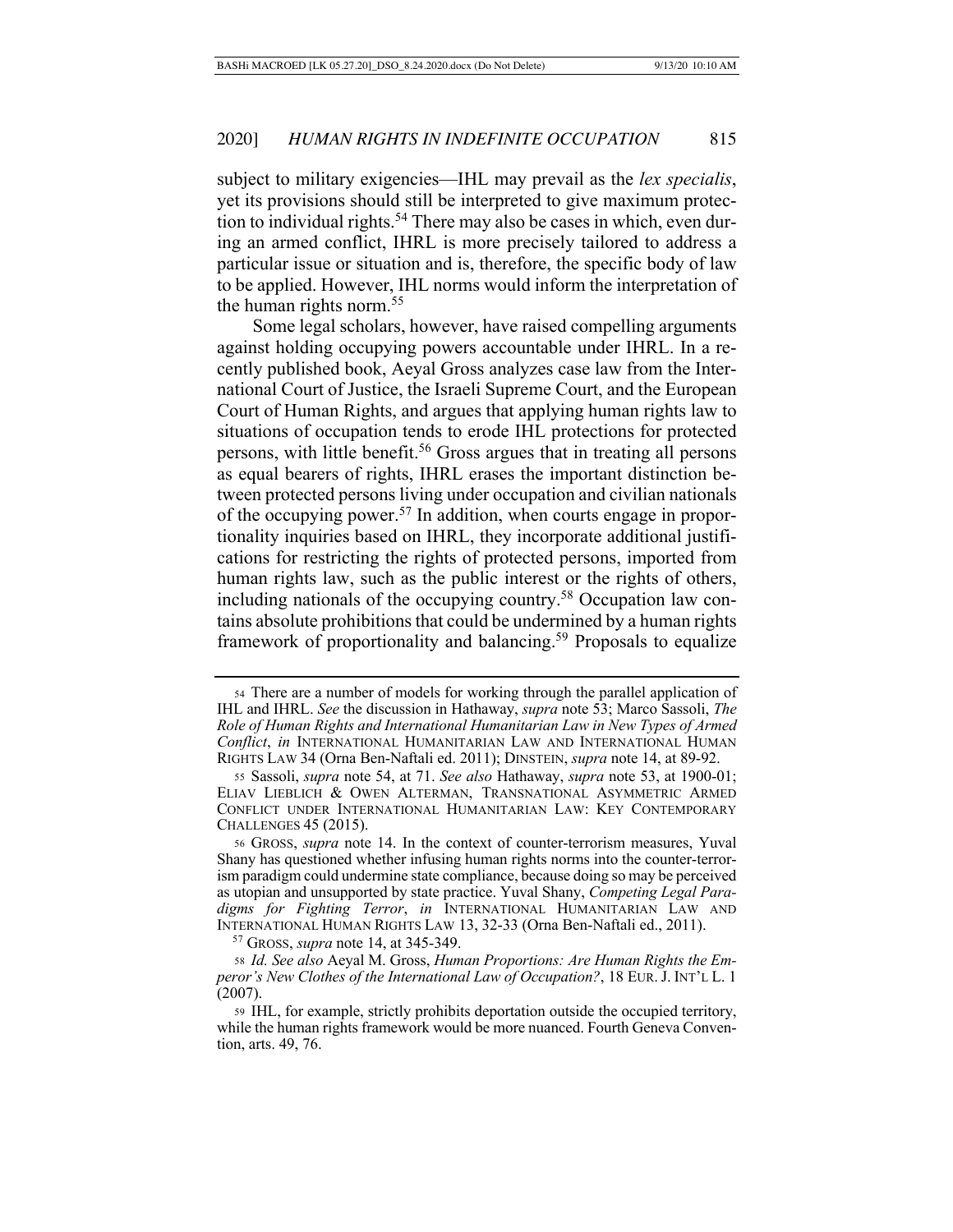rights and access to resources between Palestinian residents of the West Bank and Israeli settlers, or to extend Israeli labor law protections to Palestinian workers in unlawful Israeli settlements,  $60$  risks legitimizing the presence of settlements and deepening the de facto annexation of occupied territory. Other scholars warn that an occupying power applying its own human rights law risks violating its IHL obligation not to change the existing law of the land, and the two bodies of law may contradict each other.<sup>61</sup> There is also a general risk of undermining IHRL by watering down its protections in the context of armed conflicts and then applying that diluted standard to peacetime.<sup>62</sup>

These are good reasons to exercise caution in applying human rights law to situations of prolonged military occupation. I will raise a question about the limitations of these concerns before addressing the potential of IHRL to expand avenues for protection of civilians living under occupation and suggesting a way forward that takes into account the nature of the Israeli occupation of the West Bank and Gaza.

First, I query the extent to which the abysmal record of courts in protecting persons living under occupation is a result of their falling into the honey trap of applying IHRL. Instead, it could reflect their institutional limitations and other difficulties inherent in judicial oversight of situations of foreign domination. The critique of applying human rights law to situations of occupation includes thorough surveys of decisions in a number of jurisdictions in which courts applied human rights law to the detriment of those living under occupation, undermining bright-line protections that the law of occupation would afford.63 Israel/Palestine is one of those jurisdictions. The question to be asked is how the result of those decisions would have been different, had the claims presented to the court been based in IHL rather than IHRL, and had the courts not chosen to give IHRL significant weight in their rulings. Judicial decisions in situations of belligerent occupation—even for regional courts with strong reputations for independence and geographical and political distance from the underlying conflict—are highly politicized, even in the best of circumstances.<sup>64</sup> We

<sup>60</sup> HCJ 5666/03 Kav LaOved v. National Labor Court 62(3) PD 264 (2007) (Isr.). <sup>61</sup> Noam Lubell, *Human Rights Obligations in Military Occupations*, 94 INT'L

REV. RED CROSS 317 (2012).

<sup>62</sup> MARKO MILANOVIC, EXTRATERRITORIAL APPLICATION OF HUMAN RIGHTS TREATIES: LAW, PRINCIPLES AND POLICY 231 (2011).

<sup>63</sup> *See, e.g.*, GROSS, *supra* note 14.

<sup>64</sup> *See generally* CHARLES BLACK, THE PEOPLE AND THE COURT: JUDICIAL REVIEW IN A DEMOCRACY 223 (1990); A.M. BICKEL, THE LEAST DANGEROUS BRANCH: THE SUPREME COURT AT THE BAR OF POLITICS 30 (1962); EYAL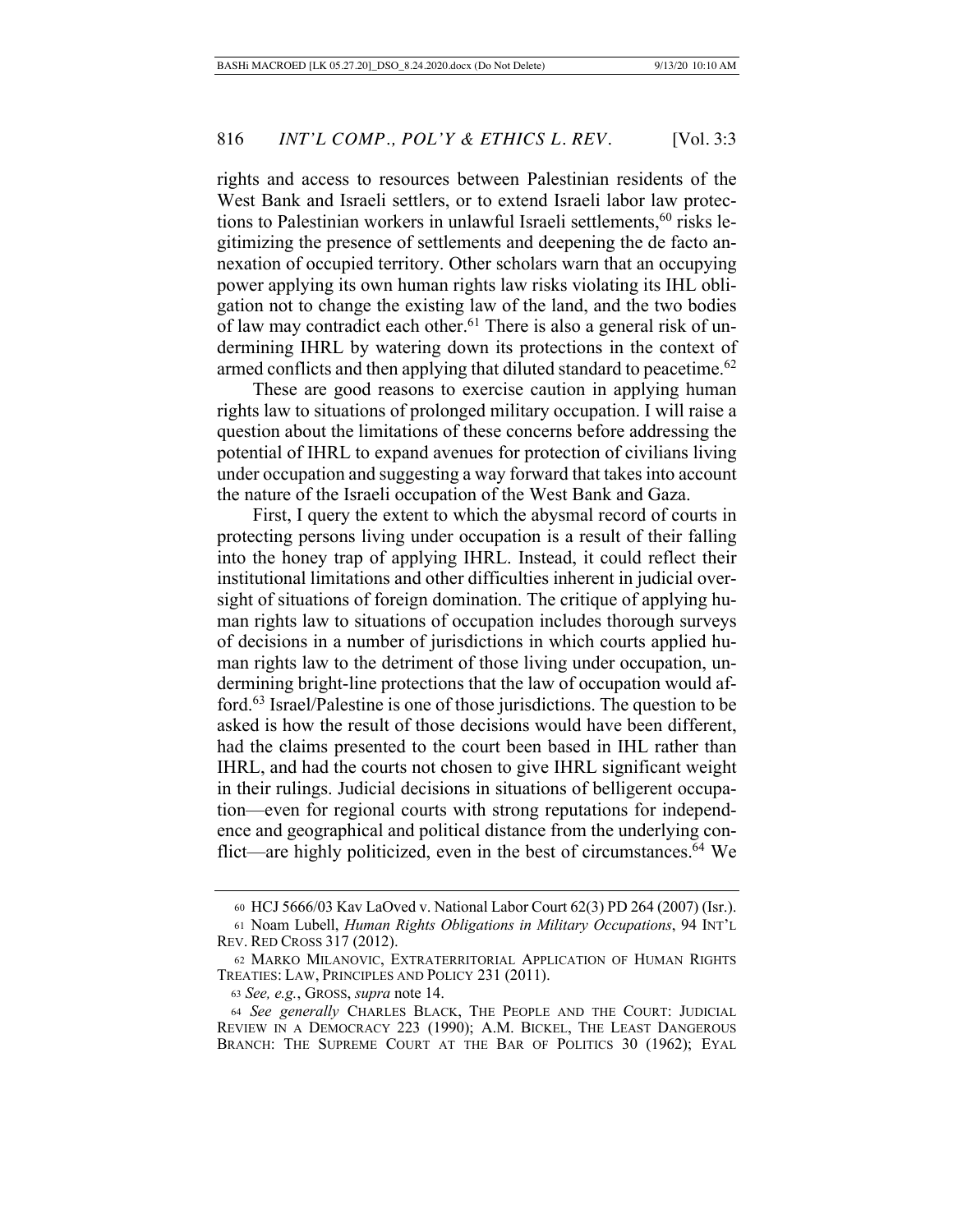might ask the following question, and the answer is inherently speculative: what would the outcome have been, had these cases been decided based on IHL alone? The Israeli Supreme Court, for example, when asked to nullify unlawful policies backed by the Israeli security establishment, has given them a stamp of approval using sometimes strained interpretations of IHL. The court has interpreted IHL to authorize restricting the freedom of movement of Palestinians living under occupation, in order to protect the security of Israeli settlers unlawfully present in the West Bank;<sup>65</sup> exploiting quarries in the West Bank for Israeli use while denying licenses to Palestinian quarries;<sup>66</sup> deporting residents of the occupied territory outside its boundaries;  $67$ and other measures. A full discussion of this issue is beyond the scope of this article, but it would be useful to see empirical studies that attempt the tricky task of comparing the outcomes of judicial proceedings, based on whether the courts applied IHL only or whether they also used IHRL, in considering the claims of persons subject to foreign occupation. IHLR may provide a convenient rhetorical tool for undermining IHL protections, but that does not mean that its application is inherently damaging. There is no shortage of models of complementarity and conflict resolution that, if used with integrity, would apply IHRL without undermining absolutist IHL protections for civilians.<sup>68</sup>

On the other hand, there are potential benefits to be reaped from applying IHRL as a normative principle for making demands of the Israeli authorities, mobilizing diplomatic pressure on the Israeli government to meet them, and enforcing third party state responsibilities.69 Enforcing IHL through national courts is difficult, and in the context of the Israeli occupation the prospect of international judicial

BENVENISTI & GEORGE W. DOWNS, BETWEEN FRAGMENTATION AND DEMOCRACY: THE ROLE OF NATIONAL AND INTERNATIONAL COURTS (2017); KRETZMER, *supra* note 39; Kretzmer, *supra* note 44; SFARD, *supra* note 47.

<sup>65</sup> HCJ 7957/04 Mara'abe v. Prime Minister 60(2) PD 477, 497 (2005) (Isr.) (English translation available at https://versa.cardozo.yu.edu/sites/default/files/upload/opinions/Mara%27abe%20v.%20Prime%20Minister.pdf).

<sup>66</sup> HCJ 2164/09 Yesh Din Volunteers for Human Rights. v. Commander of IDF Forces in Judea and Samaria, ILDC 1820 (2011) (Isr.) (Unofficial English translation available at http://www.hamoked.org/images/psak.pdf.

<sup>67</sup> Kretzmer, *supra* note 44, at 165-86. The Israeli Supreme Court has repeatedly upheld the authority of the Israeli military to deport residents of the occupied territory, despite the absolute prohibition of Article 49 of the Fourth Geneva Convention. *See, e.g.*, HCJ 17/71 Marar v. Minister of Defense 25(1) PD 141 (1971) (Isr.); HCJ 320/80 Kawasme v. Minister of Defense 36(1) PD 617 (1982) (Isr.); HCJ 785/87 Afu v. IDF Commander of the West Bank 42(2) PD 4 (1988) (Isr.).

<sup>68</sup> *See* LIEBLICH & ALTERMAN, s*upra* note 55, at 43-51; Hathaway *supra* note 53. <sup>69</sup> *See infra* Part IV.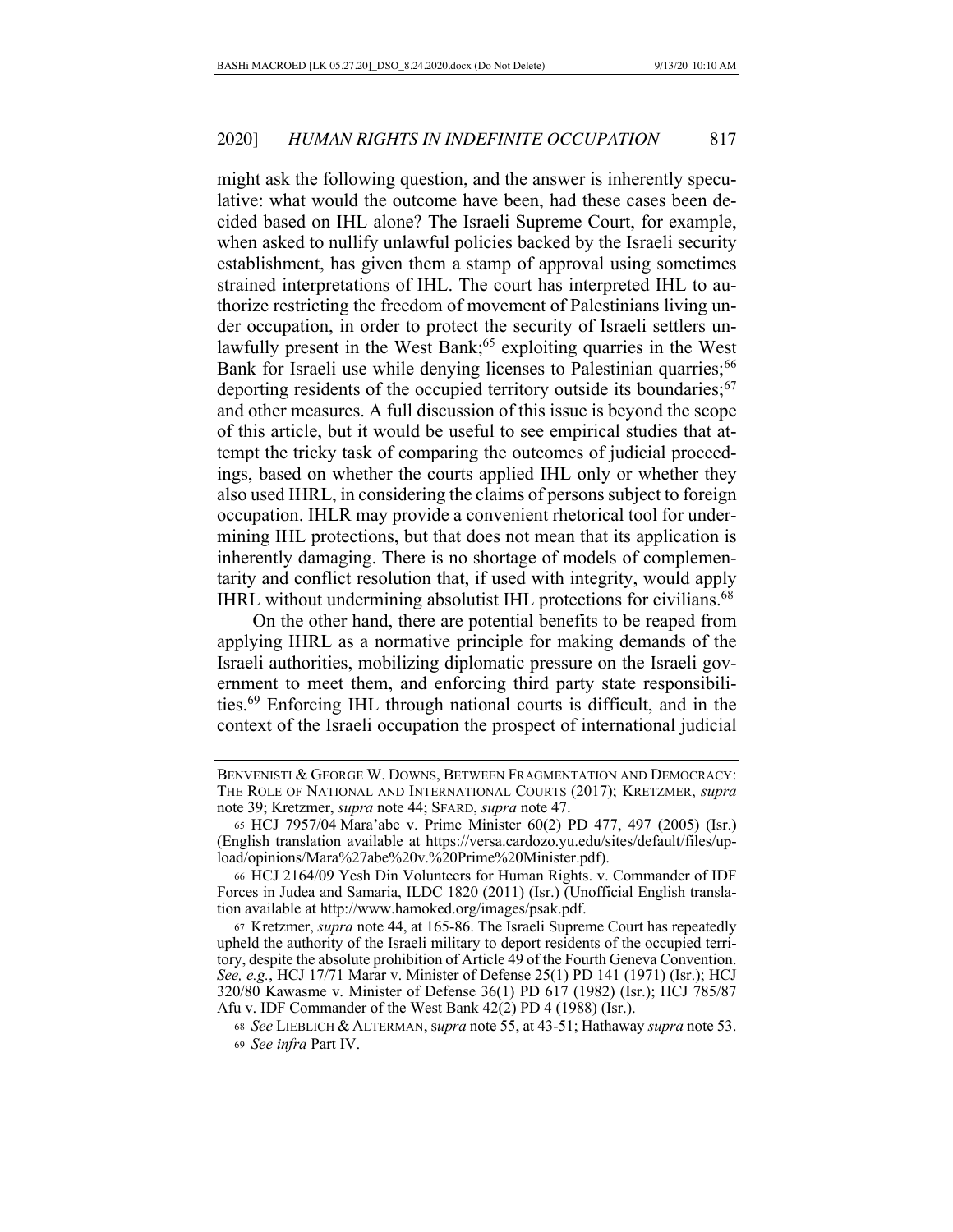enforcement is remote.<sup>70</sup> But uneasiness about holding the Israeli authorities responsible for robust human rights standards limits the scope of diplomatic activity to enforce IHL and third-party state responsibilities, including duties of nonrecognition of breaches of IHL. Those who care about protecting civilians living under occupation find themselves hamstrung, frustrated with the impoverished baseline for demanding protection but worried about the consequences of articulating more robust demands, including the fear of undermining bright-line rules, normalizing the occupation, and undermining the agency of the Palestinian authorities. The framework I suggest aims to unravel that knot, destabilizing existing assumptions of who is financially responsible for services in Gaza and the West Bank, who has a right to cross borders between Israel and the OPT, and the extent to which the Israeli authorities should tolerate security risks in order to facilitate free expression and assembly. At the current time, enforcement avenues are primarily diplomatic, but they should rely on a coherent legal framework.

# *B. Consistency, Good Faith, and Estoppel*

Even as jurists and rights advocates worry about the ramifications of making more robust claims to human rights, the Israeli authorities demonstrate resourcefulness in benefiting from inconsistent positions about the legal status of the OPT to justify maximal control over territory, with minimal responsibility for Palestinians living there. On the one hand, the Israeli military insists on the powers of a belligerent occupier to expropriate land, detain without trial, close off territory, and shut down nonprofit organizations in the West Bank, and the Israeli Justice Ministry defends those practices against domestic court challenges by arguing that it holds the West Bank under belligerent occupation and therefore has broad security discretion.<sup>71</sup> In Gaza, the military claims unspecified IHL authority to control Gaza's airspace, territorial waters, wide swaths of its land mass near the Israeli border,  $\frac{7}{2}$ 

<sup>70</sup> *See generally* BENVENISTI, *supra* note 4; KRETZMER, *supra* note 39; Azarova, *supra* note 30.

<sup>71</sup> H.C.J. 785/87 Afu v. Commander of IDF Forces in the Judea and Samaria 42(2) PD at 17; KRETZMER, *supra* note 39; Kretzmer, *supra* note 43, at 210.

<sup>72</sup> U.N. Office of Coordination of Humanitarian Affairs-Occupied Palestinian Territory, *The Humanitarian Impact of Restrictions on Access to Land Near the Perimeter Fence in the Gaza Strip* (Aug. 2018), https://www.ochaopt.org/sites/default/files/ara\_fs\_2018\_final\_english.pdf.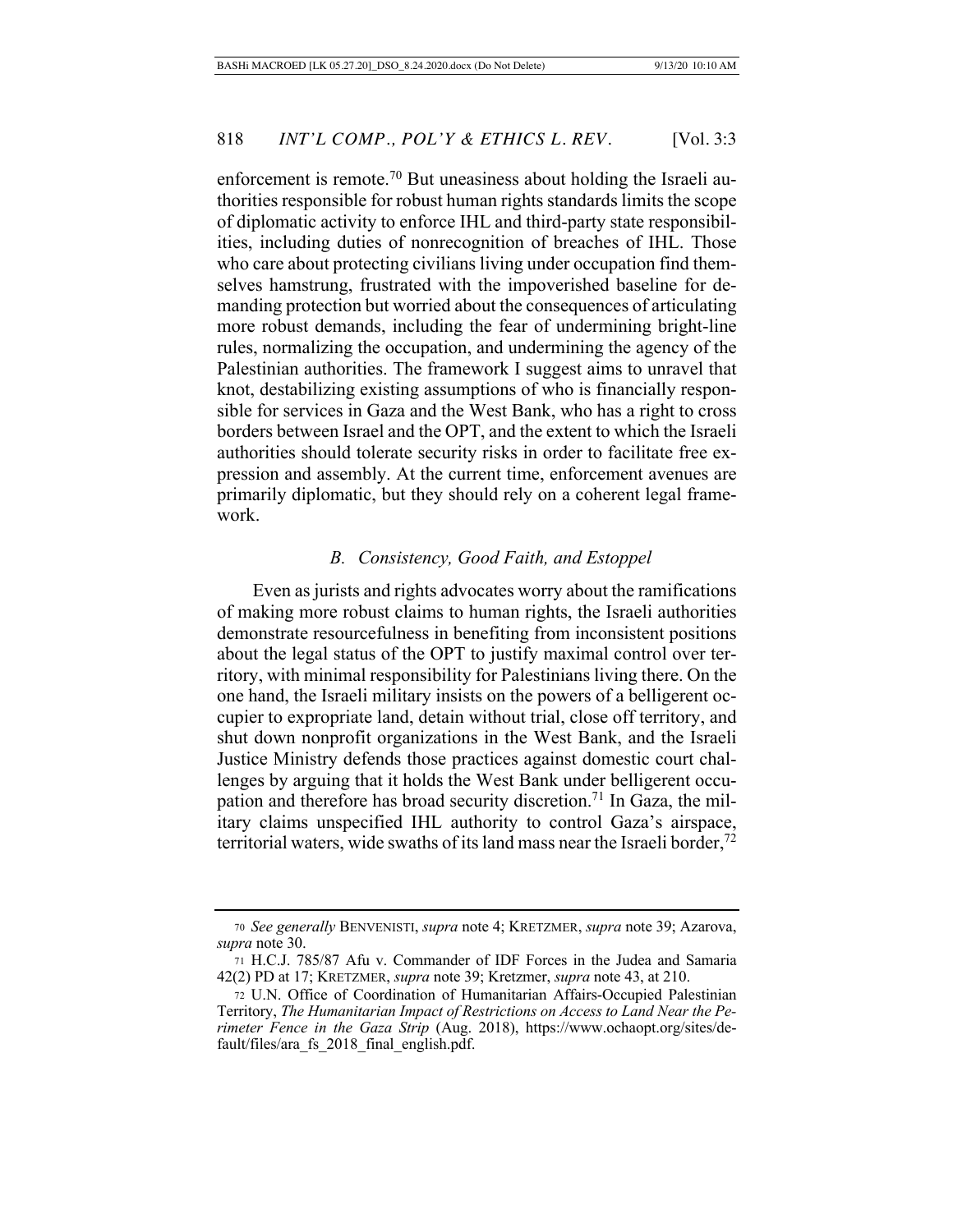its population registry, and its customs and value added tax system.73 On the other hand, the Israeli Foreign Ministry denies the fact of occupation, calling the West Bank "disputed territory" and citing the Jewish people's historical and/or religious claims to it, and the Israeli authorities consider the Gaza Strip to be "foreign" and "hostile" territory, where Israel owes no obligations under the law of occupation.<sup>74</sup> Dozens of Israeli civilian laws and military orders blur the distinction between the law of the occupied territory and the law of the State of Israel75, and restrictions on Palestinian access to areas of the West Bank where Israeli settlers live, work, and engage in recreation, create a *de facto* annexation.76 Israel has already formally annexed occupied East Jerusalem,77 and Israel's Prime Minister has announced that he will annex most of the rest of the West Bank, a move that most of the larger Israeli political parties at least partially support.<sup>78</sup> Israelis move freely into the West Bank, and can establish unlawful civilian settlements, but Palestinians are foreigners with respect to the right to enter East Jerusalem, which is part of the occupied West Bank.79 The Israeli authorities have also, somewhat cynically, argued for the principle of

<sup>75</sup> *See Annexation Legislation Database*, YESH DIN (Apr. 1, 2019), https://www.yesh-din.org/en/about-the-database/.

<sup>76</sup> U.N. Human Rts. Council, Rep. of the Special Rapporteur on the Situation of Human Rights in the Palestinian Territories Occupied Since 1967, U.N. Doc. A/HRC/40/73, at 8-9 (2019).

<sup>73</sup> Bashi & Feldman, *supra* note 33, at 12-25.

<sup>74</sup> *Id.* at 42 (stating the Israeli position that the OPT are "'administered' territor[ies] or belonging to the 'Jewish people" and that certain IHL obligations were transferred to the Palestinian Authority post-Oslo); HCJ 4305/08 Abu Ajwa v. Defense Minister, State Response of June 1, 2008, ¶¶ 19, 25 (Hebrew), https://www.gisha.org/UserFiles/File/LegalDocuments/abuajwa/state\_answer\_4385-08\_01-06- 08.PDF (denying responsibility for Gaza residents who live in "hostile" and "foreign" territory).

<sup>77</sup> *Id.* at 7.

<sup>78</sup> Francesca Paris, *Ahead of Israeli Election, Netanyahu Pledges to Annex West Bank Settlements*, NAT'L PUB. RADIO (Apr. 7, 2019), https://www.npr.org/2019/04/07/710799152/ahead-of-israeli-election-netanyahupledges-to-annex-west-bank-settlements; Oliver Holmes, *Netanyahu Vows to Annex Large Parts of Occupied West Bank*, GUARDIAN (Sept. 11, 2019), https://www.theguardian.com/world/2019/sep/10/netanyahu-vows-annex-largeparts-occupied-west-bank-trump.

<sup>79</sup> *See* ISR. MINISTRY OF DEF., COORDINATOR FOR GOV'T ACTIVITIES IN THE TERRITORIES, STATUS HARSHAOT BILTI MISUVAG LIKNISAT FALASTINIM LIYISRAEL, LIMAAVARAM BAYN EZOR YEHUDA VISHOMRON LIVAYN RITZUAT AZA ULIYITZIATAM LIKHUL (HEBREW) [UNCLASSIFIED STATUS OF PERMISSIONS FOR PALESTINIANS TO ENTER ISRAEL, TRANSIT BETWEEN JUDEA AND SAMARIA AND THE GAZA STRIP AND TRAVEL ABROAD] (May 6, 2019), https://www.gisha.org/UserFiles/File/LegalDocuments/procedures/general/50.pdf.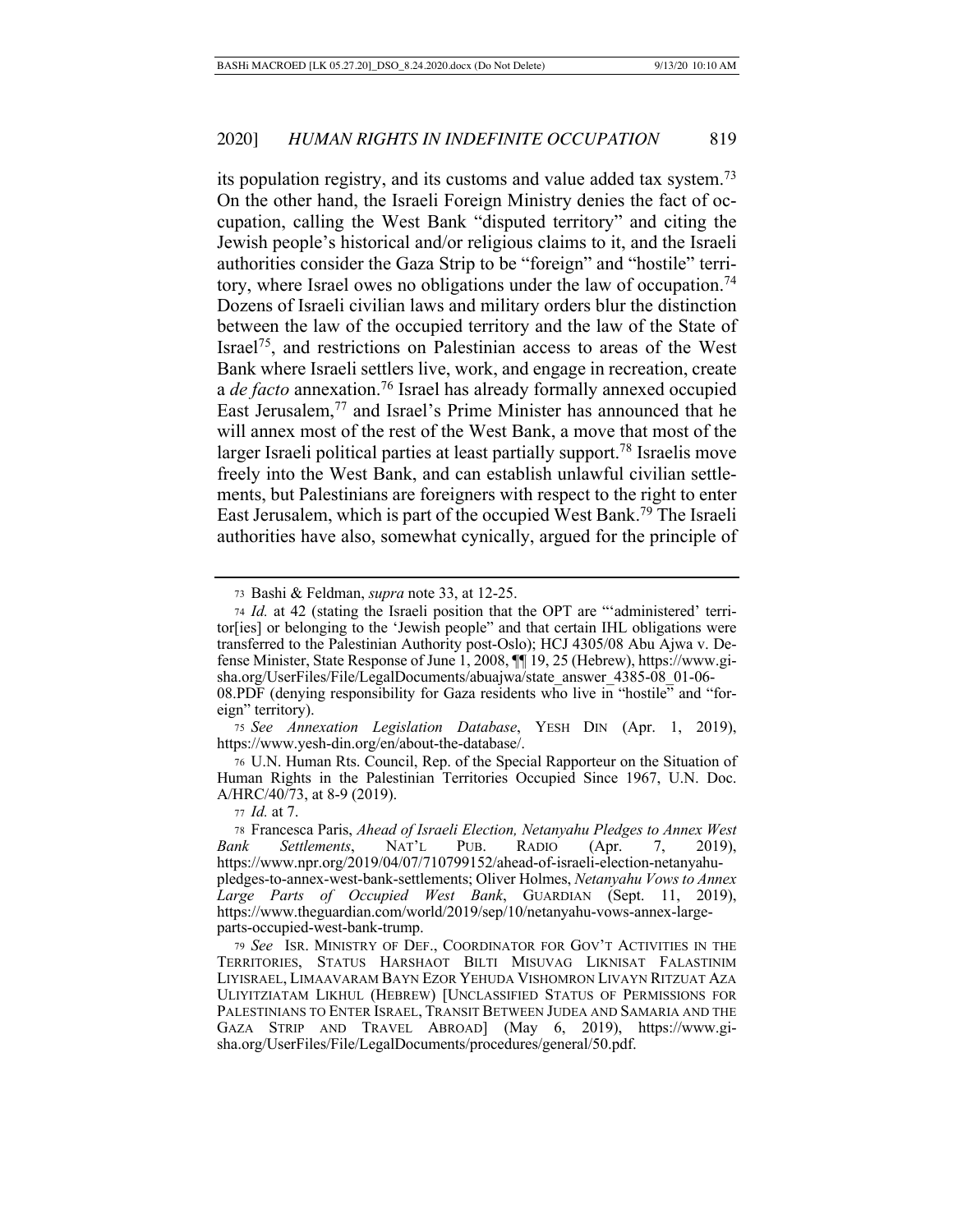nondiscrimination in the treatment of Israeli settlers in the OPT, for example to justify expropriating Palestinian private property to be used for Israeli residential units in unlawful West Bank settlements<sup>80</sup> or to make it easier for Jewish settlers to purchase land.<sup>81</sup>

The Israeli authorities thus benefit from maximum flexibility in their conduct within the OPT. They settle the parts of the land on which they have lain their sights, effectively making those settlements part of Israel, yet they treat most Palestinians as foreign subjects of military law against whom they take restrictive measures in the name of military necessity.

This article argues that Israeli actions that blur the distinction between Israel and the occupied territory weaken the ability of the Israeli authorities to rely on that distinction.. The doctrine of estoppel<sup>82</sup> in international law aims to preclude a party from benefiting from its own inconsistency to the detriment of another party that has relied on the conduct or position taken by the first party.<sup>83</sup> International tribunals have upheld the principle that "the law will demand consistency in conduct, where the result of inconsistency would be to prejudice another party."84 International law is predicated on good faith, and good faith requires a party to be consistent in its positions.<sup>85</sup> The broader principles of good faith in international law mean that there are consequences to taking inconsistent positions to one's advantage or to the

<sup>80</sup> HCJ 1308/17 Silwad Municipality v. Israeli Knesset, State Response of Aug. 21, 2017, ¶¶ 297-301 (Hebrew), https://www.adalah.org/uploads/uploads/Settlement\_regulation\_law\_state\_reply\_23082017.pdf.

<sup>81</sup> Letter from Tzvi Mintz, Head of the Lands Dep't, Legal Advisor's Unit of the Israeli Defense Ministry, to the Deputy Attorney Gen. (Apr. 9, 2019) (Hebrew), https://www.haaretz.co.il/embeds/pdf\_upload/2019/20190915-135450.pdf. The letter and the legal opinion attached to it express the Defense Ministry's support for enacting a military order that would end restrictions on Israeli settlers purchasing land in the West Bank as individuals, rather than as part of a corporation, based on the argument that the restriction discriminates against Israelis based on their national origin. The letter argues that canceling the restriction, which requires repealing a legal provision predating the 1967 occupation, is justified despite the IHL prohibition against changing local law in occupied territory, because the local law in question unlawfully discriminates against Israeli settlers based on their race or national origin.

<sup>82</sup> 28 AM. JUR. 2D *Estoppel and Waiver* § 27 (1964).

<sup>83</sup> D.W. Bowett, *Estoppel Before International Tribunals and Its Relation to Acquiescence*, 33 BRIT. Y.B. INT'L L. 176, 177 (1957); Case concerning the Temple of Preah Vihear (Cambodia v. Thai.), Judgment, 1962 I.C.J. Rep. 6, 32 (June 15).

<sup>84</sup> Bowett, *supra* note 83, at 186.

<sup>85</sup> J.R.G. Weeramantry, *Estoppel and the Preclusive Effects of Inconsistent Statements and Conduct: The Practice of the Iran-United States Claims Tribunal,* 27 NETH. Y.B. OF INT'L L. 113, 117 (1996).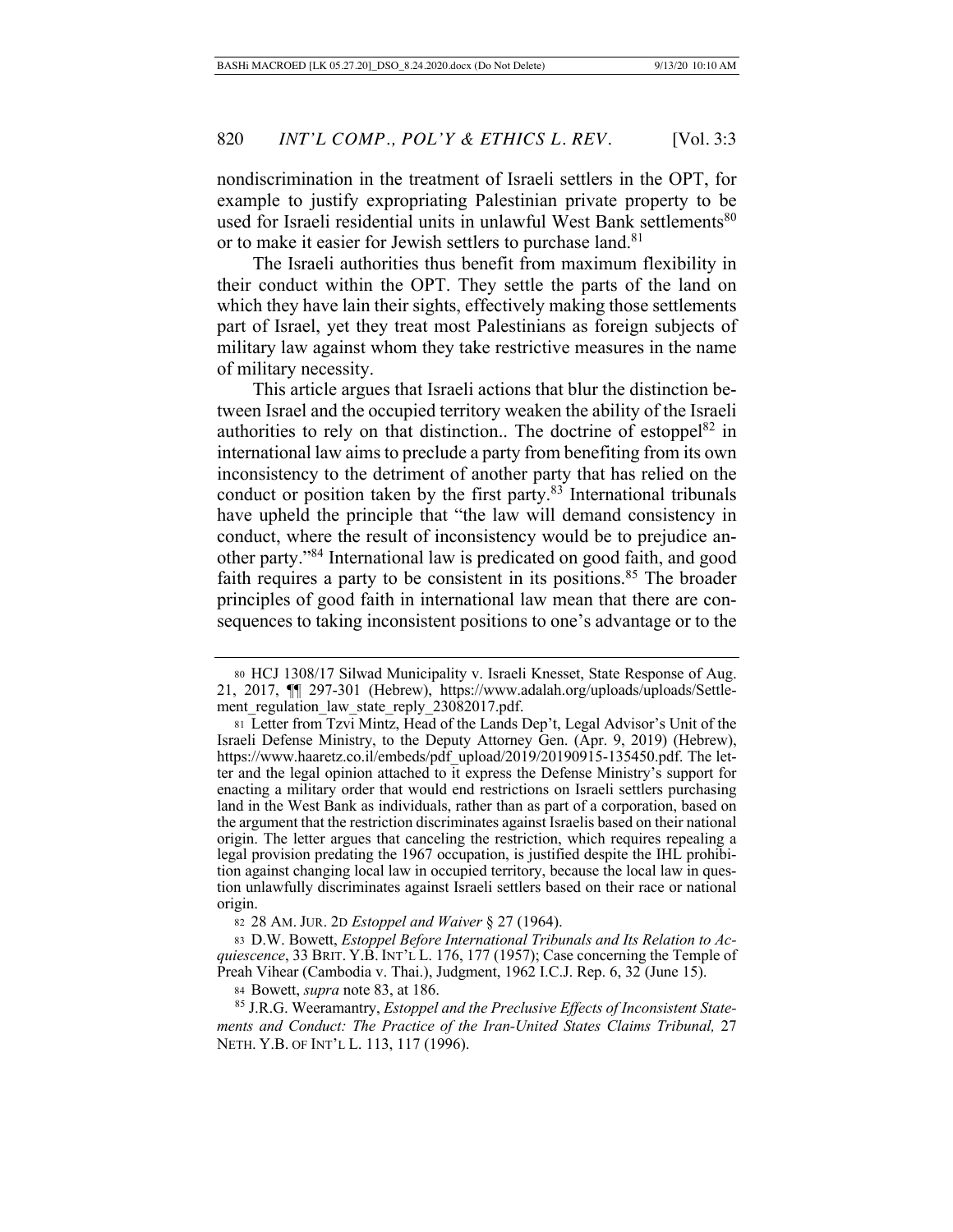detriment of another, even where reliance to the detriment of another party cannot be determined. A prior inconsistent position may weaken a party's claim under related doctrines of admission,  $86$  preclusion,  $87$  or the principle that "no one can profit from his own fault."88 Where all the elements of estoppel are not present, an inconsistent position, taken to the detriment of another party, at least weakens what would ordinarily be a valid claim by the first party. So the blurring of the boundaries between the OPT and Israel—undertaken through conduct such as de facto and de jure annexation of parts of the territory as well as statements repudiating the binding nature of the 1949 armistice lines, Israel's internationally recognized border—may preclude certain arguments and at the very least weakens the validity of Israeli insistence on the integrity of that border when it comes to allowing Palestinians to enter Israel in order to realize human rights or enjoy normal civilian life.

The suggestion is not to recognize the unlawful annexation of occupied territory or the unlawful transfer of Israeli settlers into it, nor to suggest that Israel has forfeited sovereignty over its own territory, when it comes to Palestinian requests to enter Israel. Instead, as will be seen in the next part, Israel's blurring of the line between Israel and the OPT, and in some cases to the detrimental reliance of Palestinians on that obfuscation, weakens arguments against Israel allocating money for services to Palestinians or allowing Palestinians to enter Israel, where such money or access is needed to realize the right to freedom of movement,<sup>89</sup> the right to improve one's standard of living, and the IHL obligation to facilitate a properly functioning economy in the OPT.

<sup>86</sup> *Id.* at 194-96.

<sup>87</sup> *Id.* at 140 (analyzing the broader approach to the doctrine of estoppel taken by the Iran-United States Claims Tribunal).

<sup>88</sup> ROBERT KOLB, GOOD FAITH IN INTERNATIONAL LAW (2017), 117-18 (distinguishing estoppel that would bar a party from making a claim from the situations in which "the initial representation is characterized by an unlawful act or by a legally relevant immoral act. Thus, the element of 'detrimental reliance' disappears. The issue is not to protect a legitimate expectation in the first place, but rather to sanction an illegality or a fault.").

<sup>89</sup> The right to freedom of movement does not include the right to travel into Israel, but the right to travel within the OPT and to enter and leave the OPT, which depends on transit via Israel, as will be discussed in Part III.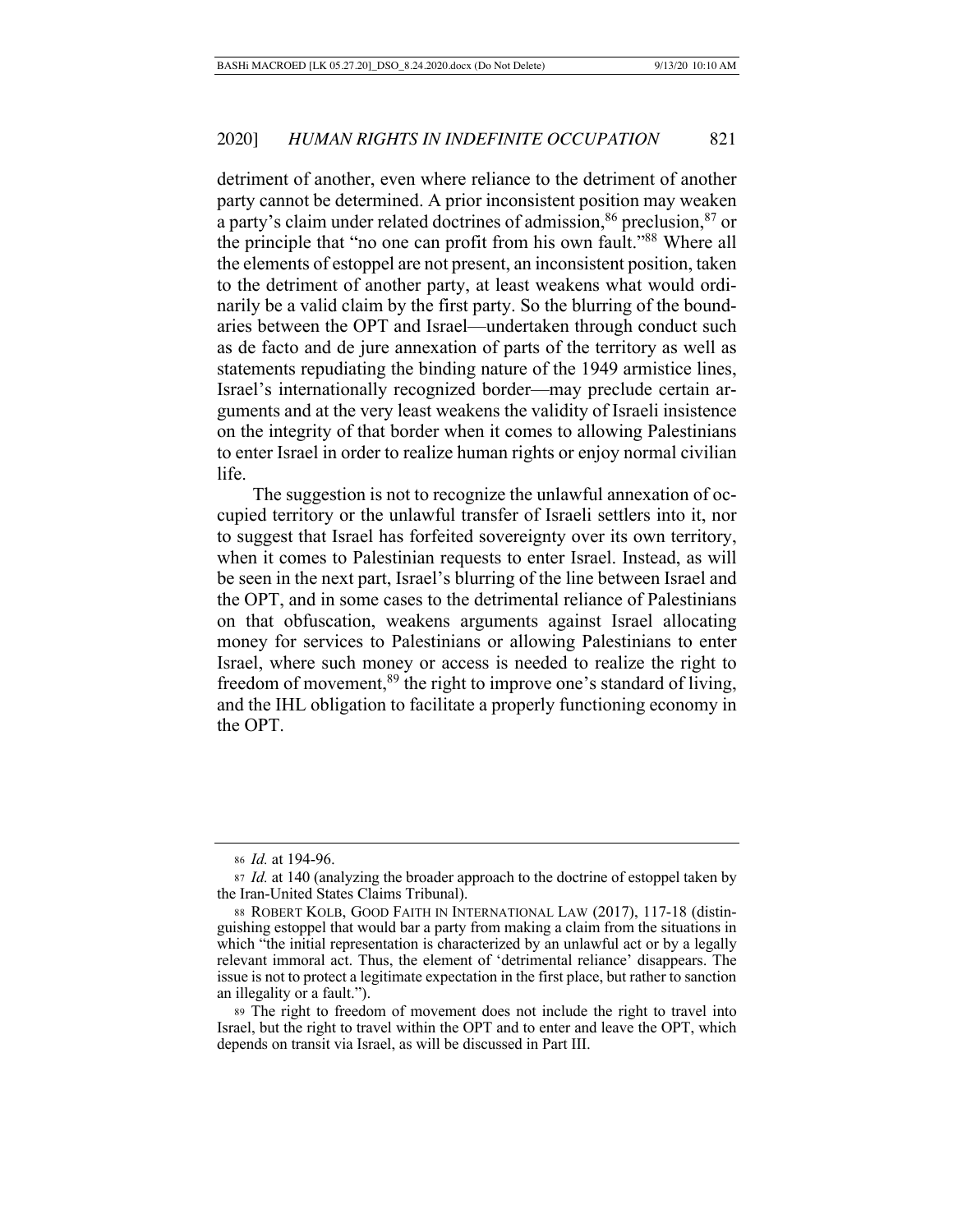### *C. Federalism and Devolution of Power*

In parsing the responsibilities of the Israeli and Palestinian authorities to realize economic and social rights and fulfill IHL obligations, this article proposes using principles of federalism to respect the spheres in which the Palestinian authorities are active in providing services while holding Israel accountable for filling gaps. While federalism is usually considered within a unitary state, it has origins in regimes of foreign domination as well, such as colonialism or occupation.90 Federal systems can refer to aggregations of state entities, but they also include systems in which power devolves from a central government to sub-state entities or regional or local governments exercising autonomy under the umbrella of the sovereign government.<sup>91</sup> Federal systems in places like the United Kingdom, Spain, and Belgium were created through a process of devolution, in which "concentrated powers of government of a formerly unitary state have been distributed among component political units."92 These models carve out spheres for the central and local governments in which each gets to make final decisions.<sup>93</sup> The central government may retain residual responsibility or be required to fill in gaps where sub-state entities do not perform adequately. Central and local or regional governments thus navigate spheres of responsibility for providing services such as health care, for example, with elaborate rules and funding schemes to resolve ambiguities and conflicts.<sup>94</sup>

The delegation of responsibilities to the Palestinian authorities has aspects of federalism both structurally as well as normatively. As a matter of structure, beginning in the 1990s, power devolved from the

<sup>90</sup> The British division of India into administrative divisions is an example. AREND LIJPHART, PATTERNS OF DEMOCRACY 174-186 (2012); Nicholas Aroney, *Types of Federalism*, *in* MAX PLANCK ENCYCLOPEDIA OF COMPARATIVE CONSTITUTIONAL LAW 1, 5-7 (Rainer Grote et al. eds. 2016) at 184-85.

<sup>91</sup> *See, e.g.*, MAX PLANCK ENCYCLOPEDIA OF COMPARATIVE CONSTITUTIONAL LAW 5-7 (Rainer Grote et al. eds. 2016) (discussing the distinction between aggregation and devolution in federal systems).

<sup>92</sup> *Id.* at 7.

<sup>93</sup> LIJPHART, *supra* note 90, at 175-76.

<sup>94</sup> The literature is vast. For a description of federalism and health care in Canada and Switzerland, *see, e.g.*, Paul J. Donahue, *Federalism and the Financing of Health Care in Canada and Switzerland: Lessons for Health Care Reform in the United States*, 21 B.C. INT'L & COMP. L. REV. 385 (1998). For a discussion of federalism and health care in the United States, *see* Rich & White, *infra* note 163; James E. Holloway, *ERISA, Preemption and Comprehensive Federal Health Care: A Call for "Cooperative Federalism" to Preserve the States' Role in Formulating Health Care Policy*, 16 CAMPBELL L. REV. 405 (1994).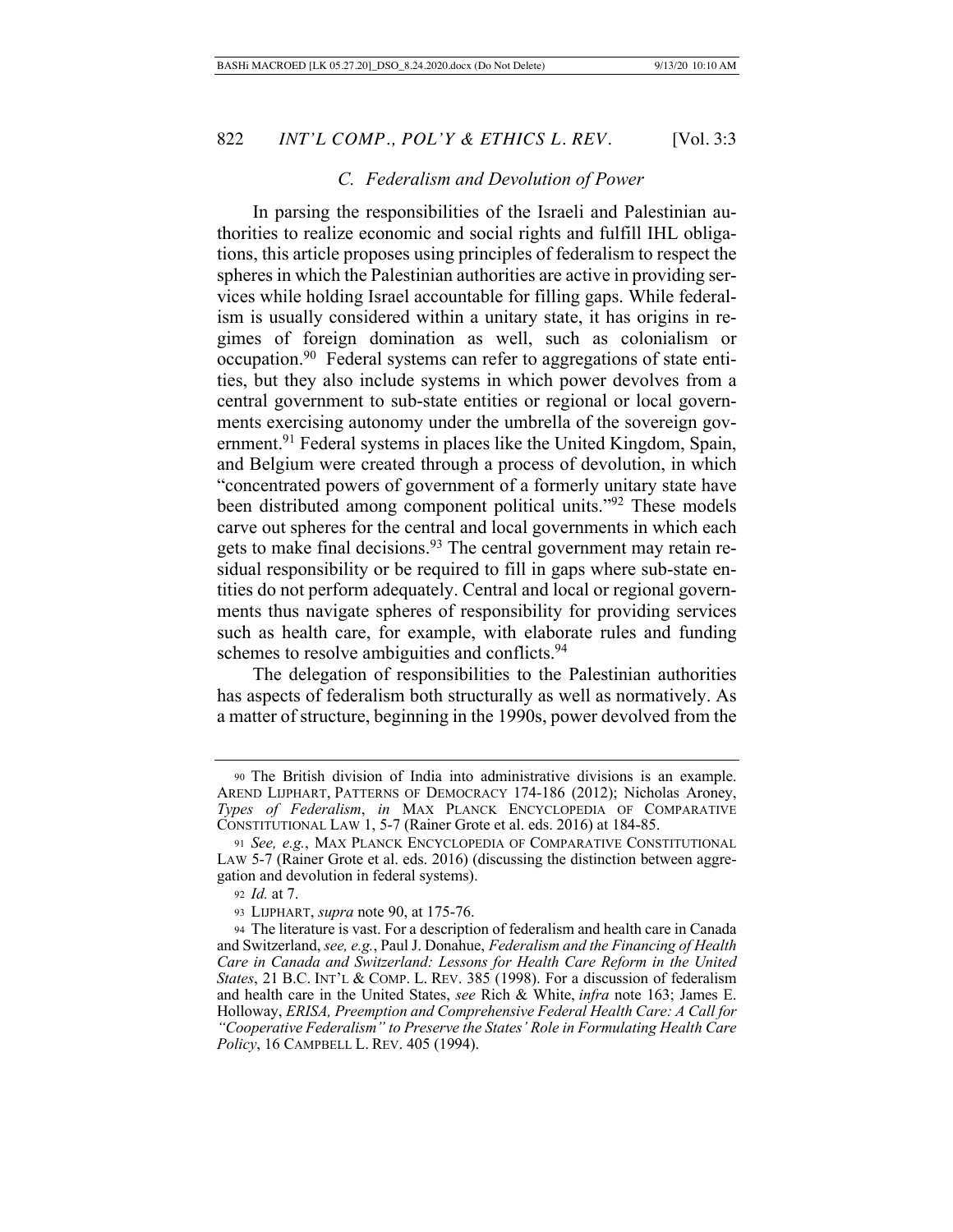Israeli government<sup>95</sup> to the Palestinian Authority ("PA") in defined spheres, with Israel reserving all powers not explicitly delegated. Under the Oslo Accords that created the PA, "Israel shall transfer powers and responsibilities as specified in this Agreement from the Israeli military government and its Civil Administration to the Council in accordance with this Agreement. Israel shall continue to exercise powers and responsibilities not so transferred."96 The Accords specify that the PA's "functional jurisdiction" includes the powers that the Israeli military transferred to it, while Israel maintains residual authority.97

The structural division of powers between Israel and the Palestinian authorities flows from the normative obligations held by Israel and the Palestinian authorities, including Israel's IHL and IHRL obligations and the obligations of the Palestinian authorities to respect human rights in the areas in which they exercise control. The Oslo Accords delegating power to the local authorities note that Israel is obliged to exercise its residual powers with "due regard to internationally-accepted norms and principles of human rights and the rule of law."98 Those principles continue to hold the occupying power responsible for IHL protections, even if it has delegated responsibilities to local authorities.<sup>99</sup>

The Palestinian authorities are responsible for service provision such as education, health, and social welfare, within the confines of parameters set by the Israeli occupation authorities, using a combination of tax monies collected by Israel and transferred to the PA (import and other duties), taxes the Palestinian authorities collect on their own at rates set by Israel (value added tax), and taxes that the Palestinian authorities impose and collect independently (income tax, transfer taxes, licensing fees, and others).100 Israel maintains overall authority, including de facto sovereign authority over borders, population registry, telecommunication frequencies, natural resources, and others. In

<sup>95</sup> Formally it is the Israeli military commander who exercises de facto sovereignty in the occupied territory and thus can transfer power, although the Israeli government is deeply involved in creating and implementing policy. *See, e.g.*, *About*, COORDINATOR OF ACTIVITIES IN THE TERRITORIES http://www.cogat.mod.gov.il/en/about/Pages/default.aspx (last updated May 25, 2020) (Isr.).

<sup>96</sup> Interim Agreement on the West Bank and the Gaza Strip, Isr.-PLO, Sept. 28, 1995, 36 I.L.M. 551, 558 at art. I(1) [hereinafter "Oslo II"].

<sup>97</sup> *Id.* at art. XVII(2)(b).

<sup>98</sup> *Id.* at art. XIX.

<sup>99</sup> Fourth Geneva Convention, art. 47. *See* Part III(2)(a).

<sup>100</sup> Oslo II, ann. V; Agreement on Gaza Strip and Jericho Area, Isr.-PLO, May 4, 1994, 33 I.L.M. 622, ann. IV.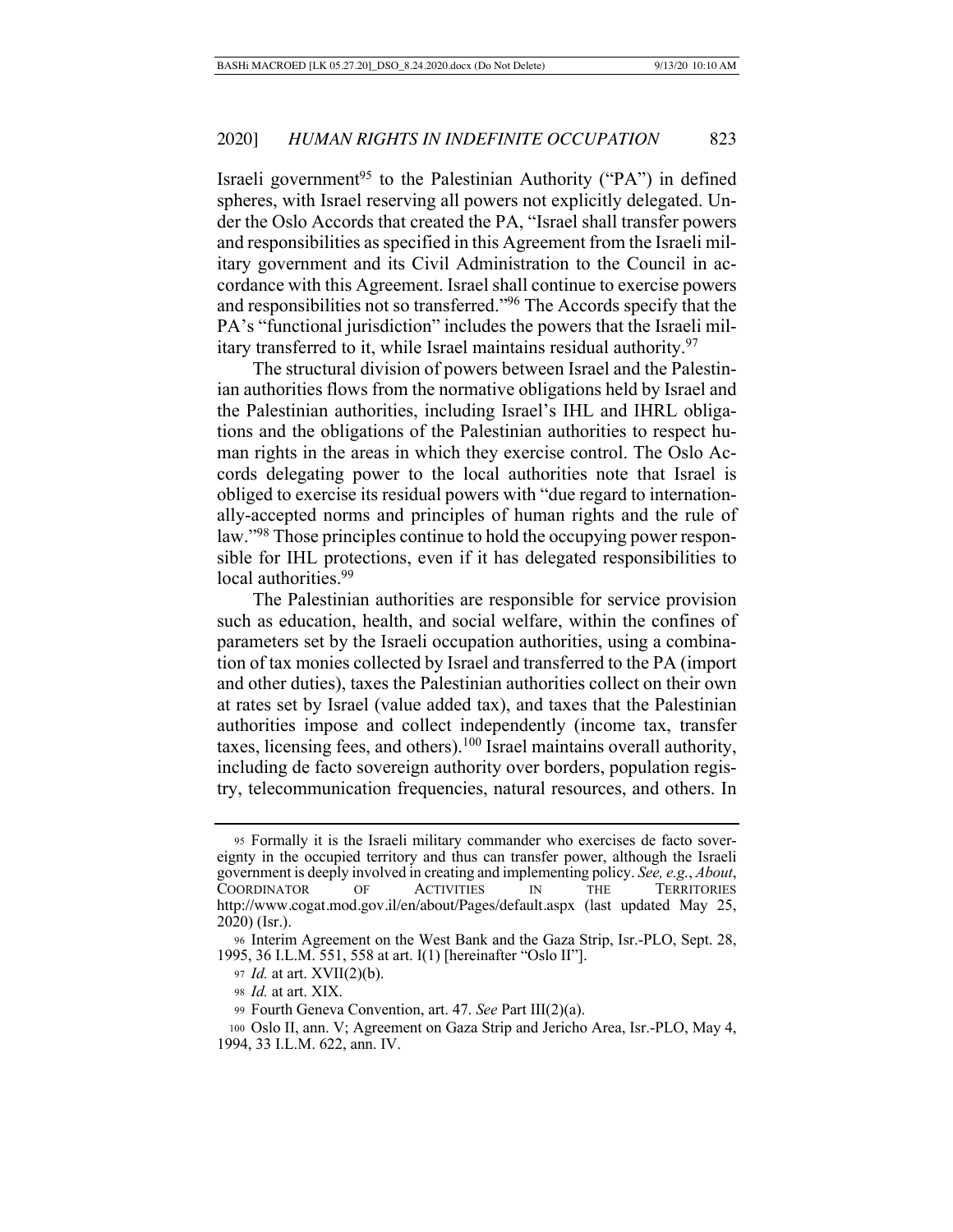the current system, the Israeli authorities overrule local decisions made within the scope of the PA's competences, when the Israeli authorities determine that a particular action undermines their obligation and authority under the law of occupation to meet security needs. So, for example, the Palestinian authorities are authorized to make decisions about planning and zoning within certain parts of the West Bank and Gaza, $101$  but the Israeli authorities preempt those decisions if they determine that the construction interferes with their security planning,  $102$  as part of their authority under Article 43 of the Hague Regulations to restore security.<sup>103</sup> Where the Israeli authorities intervene in Palestinian decisions on civil matters in order to promote illegitimate security goals—for example, protecting the ability of Israeli civilians to enter or remain in unlawful settlements in the West Bank—that preemption is illegitimate. But IHL authorizes an occupying power authority to intervene in local decisions, in order to genuinely meet Article 43 obligations. The next Part of this article will argue that in some circumstances, namely the provision of civilian services, such authority includes a responsibility to supplement services that Palestinians need to maintain normal life and to protect their economic and social rights, beyond what the Palestinian authorities have chosen to provide. That part will argue that doing so does not undermine Palestinian self-determination because, in exercising powers delegated to them by Israel, the Palestinian authorities are not acting as sovereign

<sup>101</sup> Oslo II, art. XI(2)(b) ("All civil powers and responsibilities, including planning and zoning, in Areas A and B, set out in Annex III, will be transferred to and assumed by the Council . . .").

<sup>102</sup> While the PA is authorized to issue building permits in the 40% of the West Bank classified as Areas A and B, Israel claims authority to override such decisions and to demolish homes if it determines that the construction interferes with its security needs. This was the case in the Sur Bahir neighborhood of East Jerusalem, where the Israeli authorities demolished homes in an area where the Palestinian Authority was responsible for zoning and had issued permits to the homeowners, because the houses were close to the Israeli-built separation barrier. *The Carving of East Jerusalem into Segregated Bantustans: The Case of Sur Bahir*, PALESTINE LIBERATION ORG., NEGOT. AFF. DEP'T (July 16, 2019), https://www.nad.ps/en/publication-resources/factsheets/carving-east-jerusalem-segregated-bantustans-case-sur-bahir. In Gaza, where Israel no longer is responsible for issuing building permits, the Israeli authorities withheld permission to transfer of building materials into Gaza for construction of a school, pending a commitment to change the location of the school, which, the Israeli authorities said, could interfere with their ability to attack a nearby military installation. Yaakov Katz, *Exclusive: 'No' to UNRWA School 'Near Hamas Base*,*'* JERUSALEM POST (Oct. 22, 2010), http://www.jpost.com/Israel/Article.aspx?id=192368. *See also* Sari Bashi, *Controlling Perimeters, Controlling Lives: Israel and Gaza*, 7 L. & ETHICS HUMAN RTS. 243 (2013).

<sup>103</sup> Hague Regulations, art. 43.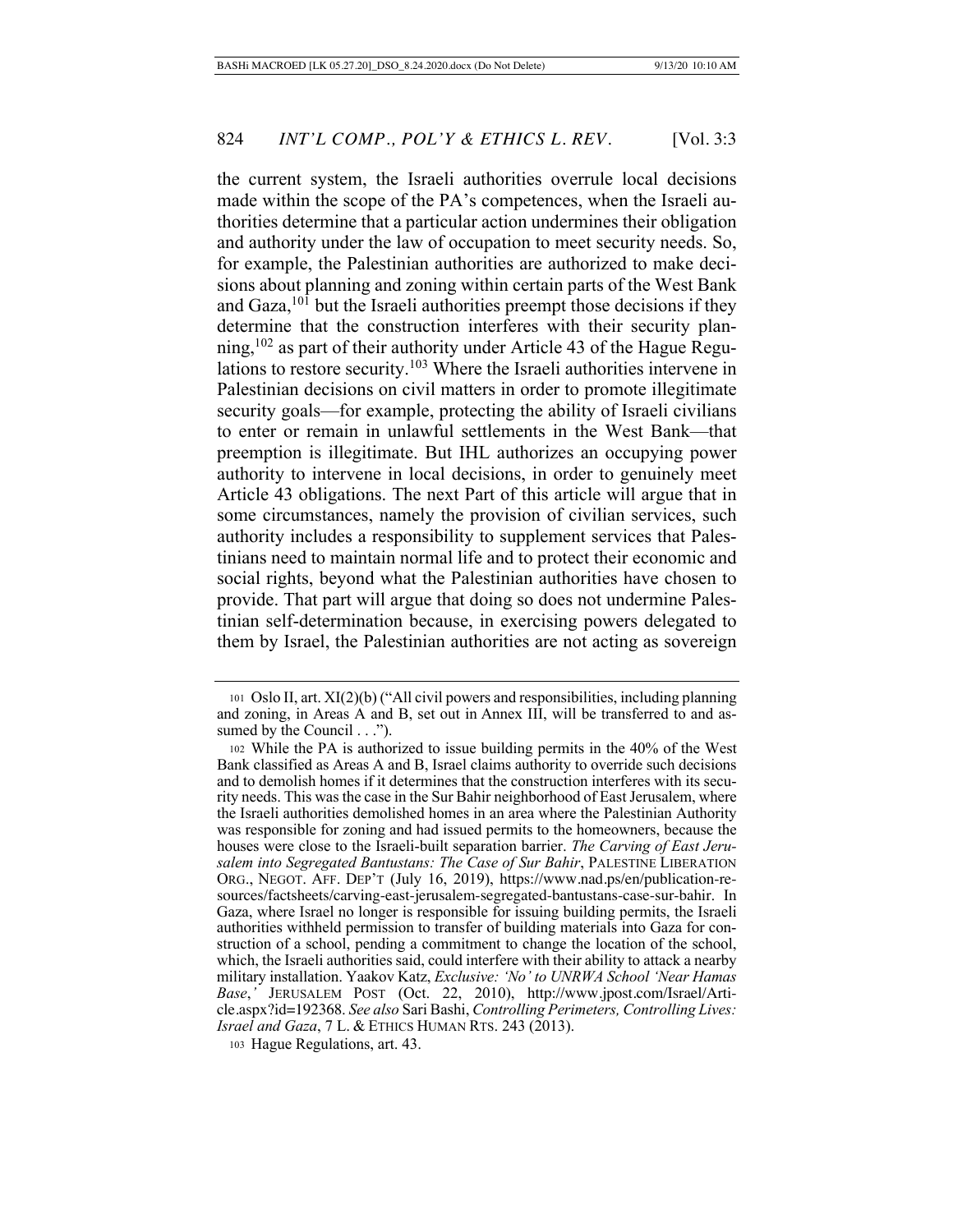entities or as national liberation movements but rather as sub-central political units, implementing authority held by Israel under the law of occupation. For that reason, this article argues that requiring Israel to do more to assure economic and social rights is consistent with IHL and does not unduly subvert Palestinian self-determination.

# III. HUMAN RIGHTS IN THE MEANTIME

With recognition of the potential pitfalls of making more robust human rights claims in the context of the occupation of the Palestinian territory, this section will argue that doing so is justified as a matter of law and, as a practical matter, can lead to better protections whilst minimizing the extent to which bright-line IHL rules are undermined. I argue for respecting human rights in the interim, including protections against discrimination, cognizant of the fact that the term "interim" has become indefinite. I will explore how certain features of the Israeli occupation, especially its duration and its colonial character, influence the interpretation of the content of Israeli IHL obligations. Israel's willful blurring of the lines between its own territory and the OPT, I argue, undermines otherwise legitimate Israeli objections to ensuring certain baskets of goods and rights to Palestinians living under occupation, objections grounded in the distinction between an occupying power's de jure sovereignty over its own territory and de facto sovereignty over the occupied territory. Examples include an obligation to allocate Israeli money for Palestinian services and to permit Palestinians to enter Israeli territory. I will argue for a normspecific approach<sup>104</sup> to applying human rights standards, incorporating elements of federalism, to minimize the encroachment on the agency of Palestinian local authorities. I will illustrate how this model might work in three spheres of human rights: economic and social rights that parallel IHL obligations for service delivery to civilians; the right to freedom of movement; and the social, cultural, and economic aspects of the right to self-determination.

### *A. Human Rights in an Indefinite Occupation*

There is a strong case to make for applying stronger human rights protections in light of an occupation that has become indefinite, including the norm of nondiscrimination. First, in a long-term occupation, the occupying power has a greater ability, and therefore a greater

<sup>104</sup> *See* Lubell, *supra* note 61, at 324 (arguing for a case-by-case approach to applying human rights obligations in situations of occupation).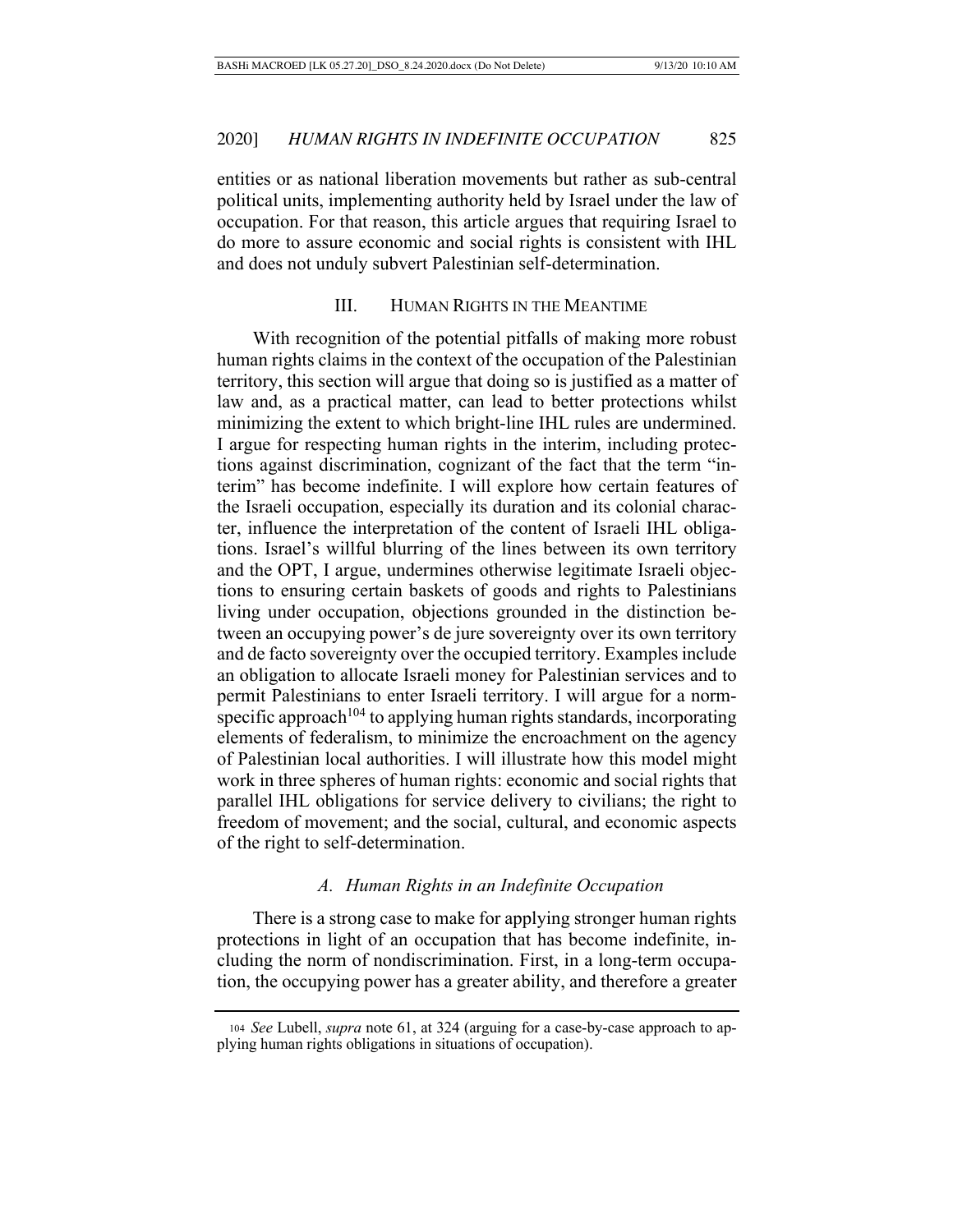obligation, to undertake security measures that minimize restrictions on fundamental rights and freedoms. This is so even in a case like the OPT, in which, arguably, the security risks to Israel as an occupying power have increased since 1967, in light of the development of armed resistance to the occupation. A foreign army occupying a village for a week may be limited in the sophistication of the security measures it adopts, for lack of time and resources. A foreign army occupying a territory for fifty-three years, on the other hand, has the time and opportunity to develop responses to recurring security threats that minimize restrictions on rights and freedoms. For example, the army might develop sophisticated and highly efficient scanning procedures to facilitate the movement of goods into and out of the occupied territory without imposing burdensome requirements on local buyers and sellers. It might build an above-ground highway or underground tunnel to facilitate passage between Gaza and the West Bank, or simply designate ordinary roads for the passage, with some police presence, as Israel did in 1999-2000 when it operated the "safe passage." It would have time to develop superior training, strategic planning, and technological tools to protect its troops while respecting the right to freedom of expression and assembly, including at anti-occupation demonstrations. In general, a half-century long occupation assumes an established and experienced administration, with the ability to engage in long-term strategic planning to optimize the balance it is required to strike between addressing military necessity and facilitating normal life, including rights protections. The obligation to restore normal civilian life is one of means. $105$  The passage of time gives the occupier a chance to develop less draconian ways of achieving its military needs while fulfilling its duties to the civilian population.

Second, as the occupation becomes prolonged and normalized, the content of an occupying power's obligation under Article 43 of the Hague Regulations to restore and maintain "public life" becomes more robust.106 That is because the needs of a civilian population over the

<sup>105</sup> Article 43 of the Hague Regulations requires an occupant to take "all the measures within his power" to restore public life "as far as possible."

<sup>106</sup> Expert Opinion by Théo Boutruche & Marco Sassòli for the Norwegian Refugee Council on the Occupier's Legislative Power over an Occupied Territory under IHL in Light of Israel's On-going Occupation 2, 16 (June 2017), https://www.nrc.no/globalassets/pdf/legal-opinions/sassoli.pdf (last visited July 19, 2019); Vaios Koutroulis, *The Application of International Humanitarian Law and International Human Rights Law in Situation of Prolonged Occupation: Only a Matter of Time*, 94 INT'L REV. RED CROSS 179 (2012); Arai-Takahashi, *supra* note 29, at 145 n.129. The French text of the Hague Regulations is authoritative and it uses the phrase "la vie publique," meaning "public life."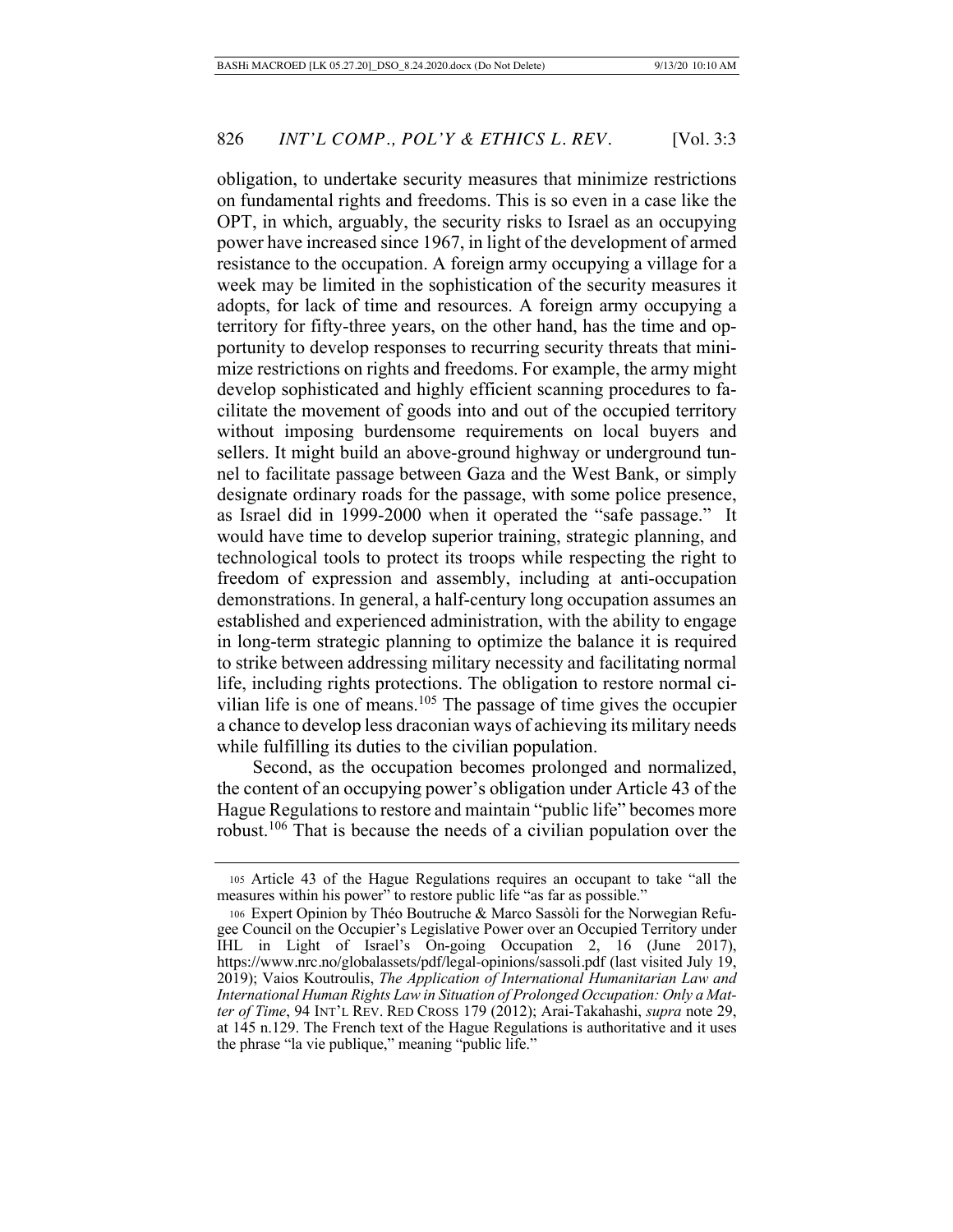long-term become increasingly complex,<sup>107</sup> and they include protections for human rights. A foreign army occupying a village for a week would not be expected to establish an administration for the protection of endangered species, to research preservation needs, and to promulgate rules for picking flowers and wild herbs. On the other hand, an occupier present in a foreign territory for decades would be expected to do so (as Israel has done in the  $OPT<sup>108</sup>$ ), because in the long-term, facilitating public life includes long-term needs such as environmental conservation.109 Similarly, the medium and long-term health of a society requires protections for the full spectrum of human rights, which are part of the normal public life that an occupier has an obligation to restore and maintain, to the extent possible. Suspending the right to freedom of assembly for a month is far less harmful to the development of a society than is indefinite suspension. The former is an interruption of normal public life while the latter is its distortion.

Third, as noted in the previous section, an occupying power's international human rights obligations bind it in all jurisdictions in which it exercises effective control, including the occupied territory, and some of those obligations increase with time. Parties to the International Covenant on Economic, Social and Cultural Rights, including Israel, are obligated to take steps to progressively realize the rights guaranteed by the treaty.<sup>110</sup> An occupying power is expected to demonstrate improvement in the guarantee of economic, social, and cultural rights throughout an occupation. The longer the occupation, the more progress is expected.<sup>111</sup> Any regression in protections for economic, social, and cultural rights requires careful scrutiny to determine its cause. Regarding civil and political rights, as an occupation perpetuates, the forward-looking obligation of an occupying power to

<sup>107</sup> As early as the 1970's, the Israeli Supreme Court recognized that time expands the Article 43 obligation to facilitate normal civilian life. HCJ 69/81 *Abu Aita*, 37(2) PD 197; HCJ 393/82 *Jam'iat Iscan*, 37(4) PD 785; HCJ 337/71 *Christian Soc'y for the Sacred Places*, 26(1) PD at 582.

<sup>108</sup> ISR. DEF. FORCES, ORDER FOR THE PROTECTION OF NATURE (JUDEA AND SAMARIA) (No. 363) 1969-5730.

<sup>109</sup> *See generally,* HCJ 393/82 *Jam'iat Iscan*, 37(4) PD at ¶18.

<sup>110</sup> ICESCR art. 2.1 requires a state "to take steps . . . to the maximum of its available resources, with a view to achieving progressively the full realization of the rights recognized in the present Covenant by all appropriate means."

<sup>111</sup> *See e.g.*, U.N. Comm. on Econ., Soc. & Cultural Rts., *General Comment No. 3: The Nature of States Parties' Obligations (Art. 2, Para. 1, of the Covenant)*, ¶ 9, U.N. Doc. E/1991/23 (Dec. 14, 1990).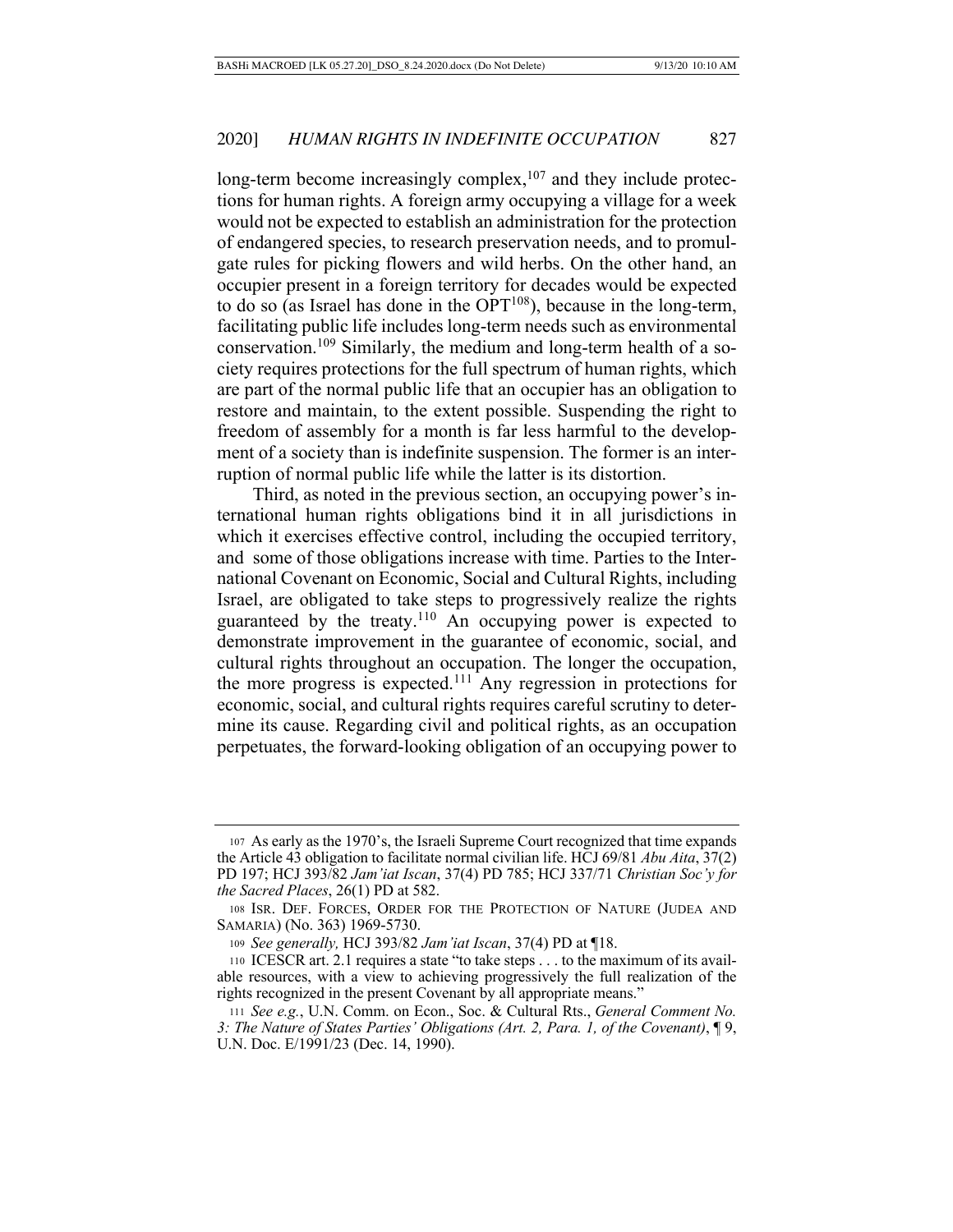prepare the population for the end of the occupation increases.<sup>112</sup> Indefinite suspension of civil and political rights does quite the opposite as it prepares people to be subjects, rather than autonomous, self-governing agents.<sup>113</sup> There are inherently more restrictions on the exercise of civil and political rights under belligerent occupation, which by definition displaces expression of the right to self-determination.<sup>114</sup> However, the occupying power has a responsibility to respect, protect, and fulfill civil and political rights to the maximum extent possible within the framework of a military occupation.

### *B. Norm-Specific Approach to Human Rights Protections*

This sub-section will explore making more robust claims of the Israeli occupation authorities in three spheres: economic and social rights; the right to freedom of movement; and the social, economic and cultural aspects of the right to self-determination. The goal is to minimize the tension between IHRL and IHL in a targeted way, maximizing protections for Palestinians living under occupation without undermining the integrity of the law of occupation. This sub-section focuses on the relationship between the specific IHRL or IHL norm in question, rather than on the relationship between the two regimes as a whole, as the outcome is context-specific.<sup>115</sup> Each of the three areas suggested below is a sphere in which I hope to avoid the pitfall of equating the rights of protected persons with those of civilian nationals of the occupying power unlawfully present in the occupied territory. That is a calculus to be avoided because, as a matter of IHL, those two groups of people should be treated quite differently, and, as a matter of practice, an occupying power will almost always give preferential treatment to its own citizens and residents, especially in circumstances

<sup>112</sup> Benvenisti argues that the obligation to invest in the infrastructure of the territory and prepare it for transition to indigenous rule increases as the occupation becomes prolonged. BENVENISTI, *supra* note 4, at 87.

<sup>113</sup> *See e.g.*, U.N. Human Rts. Comm., *General Comment No. 34: Article 19:* 

*Freedoms of Expression and Opinion*, ¶ 2, U.N. Doc. CCCPR/C/CG/34 (Sept. 12, 2011) (calling freedom of expression necessary for the full development of a person).

 <sup>114</sup> ICCPR art. 1; ICESCR art. 1.

<sup>115</sup> *See* MILANOVIC, *supra* note 62, at 232-35.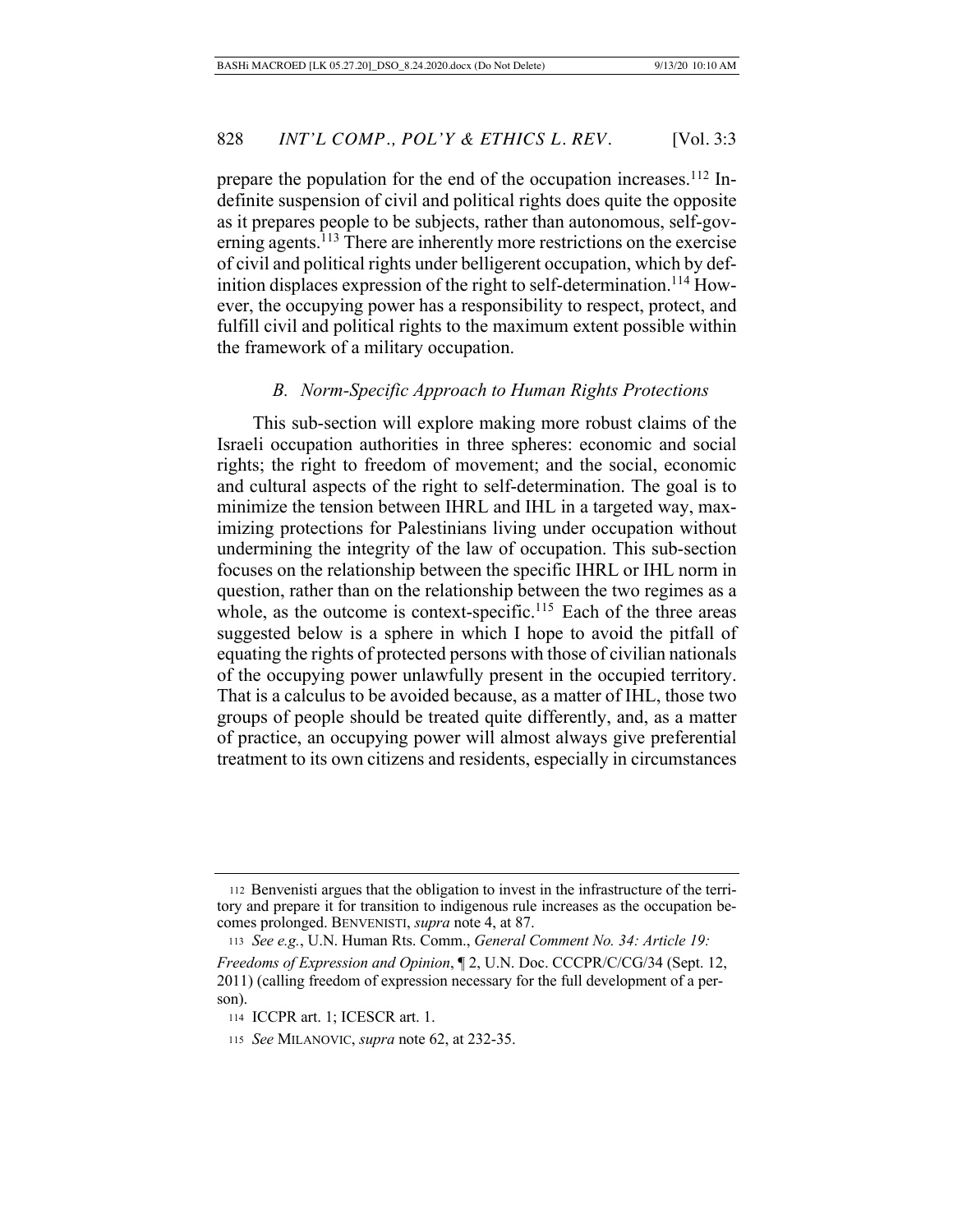when it is colonizing the occupied territory with its own civilian population.<sup>116</sup> I have also chosen spheres in which, for the most part, IHL and IHRL norms do not directly contradict each other, so the IHRL norm can be used to interpret its IHL counterpart.<sup>117</sup> These are not exclusive spheres but rather illustrate an approach that may apply to additional contexts. In presenting a partial framework, I do not question the indivisibility of human rights, $118$  but rather acknowledge that the interaction between IHRL and IHL will produce different outcomes, depending on the nature of the norms in question and the extent to which they conflict.

### 1. Economic and Social Rights

The IHL obligation to facilitate, to the extent possible, the proper functioning of civilian life in an occupied territory is parallel to the IHRL obligation to realize economic and social rights. For example, the Hague Regulations' Article 43 obligation to restore public order includes facilitating a properly functioning economy, adequate infrastructure, and a decent standard of living, all of which are also needed to realize social and economic rights protected by the ICESCR.119 The Fourth Geneva Convention's protections for health<sup>120</sup> and education<sup>121</sup> also have a parallel component in the ICESCR. I suggest interpreting the IHL protections in light of Israel's human rights obligations, taking into account the length and nature of the occupation. As Cordula Droege suggests, "human rights law (within its application limits) can reinforce the applicable provisions of humanitarian law, especially where there is detailed soft law or jurisprudence to flesh out the obligations."122

The general obligation to facilitate normal civilian life, and many of an occupying power's specific obligations in the field of health, education, and food supply, are obligations of means that are responsive

<sup>118</sup> *See, e.g.*, DANIEL WHELAN, INDIVISIBLE HUMAN RIGHTS: A HISTORY (2010).

- 120 Fourth Geneva Convention art. 55-57.
- 121 *Id.* at art. 50.
- 122 Droege, *supra* note 50, at 344.

116 *See e.g.*, HCJ 10356/02 *Hass*, 58(3) PD 443 (authorizing the requisition of pri-

vate Palestinian property and demolition of Palestinian-owned structures to create a path for Jewish worshippers to access a holy site in the occupied West Bank).

<sup>117</sup> *See* MILANOVIC, *supra* note 62, at 236.

 <sup>119</sup> ICESCR art. 6, 11.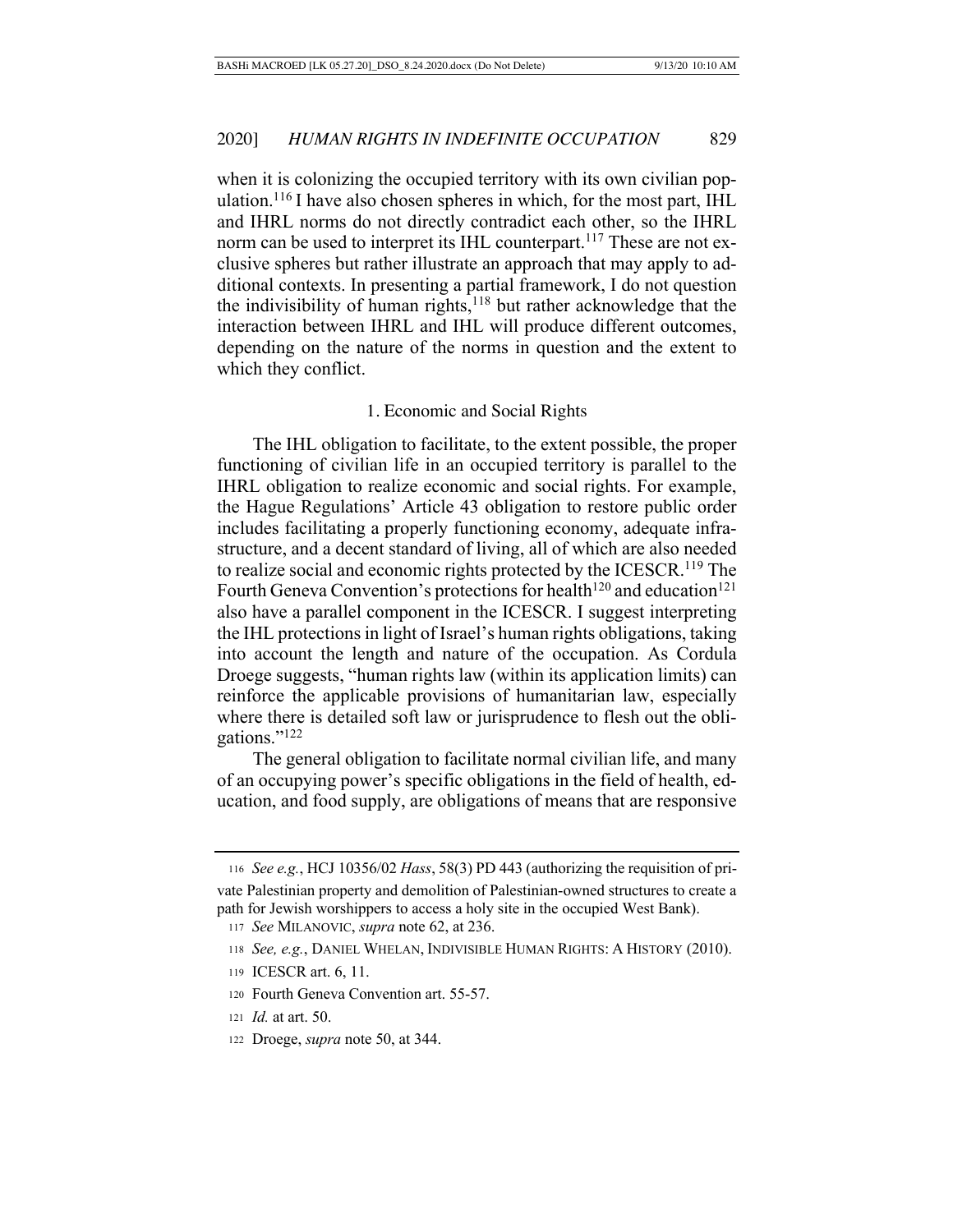to the needs of the civilian population. An occupying power, for example, is to "take all measures in his power" to restore public life<sup>123</sup> and must "to the fullest extent of the means available to it" ensure and maintain the food and medical supplies of the population<sup>124</sup> and medical services, public health, and public hygiene<sup>125</sup>

How might we evaluate the means available to the occupying power to provide these services as well as the level of need? This article proposes interpreting the IHL obligation to ensure the proper functioning of the health system, adequate provision of food, public health and hygiene, and a properly functioning economy by reference to the level of services that Israel provides its own citizens and residents. The nondiscrimination and progressive realization clauses of the ICESCR require a state to take steps, "to the maximum of its available resources" without discrimination, to progressively realize the full panoply of economic and social rights.126 Using the principle of complementarity between IHL and IHRL norms,<sup>127</sup> those IHRL principles can be used to determine the extent of the occupying power's IHL obligation to provide for the welfare of the civilian population. The standard Israel provides its own citizens is a minimum benchmark for what is both feasible (because the government of Israel has the capacity to provide it for its own people) as well as necessary (because the Israeli authorities decided that level of service is appropriate for Israeli citizens and residents, living in close geographical proximity and under relatively similar physical conditions). In the OPT and in other longterm occupations, this article argues that the proposed interpretation is an appropriate means of harmonizing IHRL and IHL norms, because

 <sup>123</sup> Hague Regulations art. 43.

 <sup>124</sup> Fourth Geneva Convention art. 55. For a discussion of Israeli repudiation of responsibility for health services, *see* Aeyal Gross, *Litigating the Right to Health Under Occupation: Between Bureaucracy and Humanitarianism*, 27 U. MINN. J. INT'L L. 421 (2018) [hereinafter Gross, *Litigating the Right to Health under Occupation*]. For a discussion of IHL and IHRL obligations regarding food supply in Gaza, *see* Aeyal Gross & Tamar Feldman, *"We Didn't Want to Hear the Word 'Calories'": Rethinking Food Security, Food Power, and Food Sovereignty—Lessons from the Gaza Closure*, 33 BERKELEY J. INT'L L. 379 (2015).

 <sup>125</sup> Fourth Geneva Convention art. 56.

 <sup>126</sup> ICESCR art. 2(1).

<sup>127</sup> *See, e.g*., Hathaway, *supra* note 53, at 1899. Droege, *supra* note 50, at 340-43.

Droege also discusses the decision not to include nondiscrimination as a non-derogable right under the ICCPR, out of skepticism that a belligerent power would treat socalled enemy citizens on par with its own. *Id.* at 319.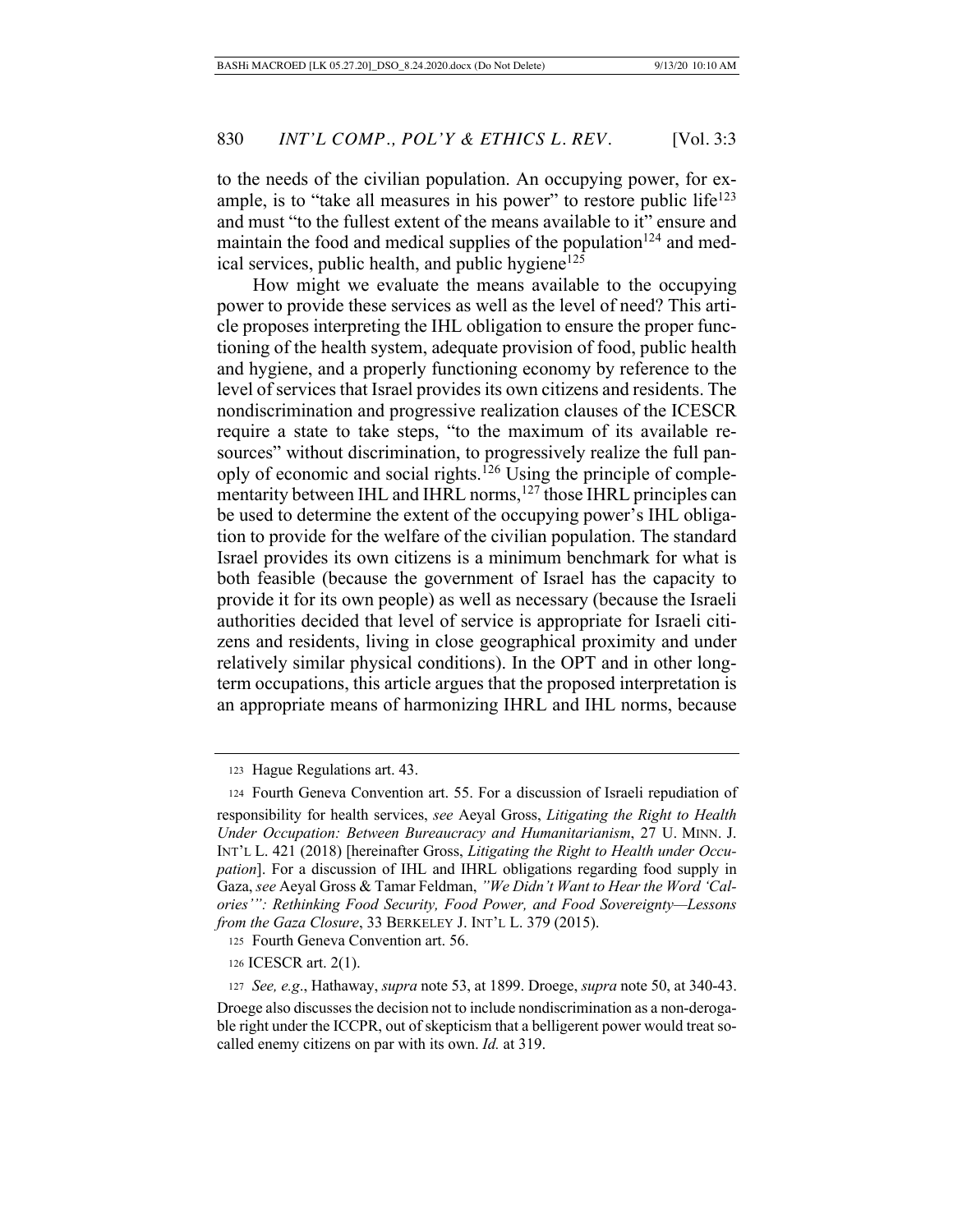of the opportunity that time affords the occupying power to guarantee a better basket of social and economic rights and also because of the "normalcy" that a long-term occupation creates, making it less tolerable to abridge social and economic rights indefinitely.<sup>128</sup>

The suggestion is not to compare resources between Palestinians living under occupation and Israeli settlers unlawfully present in the West Bank. The ICESCR and IHL obligation would exist whether or not Israel unlawfully transferred civilians into the occupied territory. Instead, I suggest adopting a rebuttable presumption of nondiscrimination in service provision, where the basis for comparison is, as a minimum, the level of services Israel provides to all its citizens and residents. If equalizing services to Palestinians depletes the overall resources available, then service delivery should be re-calibrated based on the principle of nondiscrimination. I propose this benchmark as a non-exclusive standard, similar to the litmus test that Yoram Dinstein proposed for making changes to the law of an occupied territory. He suggests that the existence of a parallel law in the occupying power's domestic system can help determine the sincerity of the occupant's claim that change is necessary for the benefit of the occupied population, although there may be differences in circumstances that justify the law's existence in one place but not the other.<sup>129</sup> Therefore, there may be security arguments against providing more and better services in the OPT, which would need to be evaluated, as well as differences in the base-line levels of the two populations which might require initially allocating more resources to the Palestinian health care system. There may also be differences in the way the societies are organized, which create different needs and capacities.<sup>130</sup> For instance, if Israeli service provision to its own citizens falls short of its IHRL obligations,

 <sup>128</sup> Noam Lubell has made a similar argument regarding Israel's positive obliga-

tions under the ICESCR, claiming that "if the circumstances are that of an occupation that does not adhere to the expectation of temporariness—for example, Israel remaining an Occupying Power for more than four decades—the context may then require a more expansive approach to positive duties." Lubell, *supra* note 61, at 333. 129 DINSTEIN, *supra* note 14, at 133. Of course this litmus test is not immune from

abuse. *See, e.g.*, HCJ 69/81 *Abu Aita*, 37(2) PD 197 (in which the court accepted the military government's dubious argument that imposing a value added tax in Gaza and the West Bank identical to the value added tax imposed in Israel was for the benefit of the civilian population. Petitioners argued that it was designed to benefit the Israeli economy by keeping Gaza and the West Bank as markets for Israeli products, without risking competition from untaxed Palestinian goods.).

 <sup>130</sup> Lubell, *supra* note 61, at 322.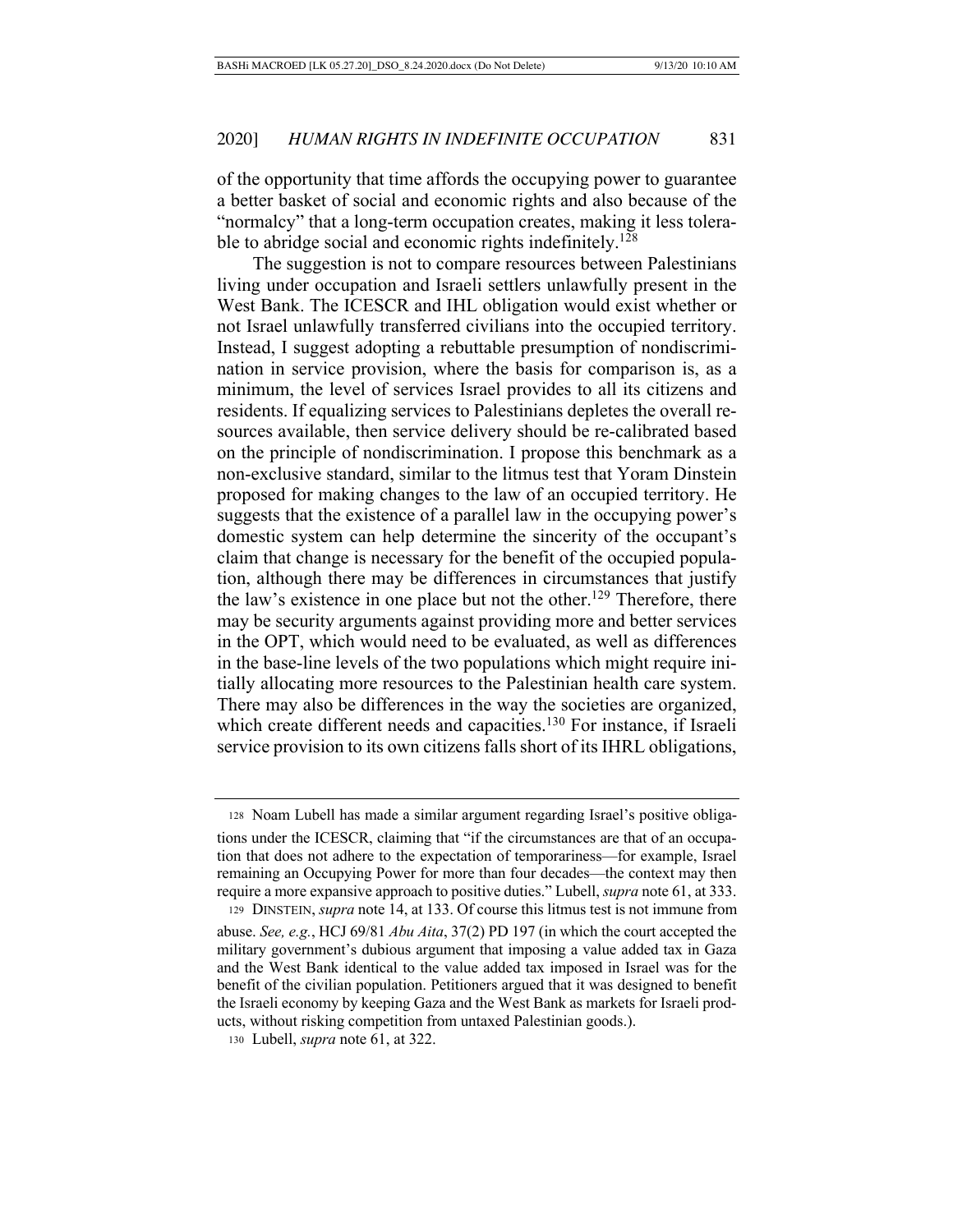the remedy would be to provide better services to both Israelis and Palestinians, subject to the principle of progressive realization.

For example, the Israeli authorities delegated responsibility for electricity, water, and other services to the PA in the context of the Oslo Accords.131 The terms of the agreement, intended to expire in 1999, transfer responsibility of civilian affairs in Gaza and forty percent of the West Bank to the PA, including a system in which the PA purchases water, electricity, and fuel from Israel, for the benefit of Palestinian residents of the OPT.<sup>132</sup> If the PA does not fund adequate provision of electricity, water, and the other services it purchases from Israel—either because the PA is unable or unwilling to do so—the Israeli authorities should be accountable for doing so. The benchmark is the level of electricity and quantities of water that the Israeli authorities provide to Israeli citizens and residents. In the case of water supply,  $133$  there is a particularly strong case for using the quantities of water supplied to Israelis as a standard, given that the mountain aquifer common to Israel and the West Bank is a primary source of the Israeli water supply.<sup>134</sup> However, Israel allocates water disproportionately in favor of Israeli consumers, including Israelis living in Israel and in unlawful settlements in the West Bank.<sup>135</sup> Regardless of whether the problem is the inability or the unwillingness of the Palestinian authorities to assure sufficient supply, the Israeli authorities should supply sufficient water and 24-hour a day electricity to residents of Gaza and the West Bank, as they do for Israeli citizens and residents.<sup>136</sup>

136 If necessary, arrangements could be made for charging consumers for use, in-

cluding appropriate subsidies and through arrangements for collection with the relevant Palestinian utilities. Currently, consumers in Gaza pay high prices for use of

<sup>131</sup> *See* Oslo II, *supra* note 96.

<sup>132</sup> *See* Oslo II, *supra* note 96, Art. III (regarding the Protocol Concerning Civil Affairs).

 <sup>133</sup> International Covenant on Economic, Social and Cultural Right, Jan. 3, 1976, art. 11.

 <sup>134</sup> *See generally* U.N. Econ. & Soc. Comm'n for Western Asia, *Western Aquifer Basin*, *in* SHARED WATER RESOURCES IN WESTERN ASIA (2013), https://waterinventory.org/sites/waterinventory.org/files/chapters/Chapter-19-Western-Aquifer-Basin-web.pdf.

 <sup>135</sup> *See generally* ELISABETH KOEK, WATER FOR ONE PEOPLE ONLY: DISCRIMINATORY ACCESS AND 'WATER-APARTHEID' IN THE OPT (Al-Haq, Apr. 3, 2013), http://www.alhaq.org/publications/8073.html. *See also* WORLD BANK, SECURING WATER FOR DEVELOPMENT IN WEST BANK AND GAZA (June 15, 2018), https://documents.worldbank.org/curated/en/736571530044615402/WP-P157979- Securing-Water-for-Development-in-West-Bank-and-Gaza-PUBLIC.pdf.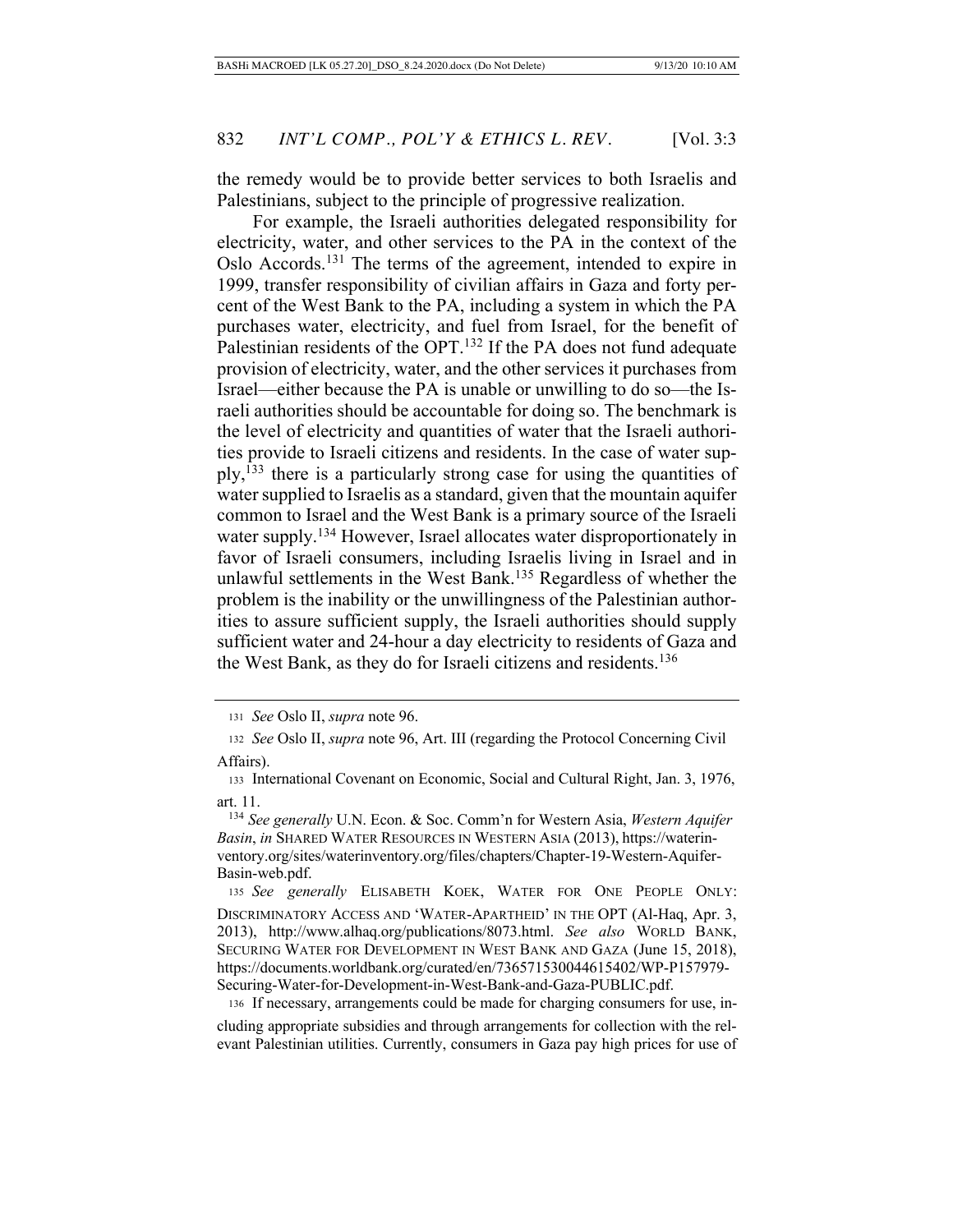Similarly, where the Palestinian health care system is inadequate to meet needs, Israel, as the occupying power, should be held accountable for its proper functioning, as per Article 43 of the Hague Regulations. I propose evaluating what is "proper" by reference to the (first class) Israeli health system, because it reflects a determination by the Israeli authorities about the kind of health care people need and indicates the Israeli authorities' capacity to provide it. If the PA is unwilling or unable, for example, to pay for referrals to Israeli hospitals for care unavailable in the West Bank and Gaza, Israel as the occupying power should step in and provide access to the Israeli health care system while simultaneously taking active steps to develop (and cease dedeveloping)<sup>137</sup> the Palestinian health care system. Fulfilling these obligations can be done while taking into account the dynamic nature of Israeli control over Palestinians, using a functional approach.138 Despite delegations of authority to the PA, Israel as the occupying power retains residual overall responsibility for the welfare of the population, and no agreement reached with Palestinian representatives can strip the civilian population of the protections of IHL.<sup>139</sup> The interim Oslo Accords that govern this delegation of authority specify that Israel remains bound by its international law obligations.<sup>140</sup>

How might this work in practice? Let's take the example of electricity supply to Gaza. Israeli actions to undermine the electricity infrastructure in Gaza and the Palestinian economy in general have made it difficult for the Palestinian authorities to meet the humanitarian needs of the population,  $141$  and the rival Palestinian factions—Fatah

pact+of+the+Electricity+Crisis+on+Gaza.

137 SARA ROY, THE GAZA STRIP: THE POLITICAL ECONOMY OF DE-DEVELOPMENT

(3d ed. 2016); PHYSICIANS FOR HUMAN RIGHTS-ISRAEL AND GISHA, REALIZING POTENTIAL: PROSPECTS FOR THE DEVELOPMENT OF THE PALESTINIAN HEALTH SYSTEM AND ECONOMY IN THE GAZA STRIP (Feb. 2012).

138 GROSS, *supra* note 14; Bashi & Feldman, *supra* note 33, 26-46.

- 139 Fourth Geneva Convention art. 47.
- 140 Oslo II art. XVII(4)(b). *See also* Boutruche & Sassòli, *supra* note 106, at 22.

 141 The aquifer under the Gaza Strip has been over-pumped, rendering the water undrinkable, and since  $2006$  — the year Israel bombed Gaza's power plant — a chronic electricity shortage creates power outages of up to twenty hours per day. *See* U.N. Country Team in the Occupied Palestinian Territory, *Gaza in 2020: A Liveable* 

generators during the frequent power outages. *See* Press Release, Al Mezan Center for Human Rights, Al Mezan's Research Shows that Smart Meters Can Help Alleviate the Impact of the Electricity Crisis on Gaza (Nov. 4, 2018, 7:28 AM), http://www.mezan.org/en/post/23310/Al+Mezan%E2%80%99s+Research+Shows+that+Smart+Meters+Can+Help+Alleviate+the+Im-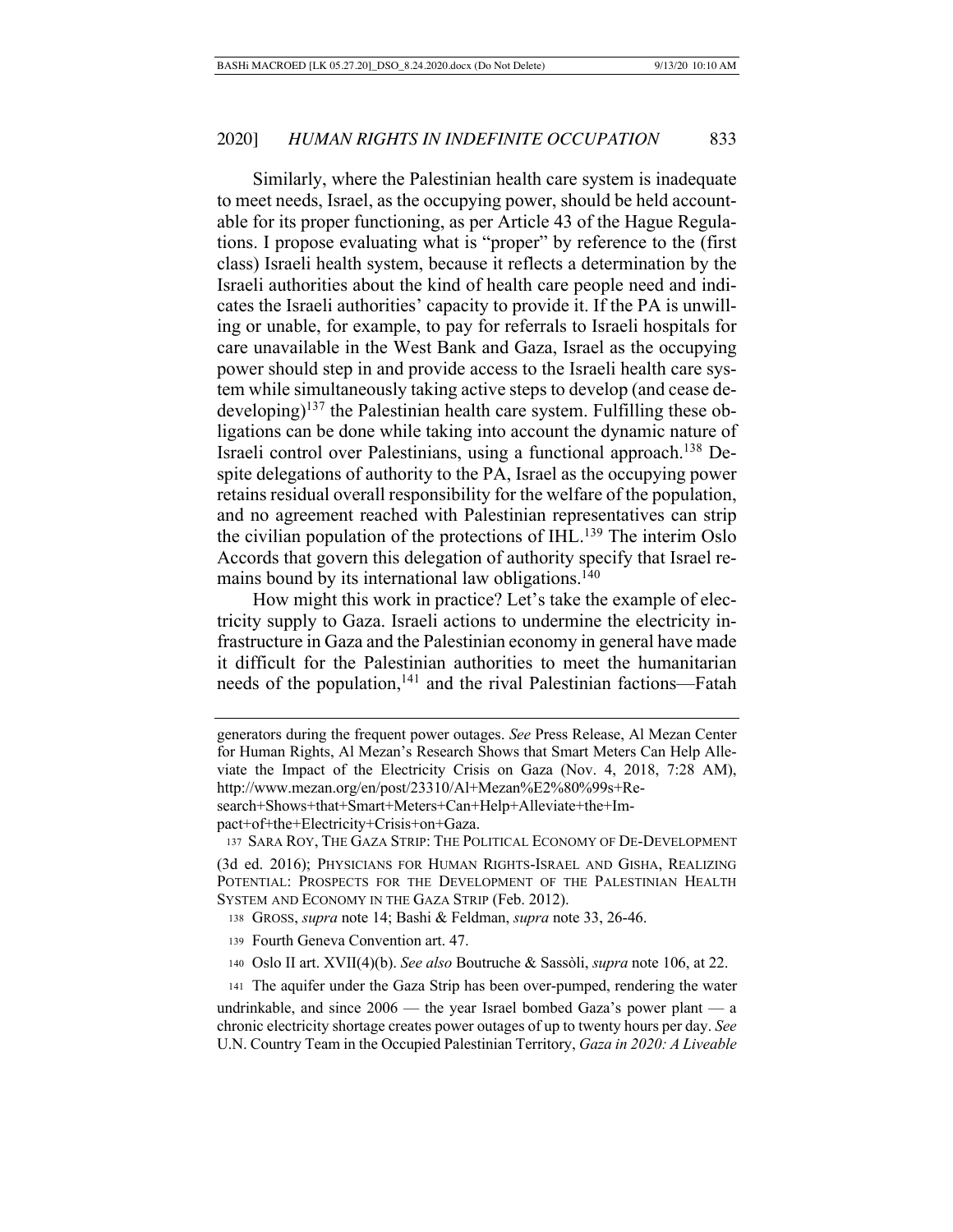and Hamas—have fought over payment of services and control over Gaza.<sup>142</sup> From June to December 2017, the PA refused to pay for the full amount of electricity that the Israel Electric Company contracted to supply to Gaza, leading to a 30% reduction in the Israeli supply and lengthening Gaza's existing power outages to eighteen hours per day.143 Under the framework I propose, Israel would be obligated to provide twenty-four hours of electricity supply to Gaza, just as it does to its own residents and citizens, irrespective of whether or not the Palestinian Authority pays for it. There is no security reason not to do so, and Palestinians living in densely populated, urbanized, and mechanized Gaza have as much need for constant electricity supply as do Israelis in Tel Aviv.

This approach raises a number of objections, which I will address. First, the Israeli authorities argue that that they have transferred the obligation to provide services to the PA through the Oslo Accords,<sup>144</sup> and therefore are not responsible for the general welfare of Palestinian

*in the Gaza Strip*, PALESTINIAN CTR. HUMAN RTS., (June 30, 2010), https://pchrgaza.org/en/?p=5354; Press Release, Al-Mezan Ctr. for Human Rts., Al Mezan Calls for: Solution to Electricity Crisis, End to Detention for Peaceful Assembly and Immediate Release of Detainees (Jan. 14, 2017, 5:12 PM), http://www.mezan.org/en/post/21740/Al+Mezan+Calls+for%3A+Solu-

tion+to+Electricity+Crisis%2C+End+to+Detention+for+Peaceful+Assem-

*Place*? (Aug. 2012), https://www.unrwa.org/userfiles/file/publications/gaza/Gaza%20in%202020.pdf; Gisha, *The Gaza Electricity Crisis—FAQs*, https://gisha.org/UserFiles/File/publications/Electric-

ity\_FAQ/Electricity\_FAQ\_EN.pdf (last updated Jan. 3, 2018).

 <sup>142</sup> Gisha, *supra* note 141; *Position Paper on Aggravation of the Electricity Crisis* 

bly+and+Immediate+Release+of+Detainees [hereinafter Press Release, Al-Mezan Center for Human Rights, Al Mezan Calls for: Solution to Electricity Crisis]; Gisha, *Electricity Shortage in Gaza: Who Turned out the Lights?* (May 2010), https://www.gisha.org/UserFiles/File/publications/ElectricityReportEng.pdf; Sari Bashi, *Can Gaza Survive*, *in* MOMENT OF TRUTH: TACKLING ISRAEL-PALESTINE'S TOUGHEST QUESTIONS 117 (Jamie Stern-Weiner ed., 2018).

 <sup>143</sup> Avi Issacharoff, *Hadilemma shel Yisrael: Heshmal Lirashei Hamas O Sakanat Milhama Ba'Darom [Israel's Dilemma: Electricity to Hamas Leaders or Danger of War in South]*, WALLA (May 5, 2017), https://news.walla.co.il/item/3062123 (Isr.); Nidal al-Mughrabi, *Palestinian Authority Says Resuming Payment for Gaza's Israeli Electricity*, REUTERS (Jan. 3, 2018, 11:55 AM), https://www.reuters.com/article/usisrael-palestinians/palestinian-authority-says-resuming-payment-for-gazas-israelielectricity-idUSKBN1ES1HB. Similar power struggles have taken place over payments for treatment of Gaza residents in Israeli hospitals. Gross, *Litigating the Right to Health under Occupation*, *supra* note 124, at 470-01.

 <sup>144</sup> Oslo II, ann. III, Protocol Concerning Civil Affairs.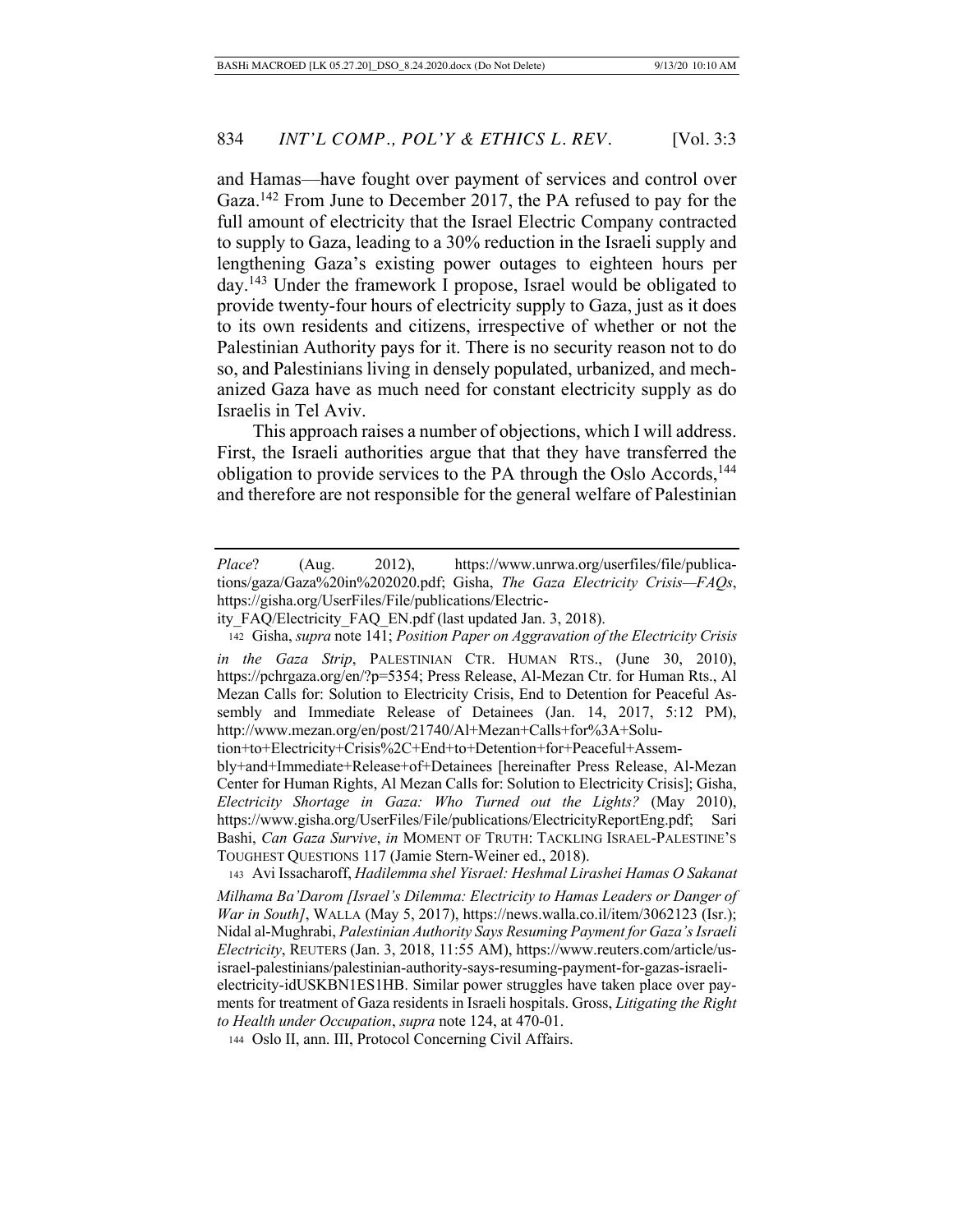residents or the functioning of Palestinian infrastructure.<sup>145</sup> The Oslo accords created a structure in which Israel continues to collect taxes from the occupied population, mostly in the form of value added and customs tax, but turns those tax revenues over to the PA as funds for service provision. An occupying power may lawfully collect taxes in order to pay for government services,  $146$  and there is no explicit requirement for it to supplement those funds from its own civilian budget, should they prove inadequate. My suggestion is to read into the content of the IHL norm: the ICESCR expectation that a state party will expend resources to progressively realize economic and social rights and fulfill them without discriminating between those subject to its sovereignty, de facto or de jure. $147$ 

There is ample precedent for disrupting the system created by the Oslo Accords in which Israel collects tax moneys on behalf of the PA, and the PA uses some of that money to purchase services from Israel. On numerous occasions, some lasting several months, Israel refused to transfer tax moneys to the PA in response to political developments, including Palestinian accession to the Rome Statute of the International Criminal Court<sup>148</sup> and moves toward reconciliation between the Fatah faction, which controls the PA, and its rival, Hamas.<sup>149</sup> From its side, the PA has also at times refused to receive the tax money that Israel collects. This was the case between February and October 2019, for example, in response to an Israeli decision to deduct about 6% of the funds from the amount transferred. That amount, the Israeli government says, is money that the PA uses to pay families of people suspected of committing acts of violence against Israelis and prisoners convicted of committing violent acts against Israelis.150 More recently, PA refusal to accept Israeli-collected tax revenues has become sweeping, as part of suspension of coordination with Israel. The Palestinian Central Council, part of the Palestine Liberation Organization

<sup>149</sup> *See Israel Suspends Cash to Palestinians After Hamas Deal*, BBC NEWS (May 1, 2011), https://www.bbc.com/news/world-middle-east-13254155.

150 Mohammed Daraghmeh, *Palestinian Authority Refuses Tax Revenues from Is-*

 <sup>145</sup> Bashi & Feldman, *supra* note 33, at 42 n.76.

<sup>146</sup> *See* Hague Regulations arts. 48-49.

 <sup>147</sup> ICESCR art. 2.

<sup>148</sup> *See Israel Freezes Palestinian Tax Funds*, AL JAZEERA (Jan. 4, 2015), https://www.aljazeera.com/news/middleeast/2015/01/reports-israel-freezes-palestinian-tax-funds-20151318526717391.html.

*rael*, ASSOCIATED PRESS (Feb. 27, 2019), https://www.apnews.com/71513b8cacfb4d7d9cda91d942dac456.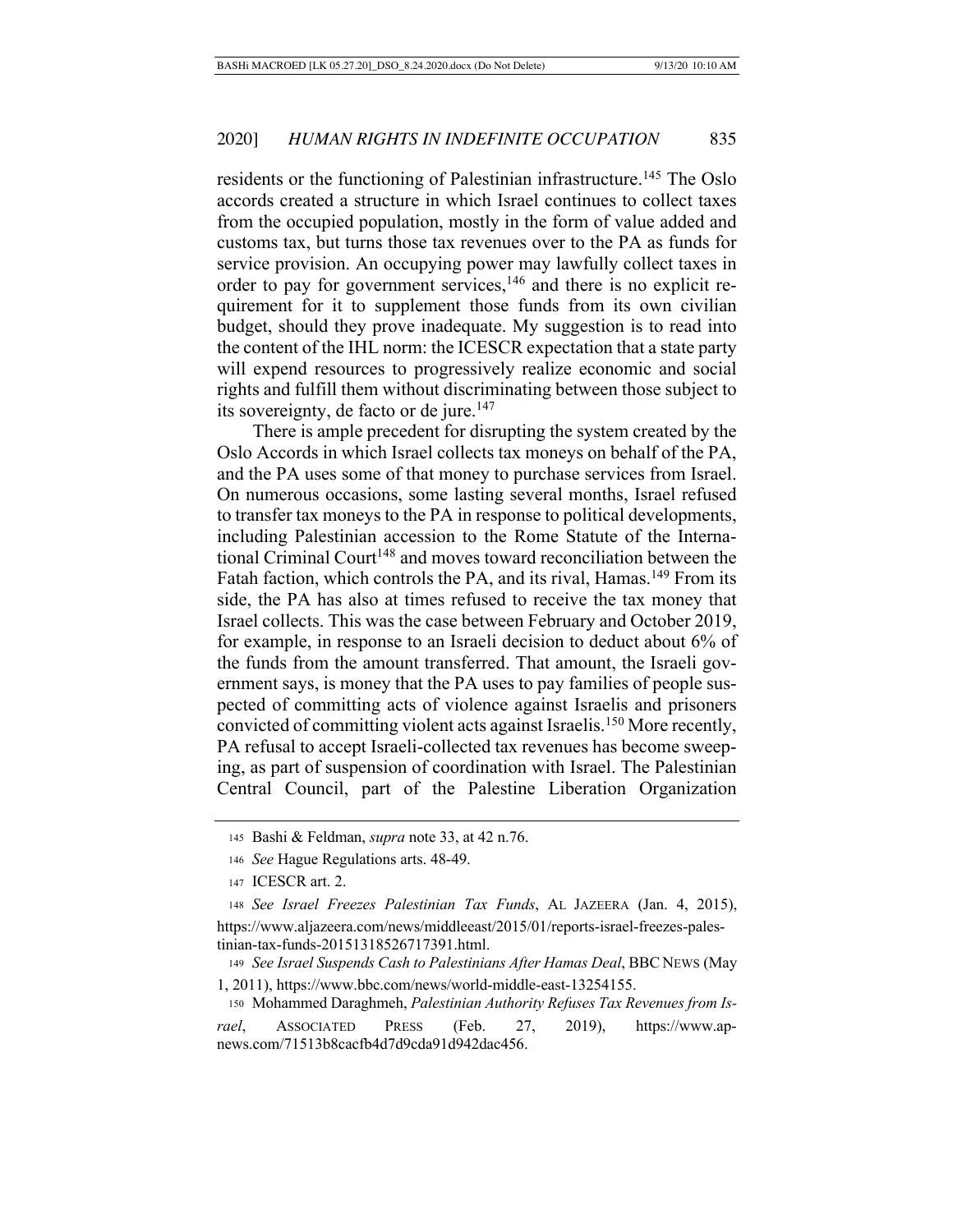("PLO"), voted to end cooperation with Israel under the Oslo framework, and in May 2020, the PA implemented that decision, in response to Israel's declared intention to annex parts of the West Bank. As of June 2020, the PA is no longer accepting the tax revenues that Israel collects on its behalf, which constitute half its operating budget.151 The PA has stopped paying its electricity bill to the government-owned Israel Electric Company, but the Israeli authorities continue supplying electricity to Gaza and the West Bank anyway. So, while the Oslo framework for purchasing services from Israel exists, it is also routinely disrupted, usually to the detriment of Palestinian civilians, and at the current time, it is indefinitely suspended.

There is no IHRL concern about holding Israel financially accountable for service provision in Gaza and the West Bank. States are expected to spend money in order to progressively realize economic and social rights, including where their obligations apply extraterritorially.152

In addressing objections to using funds from the Israeli civilian health budget for Palestinian health services—blurring the line between sovereign and occupied territory—this article proposes taking into consideration Israeli conduct to obfuscate the boundaries between lawful sovereign territory (i.e., Israel within the 1949 armistice lines) and the occupied territory, through settlements and annexation, de facto and de jure, as well as statements expressing the position that the West Bank is Israeli territory. These activities are unlawful and cannot change the legal status of the West Bank and Gaza as occupied territory. However, that position by Israel weakens an Israeli objection to using civilian budgets to fund services for Palestinians, through the principle of estoppel or at least preclusion.<sup>153</sup> The Israeli authorities

<sup>153</sup> *See* Part II(2) *supra*.

<sup>151</sup> *See PCC Decides to Suspend Recognition of Israel*, MA'AN NEWS AGENCY

<sup>(</sup>Oct. 30, 2018), https://www.maannews.com/Content.aspx?id=781638; International Crisis Group, CrisisWatch, Middle East and North Africa (June 2020), https://www.crisisgroup.org/crisiswatch/july-alerts-and-june-trends-2020#israelpalestine.

<sup>152</sup> *See* U.N. Comm. on Economic, Social and Cultural Rights, *supra* note 111 at

<sup>¶ 9 (</sup>requiring "full use of the maximum available resources"). Ralph Wilde argues that, beyond Israel's direct responsibility for economic, social, and cultural rights in the OPT, the ICESCR also imposes a generalized obligation on Israel, as a relatively wealthy country, to use international cooperation to work for the realization of economic, social, and cultural rights in the OPT. Wilde, *supra* note 50, at 32.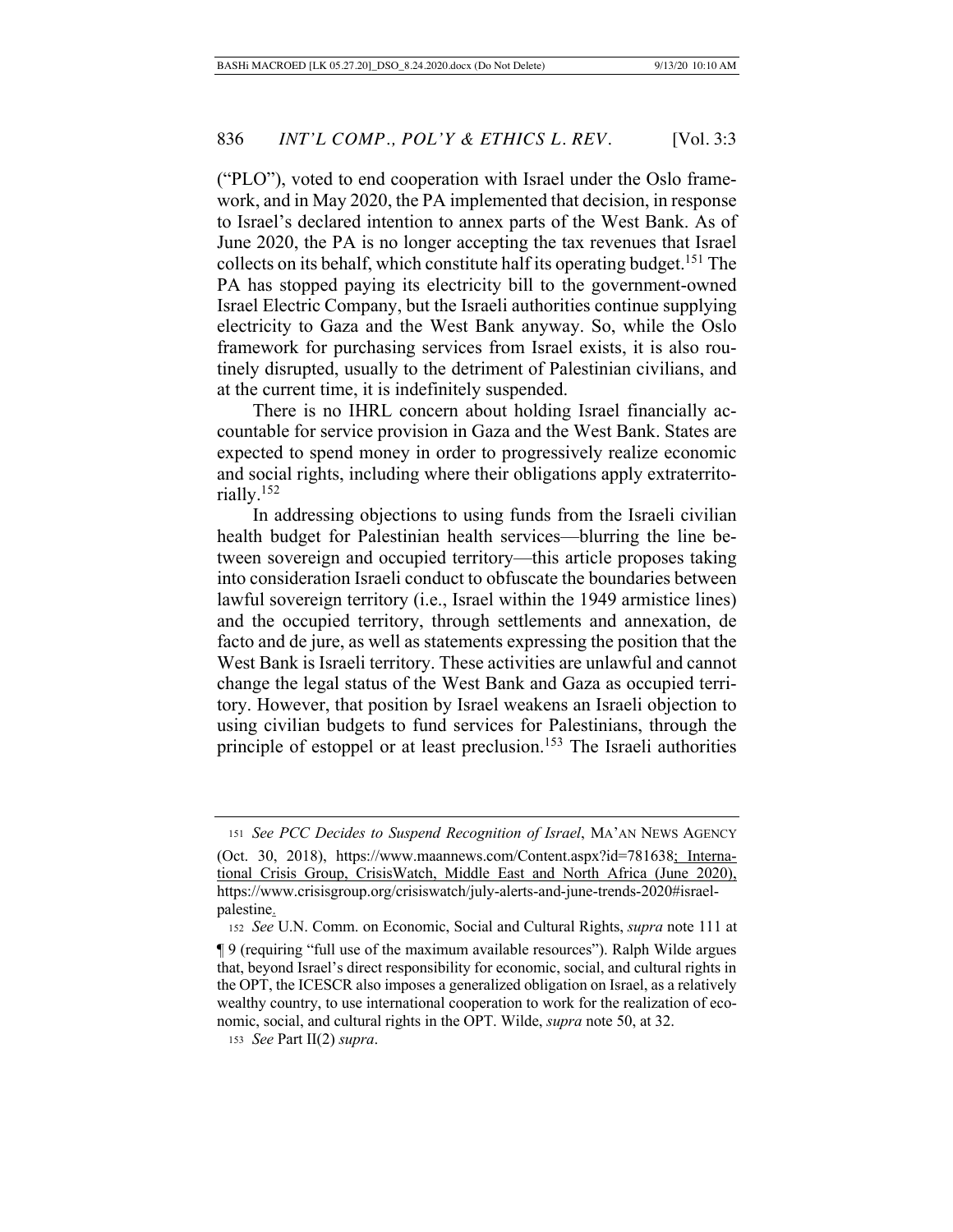argue that they are required, for example, to take all measures necessary to provide for the welfare of all those living in the West Bank, including Palestinian residents and Israeli citizens,<sup>154</sup> and that discrimination between Palestinians and Jewish settlers in the West Bank is illegitimate.<sup>155</sup> While these arguments may not have created detrimental reliance, they do weaken the Israeli argument that it is not required to spend money to finance services for Palestinians.

A second objection is undermining Palestinian agency, in this case overruling or interfering with Palestinian decisions. In a prolonged occupation, the obligation to consult the local population for governance decisions grows.156 Arguing that Israel should provide electricity, water, and health care to Palestinian residents at a level approximating what Israeli citizens and residents receive, irrespective of how much the PA is willing or able to purchase, would efface Palestinian autonomy over budget and service provision. A related concern is deepening reliance on Israel for service provision, as opposed to developing the Palestinian health care system or energy sources, for instance.157

For example, Ralph Wilde has argued in a recently issued opinion that, while Israel retains responsibility for securing social and economic rights in Gaza and the West Bank, it should avoid intervening in decisions made by the Palestinian authorities that may negatively affect human rights, because such intervention violates the right to self-determination, a norm of *jus cogens* status. Such intervention could be justified, Wilde argues, only to prevent the violation of another *jus cogens* norm. According to Wilde, Israel should "defer to local Palestinian authorities in decision-making. Even though Israel may have the capacity, pursuant to its exercise of overall control, to intervene in such decision-making to ensure human rights compliance,

<sup>154</sup> *See* HCJ 1308/17 *Silwad Municipality*, State Response of Aug. 21, 2017, *supra*  note 80, at ¶ 291.

<sup>155</sup> *See, e.g.*, Letter from Tzvi Mintz, *supra* note 81.

156 *See* Emma Playfair, *Playing on Principle? Israel's Justification for its Administrative Acts in the Occupied West Bank*, *in* INTERNATIONAL LAW AND THE ADMINISTRATION OF OCCUPIED TERRITORIES 205 (Emma Playfair ed., 1992); BENVENISTI, *supra* note 4, at 247-48; *See* Boutruche & Sassòli, *supra* note 106, at 18.

<sup>157</sup> *See* Jack Khoury, *Palestinian Authority to 'Take Practical Steps' to Reduce Dependency on Israeli Economy, Minister Says*, HAARETZ (July 3, 2019), https://www.haaretz.com/israel-news/palestinian-authority-to-reduce-dependencyon-israeli-economy-minister-says-1.7436061.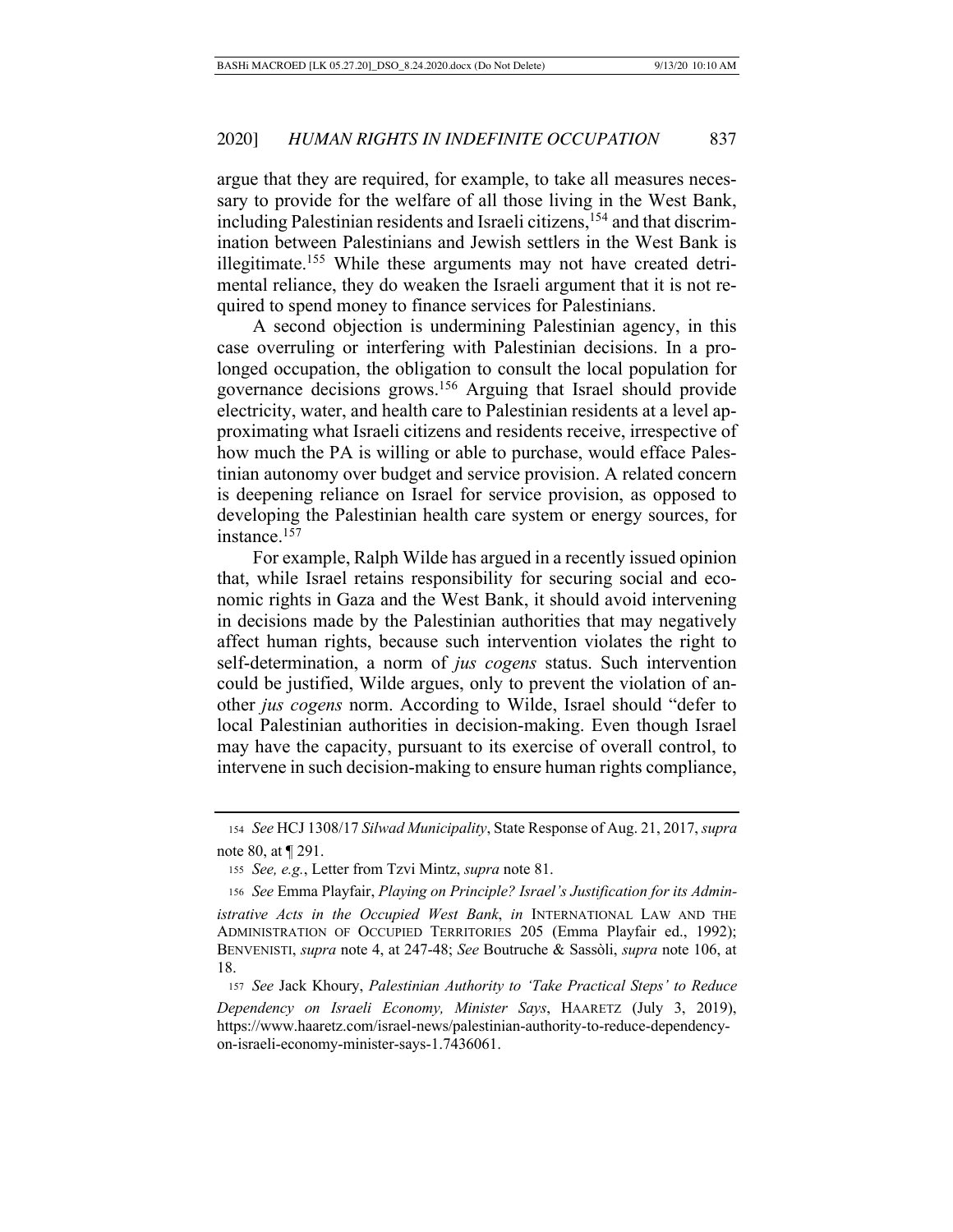the jus cogens self-determination imperative to enable self-administration, requiring restraint, prevails as the operative substantive requirement."<sup>158</sup>

Substituting the decisions of the occupying power for that of the local authorities undermines the agency of those who claim to represent the local population. However, Israeli decisions to provide more and better services, such as water, electricity, and health care, would minimize infringement on the Palestinian right to self-determination while maximizing benefit to Palestinian civilians, both in terms of the IHL obligation to restore normal life as well as the IHRL obligation to progressively realize social and economic rights. That is because, I argue, the Palestinian authorities, in their capacities as local administrators, are not exercising sovereign powers but rather performing functions delegated to them by the occupier, as part of a devolution of power, as described above.159 There is reason to distinguish the "State of Palestine," which ratified human rights and other treaties, from the Palestinian Authority, a local government whose authority derives from a delegation of power by the occupier. The State of Palestine may arguably embody the Palestinian people's right to self-determination, but the PA was created as a sub-contractor to fulfill the responsibilities of the occupying power in the context of an interim agreement that did not alter the fact of occupation nor restore de facto sovereignty to Palestinian hands.160 The PA's mandate under the Oslo Accords was to expire at the end of the interim period, in 2000, although both the Palestine Liberation Organization and Israel have, at least until recently chosen to extend its framework indefinitely for matters governing the

 <sup>158</sup> Wilde, *supra* note 50, at 15.

<sup>159</sup> *See* Part II(3) *supra.*

<sup>160</sup> *See* Bashi, *supra* note 142 (the Oslo Accords noted that Israel maintains authority over security, borders, and foreign relations, for example, which are critical elements of de facto sovereignty); Oslo II art.  $IX(5)(a)$  (noting that the Palestinian Authority "will not have powers and responsibilities in the sphere of foreign relations, which sphere includes the establishment abroad of embassies, consulates or other types of foreign missions and posts or permitting their establishment in the West Bank or the Gaza Strip, the appointment of or admission of diplomatic and consular staff, and the exercise of diplomatic functions."); *see also* Eyal Benvenisti, *Responsibility for the Protection of Human Rights under the Israeli-Palestinian Interim Agreement*, 28 ISR. L. REV 299-307 (1994) (discussing the PA's authority as stemming from the de facto authority of Israel as an occupying power).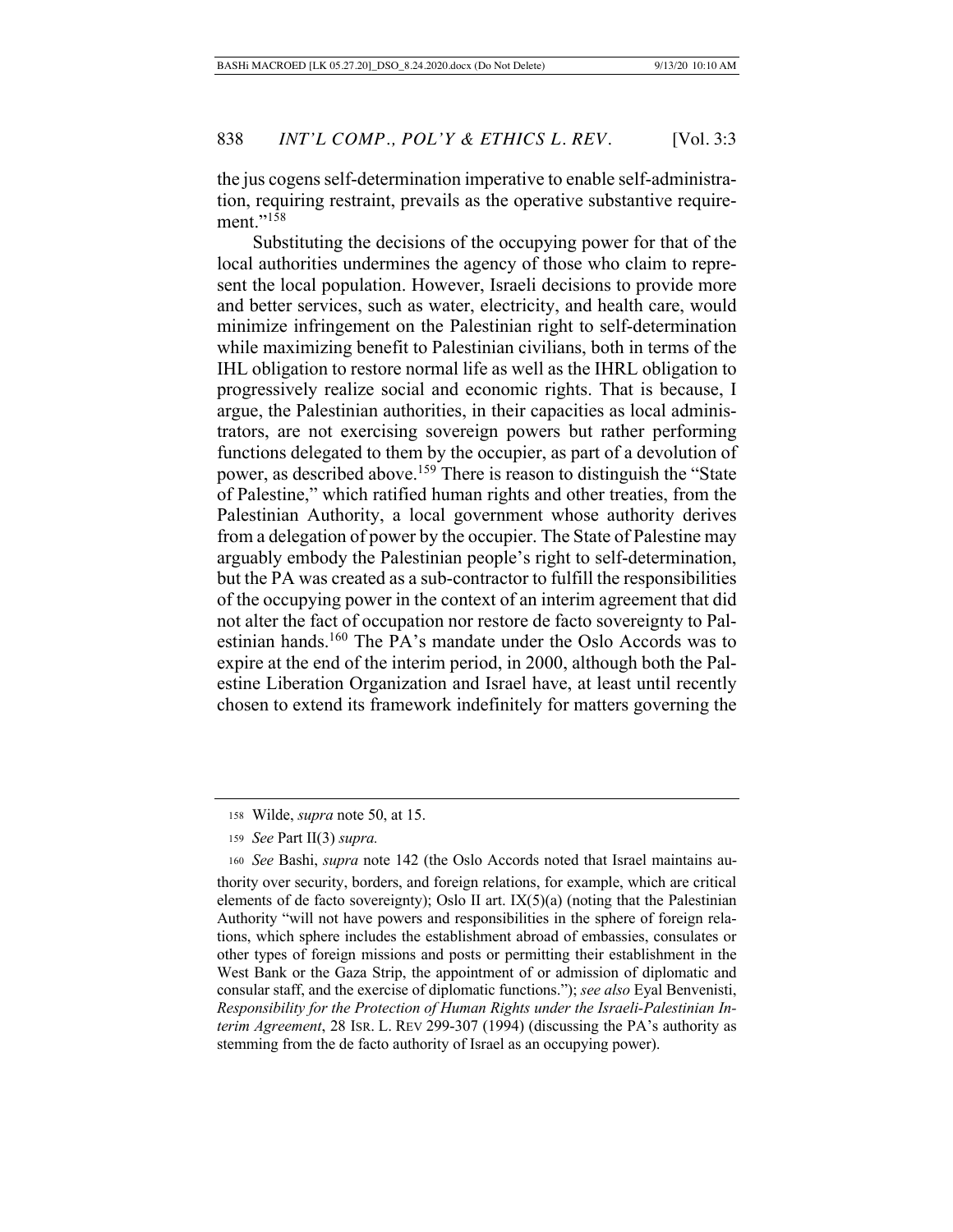Palestinian civilian population.<sup>161</sup> No national elections for the PA have taken place since 2006.<sup>162</sup> The PA and the "State of Palestine" are led, for the most part, by the same individuals, but they are acting in different capacities and thus are treated differently under international law. In the specific context of purchasing services from Israel, the Palestinian government is acting not as a sovereign body, but rather as a local authority providing services pursuant to an agreement with the occupying power (the Oslo Accords) that delegates responsibility for civilian affairs. So while there may be situations in which Israeli intervention in decisions made by the Palestinian government or governments would infringe on the Palestinian right to self-determination, providing services to the civilian population when the PA cannot or will not pay is unlikely to be one of them.

The Israeli authorities, which maintain overall responsibility for civilian life in the occupied territory, should fill in gaps when the PA is unwilling or unable to provide an adequate basket of goods and services needed to fulfill two related obligations: the progressive fulfillment of economic, social, and cultural rights in the OPT and the obligation of the occupying power to provide services. As in a federal system in which local or regional authorities provide certain services but the central government steps in to ensure they do not fall below a certain minimum,<sup>163</sup> Israel would be required to fill in gaps to ensure that Palestinians do not fall below a certain standard of living. In the limited context of service provision, Israeli supplementation does not explicitly override Palestinian decisions about service provision but rather adds another layer of protections and resources. Equalizing service provision would not require Israel to take over governmental capacities that have been delegated to and exercised by the Palestinian

<sup>161</sup> *See* Declaration of Principles on Interim Self-Government Arrangements, Isr.-

PLO, art. I, Sept. 13, 1993, 32 I.L.M. 1525 [hereinafter Oslo I]; Oslo II pmbl. (creating the Palestinian Authority for a transitional period of no more than five years from May 4, 1994). On the PA cessation of coordination with Israel declared in May 2020, *see supra* note 151.

162 *See Position Paper: Palestinian Elections in Light of the Ongoing Fragmentation*, PALESTINIAN CTR. HUMAN RTS. (Feb. 10, 2011),https://pchrgaza.org/en/?p=5351.

<sup>163</sup> *See, e.g.*, Robert F. Rich & William D. White, *Federalism and Health Care Policy*, 1998 U. ILL. L. REV. 861, 880 (1998) (discussion of the federal government intervening to provide health care where state plans fail to protect vulnerable people).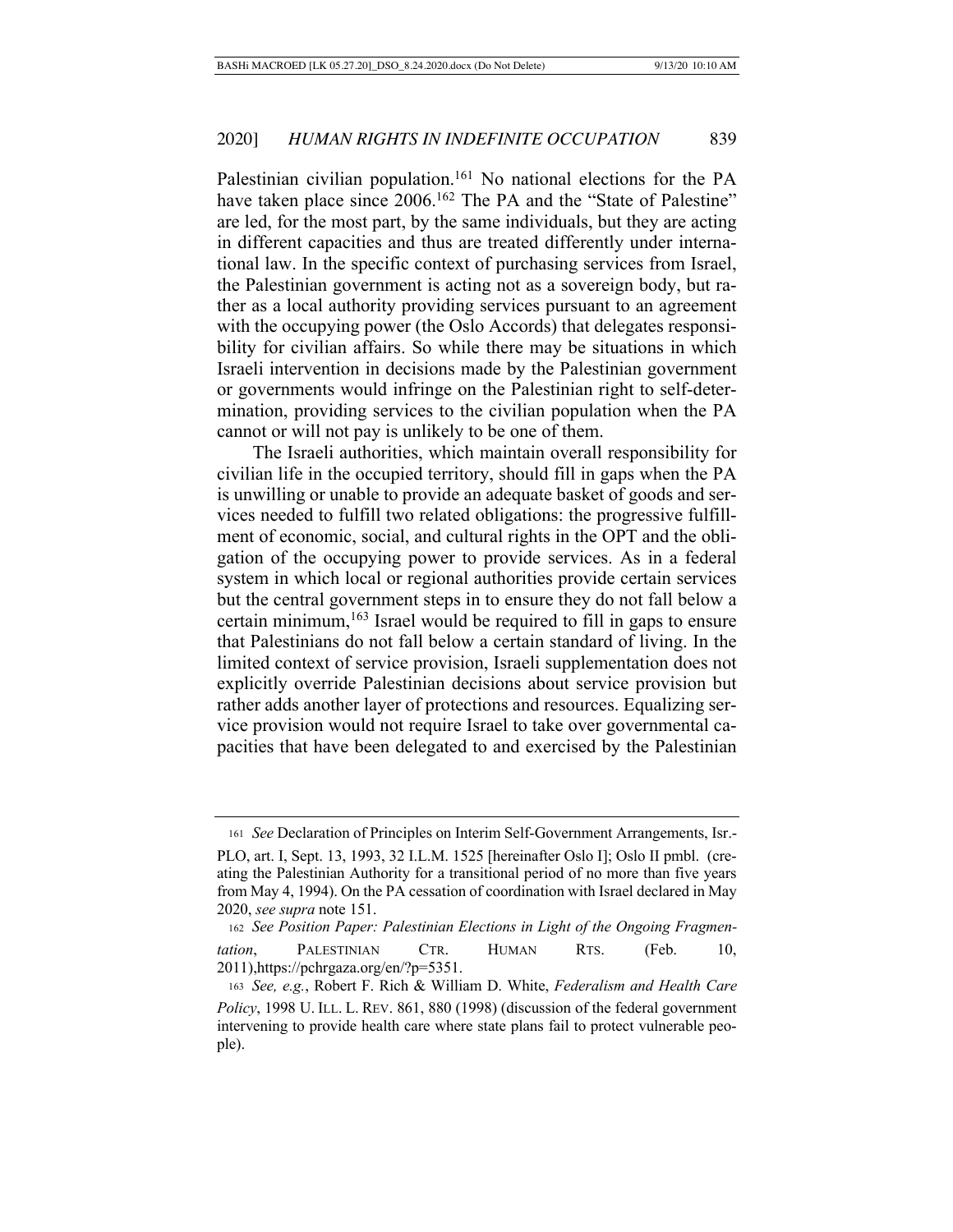authorities, but rather would follow a functional approach.<sup>164</sup> The Israeli authorities should fulfill their obligations in the spheres they continue to control, especially the services they sell to the Palestinian Authority, directly or through governmental contracts, such as electricity, water, health services, fuel, and others. In the 40% of the West Bank where they exercise administrative control and in Gaza, the Palestinian authorities would continue to make decisions about licensing, budgetary priorities, construction of clinics, and other issues. However, Israel would fill in gaps, including, where needed, providing electricity, water, and access to Israeli hospitals, irrespective of the PA's willingness or ability to pay.

Determining the details of that division of responsibility would circumscribe, to some extent, the autonomy of the PA. But that infringement is relatively minor, and the relationship between the PA's decision-making and Palestinian self-determination is attenuated, as described above.

In contrast, there is an IHL imperative to hold the occupying power accountable where delegation of authority to local authorities has neither protected economic, social, and cultural rights nor fulfilled the occupying power's obligation to facilitate normal civilian life. Insofar as the Palestinian Authority exercises power delegated to it by Israel, Article 47 of the Fourth Geneva Convention applies. That provision protects an occupied population from losing "the benefits" the Convention confers as a result of agreements between the occupant and local authorities.<sup>165</sup> The Fourth Geneva Convention also protects civilians living under occupation from special agreements that might otherwise "adversely affect the situation of protected persons" or "restrict the rights" that the Convention confers on them.<sup>166</sup> The drafters of the Fourth Geneva Convention anticipated situations in which, as was the case during the Second World War, an occupying power would seek to force "the Power whose territory is occupied to conclude agreements prejudicial to protected persons."167 So, while more

<sup>164</sup> *See* GROSS, *supra* note 14, at 219-21; *see also* Bashi & Feldman, *supra* note 33, at 30-43.

 <sup>165</sup> Fourth Geneva Convention art. 47.

<sup>166</sup> *Id.* at art.7.

 <sup>167</sup> OSCAR M. UHLER, HENRI COURSIER ET AL., COMMENTARY ON IV GENEVA CONVENTION RELATIVE TO THE PROTECTION OF CIVILIAN PERSONS IN THE TIME OF WAR, INT'L COMM. RED CROSS 274-75 (Jean Pictet ed., Maj. Ronald Griffin & C.W. Dumbleton tras., 1958), https://www.loc.gov/rr/frd/Military\_Law/pdf/GC\_1949- IV.pdf.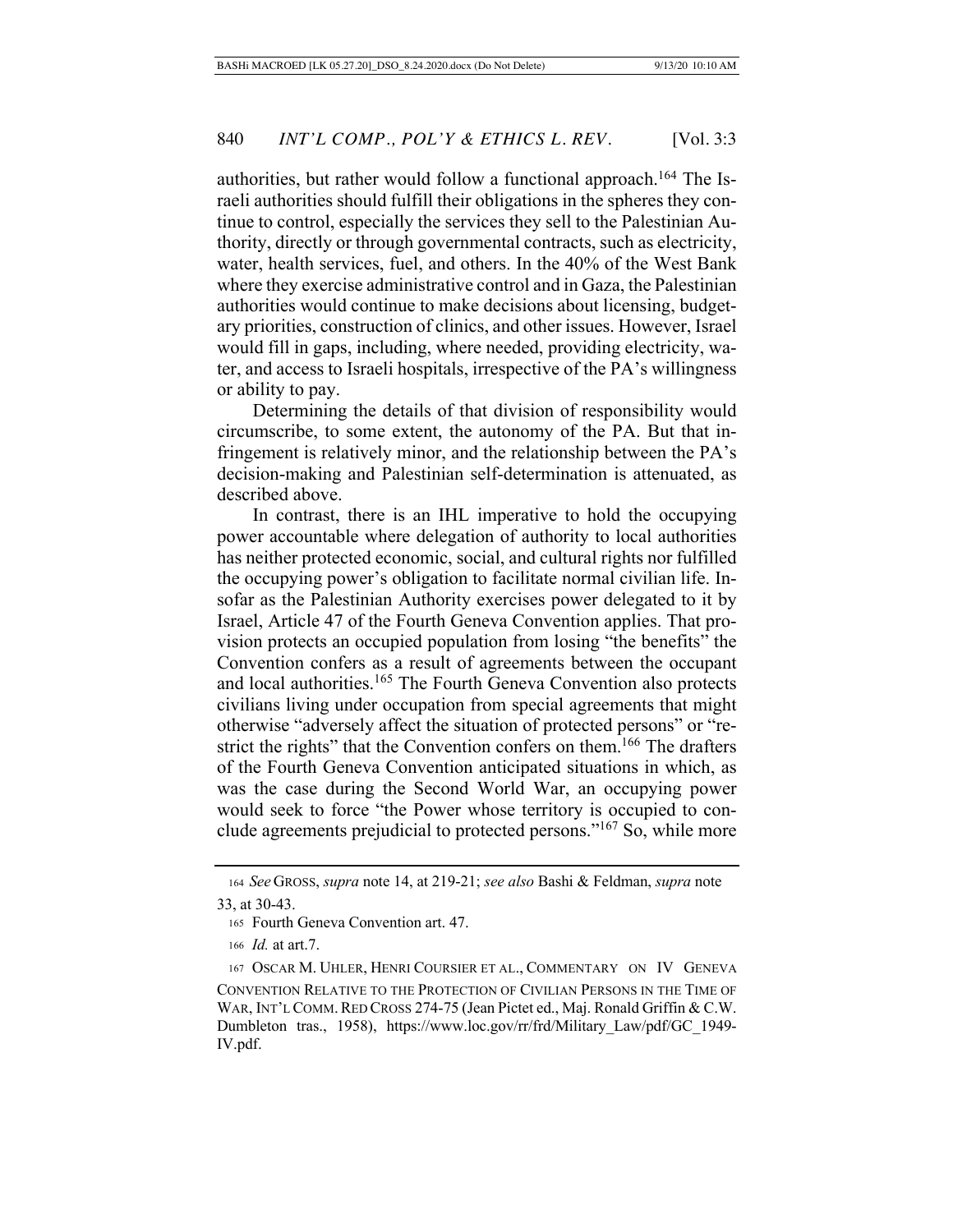local autonomy is consistent with the ultimate goal of a transition to self-rule, IHL adopts a skeptical view of delegating decisions to local authorities where the occupied population is adversely affected.

Whether a particular agreement adversely affects civilians or restricts their rights may be difficult to determine.<sup>168</sup> That is why the framework suggested here is context-specific. Providing services that have the effect of realizing social and economic rights—infrastructure, heath care, water supply—presents fewer difficulties in making that determination than other policies, such as changing the tax system<sup>169</sup> or making interventions into education. More hours of electricity are better than fewer hours of electricity, even if there are concerns about dependence on the Israeli grid. More cubic meters of water of higher quality are better than fewer cubic meters of undrinkable water. While caution is warranted in encouraging the occupying power to interfere in decisions made by local authorities, in the context of service provision there is relatively little tension between IHL protections against agreements between local authorities adversely affecting civilians and the occupying power and the IHRL right to self-determination.

While using the level of services that the Israeli government provides its own people as a standard for its obligations to fulfill Palestinian economic and social rights, the determination should still be done on a case-by-case basis, in which, among other things, we evaluate the challenge it may pose to the IHL prohibition of changing the laws in place and, in the context of the OPT, undermining the autonomy of the Palestinian authorities. The majority of electricity and water supplied to Palestinian residents of the OPT already comes from sources controlled by the Israeli authorities. Using the Israeli standard for water allocation to claim more water and electricity, for example, may be less threatening to Palestinian autonomy than, for example, using Israeli law governing trade unions to determine the content of the right to organize for Palestinian workers.

While this discussion has focused on Israeli responsibilities, the PA and Hamas are also responsible to the Palestinian people under IHRL, because they are exercising control over the lives of Palestinians.170 Those responsibilities include implementing the human rights

<sup>168</sup> *See* Boutruche & Sassòli, *supra* note 106, at 27.

<sup>169</sup> *See* HCJ 69/81 *Abu Aita*, 37(2) PD 197.

<sup>170</sup> *See, e.g.*, U.N. Human Rts. Council, Rep. On Implementation of Gen. Assembly Resolution 60/251 of 15 March 2006 Entitled "Human Rights Council," ¶ 19 U.N A/HRC/2/7 (Oct. 2, 2006); Bashi & Feldman, *supra* note 33, at 62 (both Hamas, which controls the government in Gaza, and Fatah, the faction controlling the PA in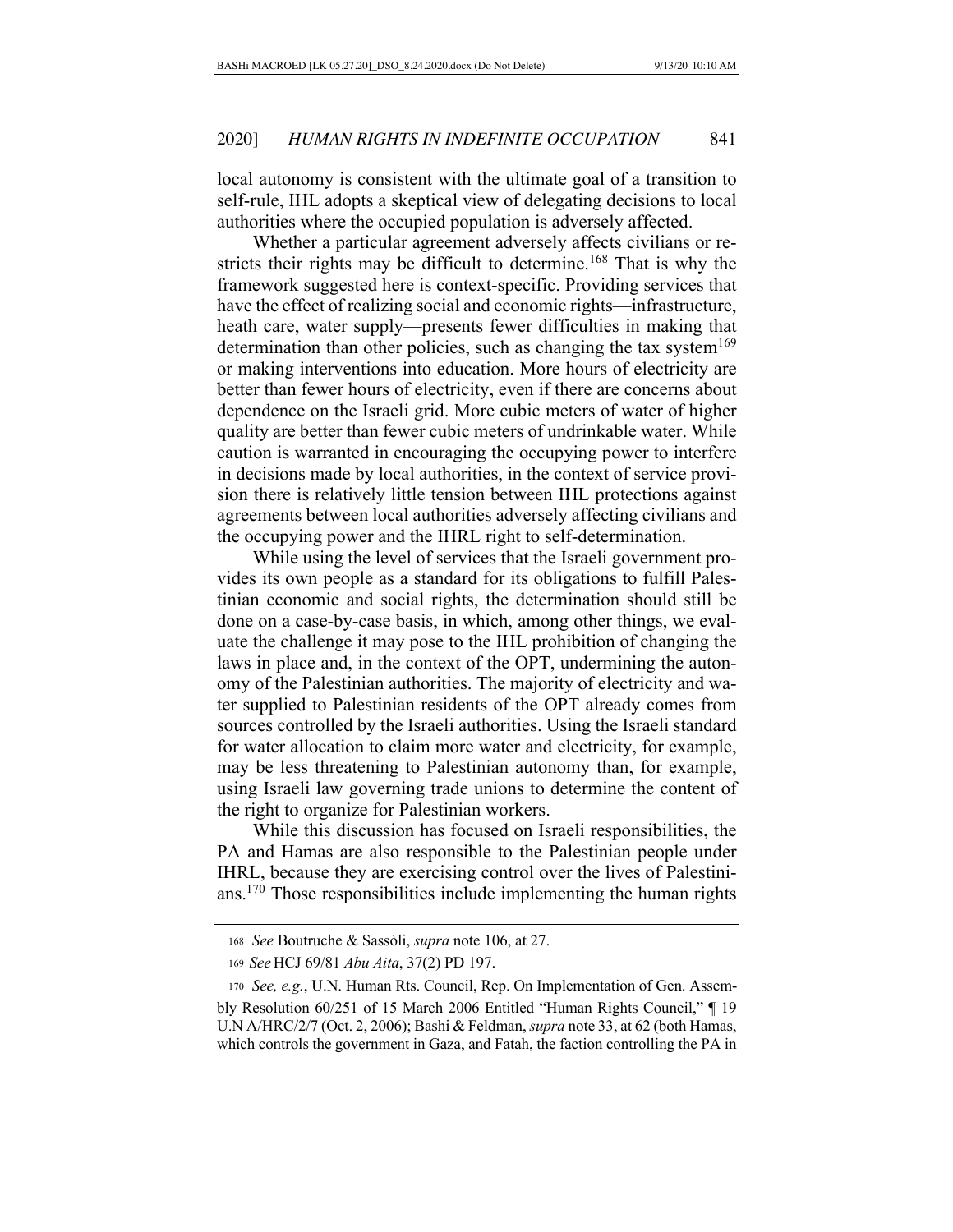treaties ratified by the State of Palestine, because both authorities claim to be the legitimate government, and neither has denied the applicability of international human rights treaties to their conduct. Those obligations include the progressive realization of social, cultural, and economic rights in the spheres in which they are exercising authority.171 Using payment for services for Palestinians in Gaza as a weapon in factional disputes over control of Gaza is inconsistent with those obligations. $172$ 

A related objection to the principle of nondiscrimination between Israelis and Palestinians in service provision is that such an approach pre-judges a political resolution to the occupation by collapsing the distinction between Israel and the OPT and treating all inhabitants as "citizens" of a single state. My response is that law plays a critical role in protecting people during the interim stage of a belligerent occupation, a stage that has lasted two generations and shows no signs of ending. IHRL and IHL protections apply to the current situation of belligerent occupation and creeping annexation. They do not prevent the parties from partitioning the land into one, two, or three states or any other political structure in the future, should they decide to do so.

the West Bank, claim to be the legitimate Palestinian government, following a 2007 factional split. If we consider the governmental authorities in Gaza and/or the West Bank to be non-state actors, they would still be bound by human rights law in their exercise of control). *See also* HUMAN RIGHTS WATCH, TWO AUTHORITIES, ONE WAY, ZERO DISSENT: ARBITRARY ARREST AND TORTURE UNDER THE PALESTINIAN AUTHORITY AND HAMAS 76 (Oct. 23, 2018), https://www.hrw.org/sites/default/files/report\_pdf/palestine1018\_web4.pdf (both Hamas and the Palestinian Authority accept the international human rights obligations that the State of Palestine assumed when it ratified international instruments, although Hamas has expressed some reservations. For that reason, it is appropriate to hold both Palestinian governments accountable for upholding the human rights obligations that the State of Palestine undertook).

<sup>171</sup> *See* Bashi & Feldman, *supra* note 33, at 62-65.

<sup>172</sup> *See, e.g.*, Press Release, Palestinian Ctr. for Human Rts., PCHR Calls Upon Palestinian Government to Continue Funding Healthcare Institutions in Occupied Jerusalem and Concerned that al-Mutala' Hospital Stopped Receiving Gaza Patients Referred for Treatment (Oct. 23, 2017), https://pchrgaza.org/en/?p=9662; *see* Press Release, Al Mezan Center for Human Rights, Gaza Healthcare Update: Conditions Worsen (Aug. 8, 2017), http://mezan.org/en/post/22018/Gaza+Healthcare+Update%3A+Conditions+Worsen; Press Release, Al-Mezan Center for Human Rights, Al Mezan Calls for: Solution to Electricity Crisis, *supra* note 142.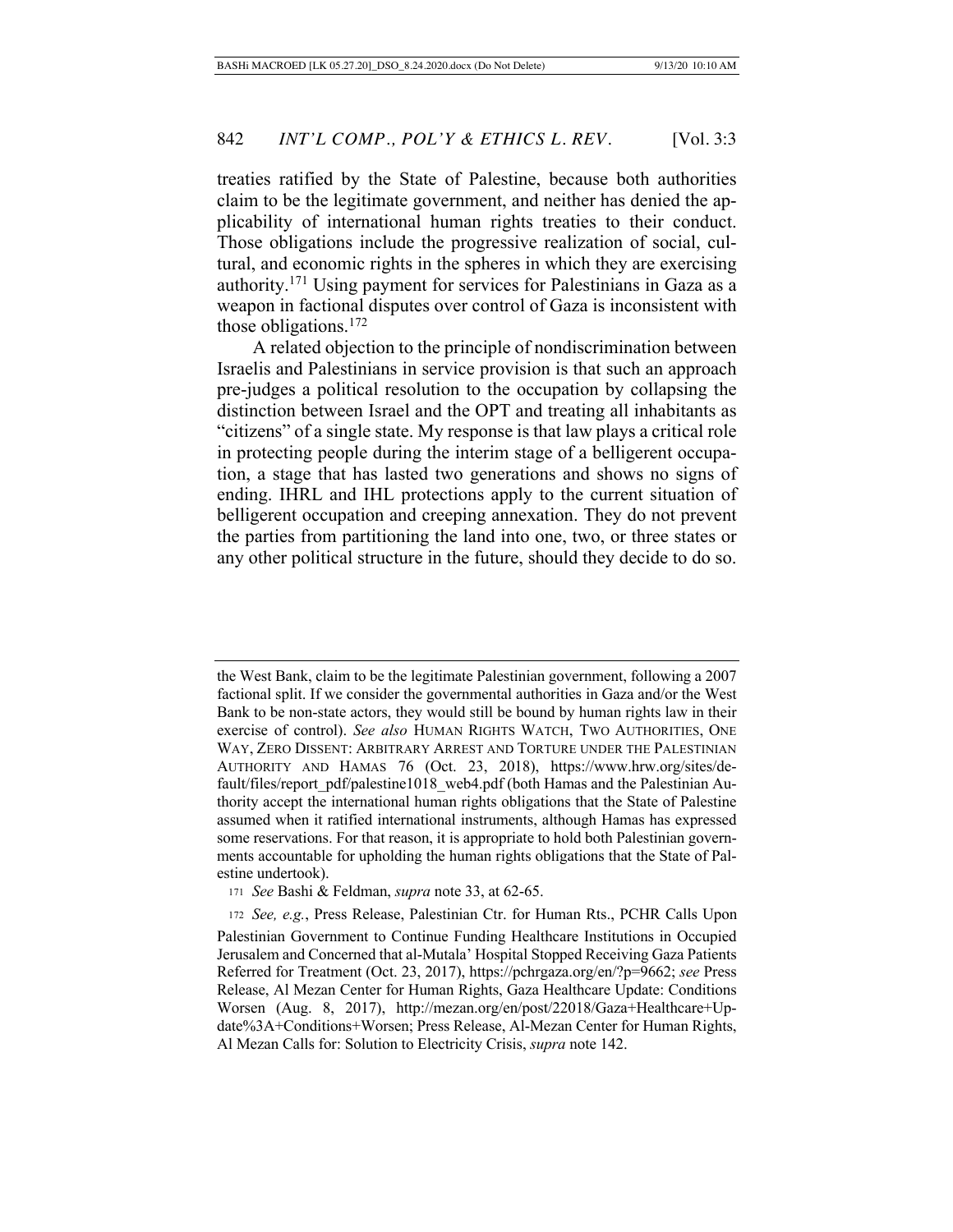#### 2. Freedom of Movement

Two of the rationales stated in the previous sub-section—greater concern over indefinite abridgement of rights and the enhanced ability of a long-term occupier to take security measures that minimize rights infringements—would also lead to more robust claims to protect the right to freedom of movement, including where doing so requires entry into Israel. Freedom of movement is both an independent right and a precondition for fulfilling additional human rights such as the right to access education,<sup>173</sup> the right to protection of the family unit,  $174$  and the right to health.<sup>175</sup> It is also necessary to fulfill the IHL obligation to facilitate normal civilian life, which depends on the ability to travel, choose one's place of residence, and transport goods.176 The right to freedom of movement has an IHL parallel not only in the obligation to facilitate normal life in an occupied territory but also in specific IHL provisions prohibiting deportation and forced transfer<sup>177</sup> and limiting restrictive measures against the local population to assigned residence or detention.178 The right to freedom of movement may be restricted, but not suspended, during an occupation.<sup>179</sup> In a long-term occupation, respecting the right to travel and choose one's place of residence takes on special importance, as long-term suspension of the right contradicts the occupant's growingly robust duty to restore normal civilian life.<sup>180</sup> Indefinite suspension of the right to freedom of movement contradicts

177 Fourth Geneva Convention art. 49.

<sup>173</sup> *See* ICESCR art. 13.

 <sup>174</sup> ICCPR arts. 17, 23; ICESCR art. 10.

 <sup>175</sup> ICESCR art. 12.

<sup>176</sup> *See* The Wall Case, 2004 I.C.J. at 188, ¶ 128 (on the applicability of the right to freedom of movement within an occupied territory); U.N. Human Rts. Comm., Comment No. 27: Art. 12 (Freedom of Movement) U.N. Doc. CCPR/C/21/Rev.1/Add.9 (Nov. 2, 1999).

<sup>178</sup> *Id.* at art. 78.

<sup>179</sup> *See* OSCAR M. UHLER, HENRI COURSIER ET AL., COMMENTARY ON IV GENEVA CONVENTION RELATIVE TO THE PROTECTION OF CIVILIAN PERSONS IN THE TIME OF WAR,*supra* note 167, at 201-02 (commenting on Art. 27 of the Fourth Geneva Convention).

 <sup>180</sup> Roberts, *supra* note 15; Koutroulis, *supra* note 106, at 200.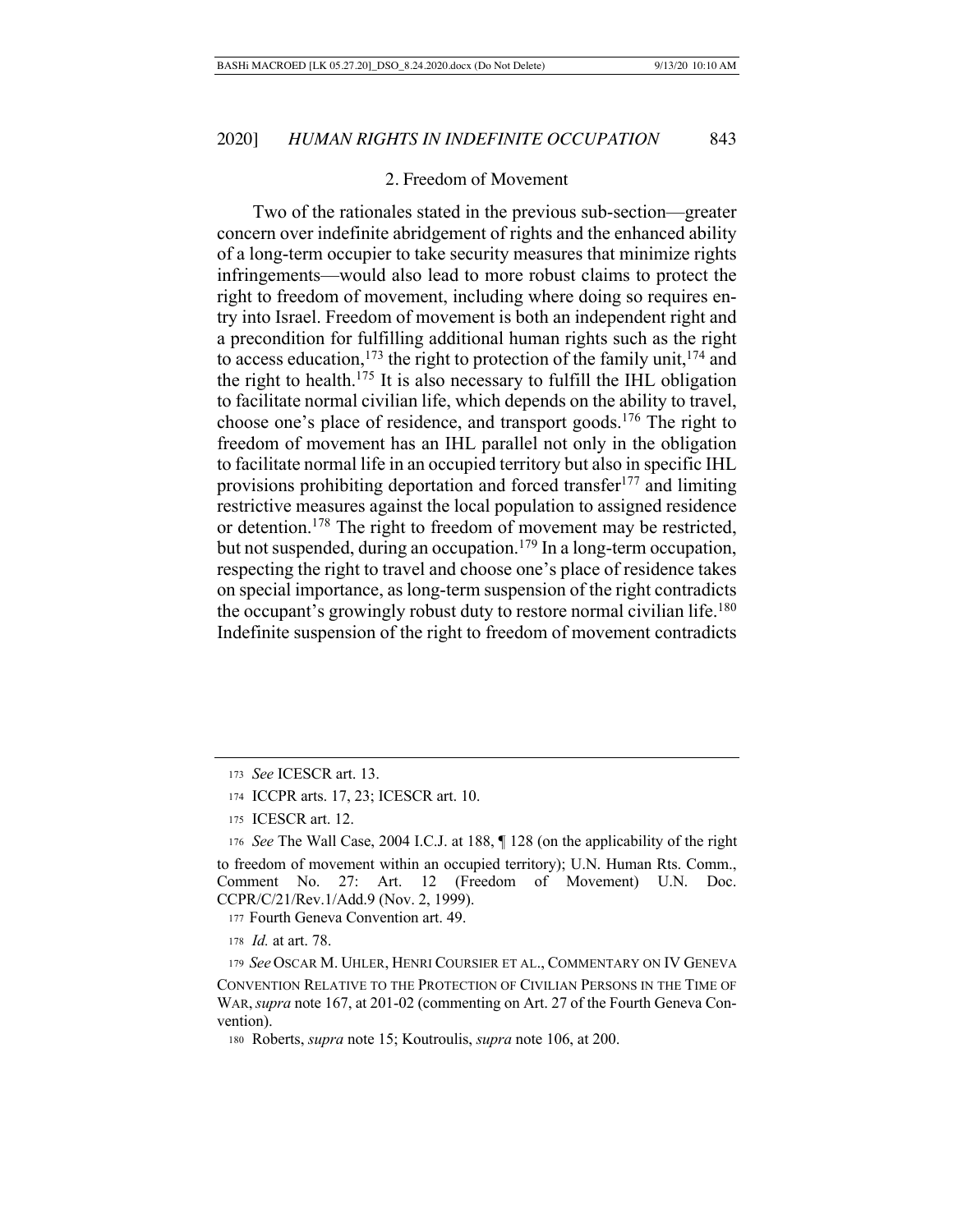the ICCPR requirement that any derogation from human rights obligations be exceptional and temporary.181

Respecting the right to freedom of movement, and the obligation to facilitate normal life, may require entry into Israel in three kinds of circumstances. First, the right to travel and choose one's place of residence within Gaza and the West Bank, recognized as a single territorial unit by Israel and the rest of the world, may require transit via Israel.182 Second, because Israel does not allow Palestinians to operate their own airport or deep-water seaport, realizing the right to leave one's country may also require transit into Israel.<sup>183</sup> Third, given the dependence that the Israeli authorities fostered for Palestinians on jobs and services inside Israel, Israel's failure to adequately develop the OPT throughout the duration of the occupation, and the extent of Palestinian family ties throughout historic Palestine<sup>184</sup>, entry into Israel may be needed to fulfill the IHL obligation to facilitate normal civilian life. It may also be needed to realize social and economic rights, such as the right to health, the right to education, protection for the family unit, the right to work, and the right to improve one's living conditions.185 The Israeli government, however, minimizes Palestinian entry or transit into Israel, citing security risks and Israeli prerogatives as reasons to limit the entrance of "foreigners" into its sovereign territory.186

<sup>183</sup> *See* ICCPR art. 12. *See also* SARI BASHI & KENNETH MANN, DISENGAGED

OCCUPIERS: THE LEGAL STATUS OF GAZA 47-49 (2017), https://www.gisha.org/UserFiles/File/publications\_english/Publications\_and\_Reports\_English/Disengaged Occupiers en.pdf (explaining Israel's refusal to permit the opera-

tion of a Palestinian airport or seaport).

<sup>184</sup> *See*, *e.g.* Gisha, Survey summary, Family ties between the Gaza Strip and the West Bank, (Sept. 2013), https://gisha.org/UserFiles/File/publications/familyties-2013/Family-ties-survey.pdf

<sup>185</sup> *See* ICESCR art. 6-7, 10-13.

186 ISR. MINISTRY OF DEF., COORDINATOR FOR GOV'T ACTIVITIES IN THE

TERRITORIES, UNCLASSIFIED STATUS OF PERMISSIONS FOR PALESTINIANS TO ENTER ISRAEL, TRANSIT BETWEEN JUDEA AND SAMARIA AND THE GAZA STRIP AND TRAVEL

 <sup>181</sup> U.N. Human Rts. Comm., *Consideration of Reports Submitted by States Parties Under Article 40 of the Covenant, Concluding Observations of the Human Rights Committee: Israel*, ¶ 7, U.N. Doc. CCPR/C/ISR/CO/3 (Sept. 3, 2010).

 <sup>182</sup> *See* ICCPR at art. 12. *See also* Bashi & Diamond, *supra* note 7, at 16-23 (discussing the right to freedom of movement in the context of the OPT, and especially related to Gaza-West Bank access); U.N. Human Rts. Comm., General Comment No. 27, *supra* note 176, at ¶ 9.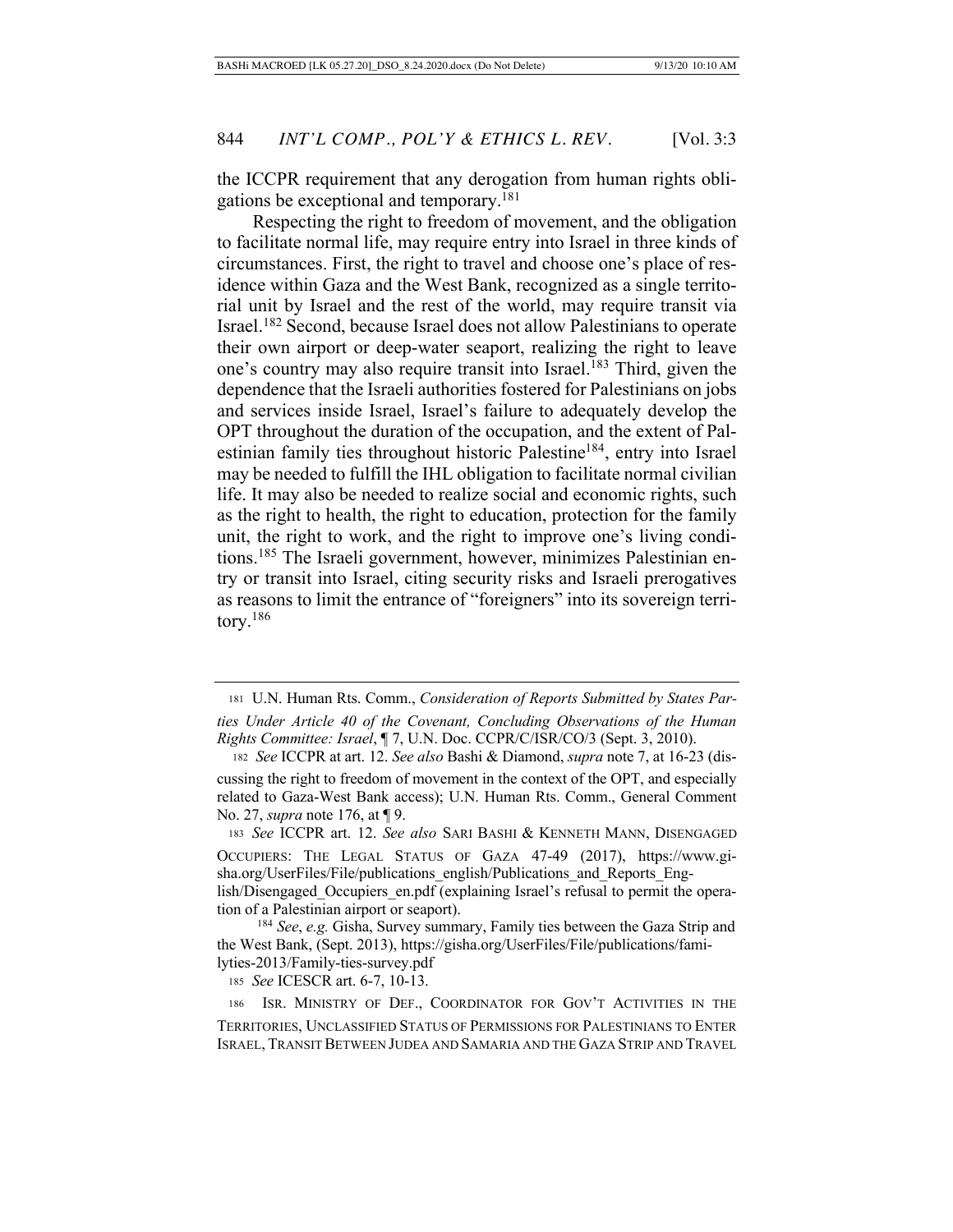I suggest that the length of the occupation and the de facto annexation of parts of the territory undermine these arguments against letting Palestinians enter Israel. First, given the sophistication of Israeli technology, intelligence, and logistics, and the fifty-three years of experience in addressing security concerns related to travel between Gaza and the West Bank, the Israeli authorities can and should find ways of meeting their security needs that minimize infringement on Palestinian travel. After more than a half century, Israel should be accountable even for a so-called long term investment, such as an elevated road or underground passage, much as the Israeli authorities invested millions of dollars and more than ten years of construction in creating a "temporary" separation barrier that runs into the West Bank, with the stated intention of protecting security needs.<sup>187</sup> With no end to the occupation in sight, the Israeli authorities should be accountable for investing the time, resources, and ingenuity to come as close as possible to normalcy in travel arrangements for Palestinians, commensurate with the robust obligations of a prolonged occupation.<sup>188</sup>

Second, the willful blurring of Israel's own boundaries, accompanied by claims that the West Bank is part of Israel and that Israelis have a right to settle it,  $189$  weaken the objection that admitting non-Israelis into Israel infringes on Israel sovereignty over its own territory. These assertions that the West Bank is part of Israel and the de facto annexation of the West Bank may even preclude Israel from

ABROAD, *supra* note 79, at 3 (citing "security risks due to terror organizations exploiting and abusing movement of people" and noting that "a Palestinian resident does not have a vested right to enter Israel").

 <sup>187</sup> *See* HCJ 2056/04 Beit Sourik Village Council v. Gov't of Israel 58(5) PD 807,

<sup>¶ 29 (2004) (</sup>citing the military commander's submission that the separation barrier is temporary).

<sup>188</sup> *See* Hague Regulations art. 43; *see also* Koutroulis, *supra* note 106, at 193 (discussing the role of time in limiting what might be included under "military necessity").

<sup>189</sup> *See* HCJ 1308/17 *Silwad Municipality*, State Response of Aug. 21, 2017, *supra* 

note 80, at ¶ 97 (argument by Israeli Government) ("Jewish settlement in all of the Land of Israel, always and especially since the beginning of the history of the Jewish people in the modern era, is a Zionist value of utmost importance. There is no question that Israeli governments, or at least the vast majority of them, throughout the generations, have seen Israeli settlement of the area [the West Bank] as a value that should be advanced or at least preserved . . . Whatever the final status of the area's territories, the fact that the Jewish people are deeply connected to those areas is not in controversy.").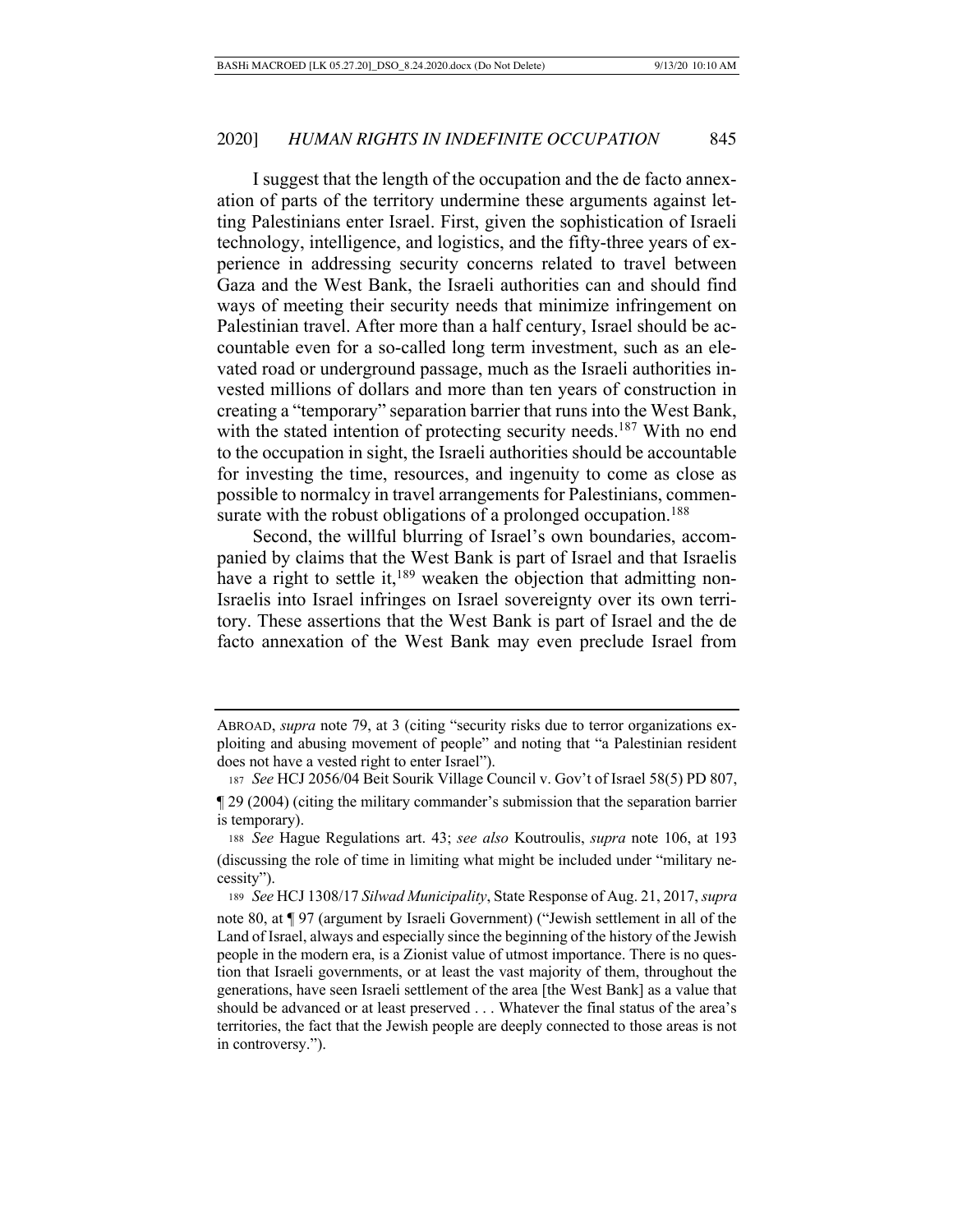claiming a sovereign right to exclude Palestinians, through the doctrine of estoppel. That doctrine precludes a party from taking inconsistent positions, where the detrimental reliance of another party can be found. The estoppel argument is especially strong when it comes to permission to enter Israel for work purposes or to move goods between Israel and the Palestinian territory, because Palestinians relied on assertions of the Israeli policy of integration, to their detriment. For the first two decades of the occupation, the Israeli authorities developed the Palestinian economy to be dependent on the Israeli economy. Palestinian laborers were encouraged to work in Israel, raising the standard of living and also prices in the West Bank and Gaza, and Palestinian industries were encouraged to purchase raw materials from Israeli suppliers and sell finished products and agricultural goods in Israel and throughout Gaza and the West Bank, with transport via Israel.<sup>190</sup> At the same time, trade and professional opportunities with other countries were limited by restrictions on external borders.<sup>191</sup> Therefore, Palestinian workers, farmers, manufacturers, and others relied on access to Israel and on access between Gaza and the West Bank, as one component of Israel's blurring of the boundaries between its sovereign territory and its occupied territory. Even when the Israeli authorities restricted travel of Palestinians and Palestinian goods into and out of Israel and between Gaza and the West Bank, they gave reassurances, including in the form of internationally-brokered agreements, that such restrictions were temporary responses to security threats and that access to Israel, including for purposes of transit between Gaza and the West Bank, would be restored.<sup>192</sup> The declarations and legal commitments to permit entry into Israel created a reasonable expecta-

<sup>190</sup> *See* SHLOMO GAZIT, THE CARROT AND THE STICK: ISRAEL'S POLICY IN THE ADMINISTERED TERRITORIES, 1967-68 168 (1995); SHLOMO GAZIT, TRAPPED FOOLS: THIRTY YEARS OF ISRAELI POLICY IN THE TERRITORIES 122 (2003); Sari Bashi, *Can Gaza Survive?*, JACOBIN (Apr. 25, 2018), https://www.jacobinmag.com/2018/04/gaza-strip-palestine-israel-occupation-blockade.

 <sup>191</sup> Roy, *supra* note 137.

 <sup>192</sup> Oslo I, ann. II, art. 3(7); Oslo II, ann. I, art. X (providing for a "safe passage" between Gaza and the West Bank). *See also* Agreement on Movement and Access, Isr.-P.A. (Nov. 15, 2005) (committing to reopening passage between Gaza and the West Bank).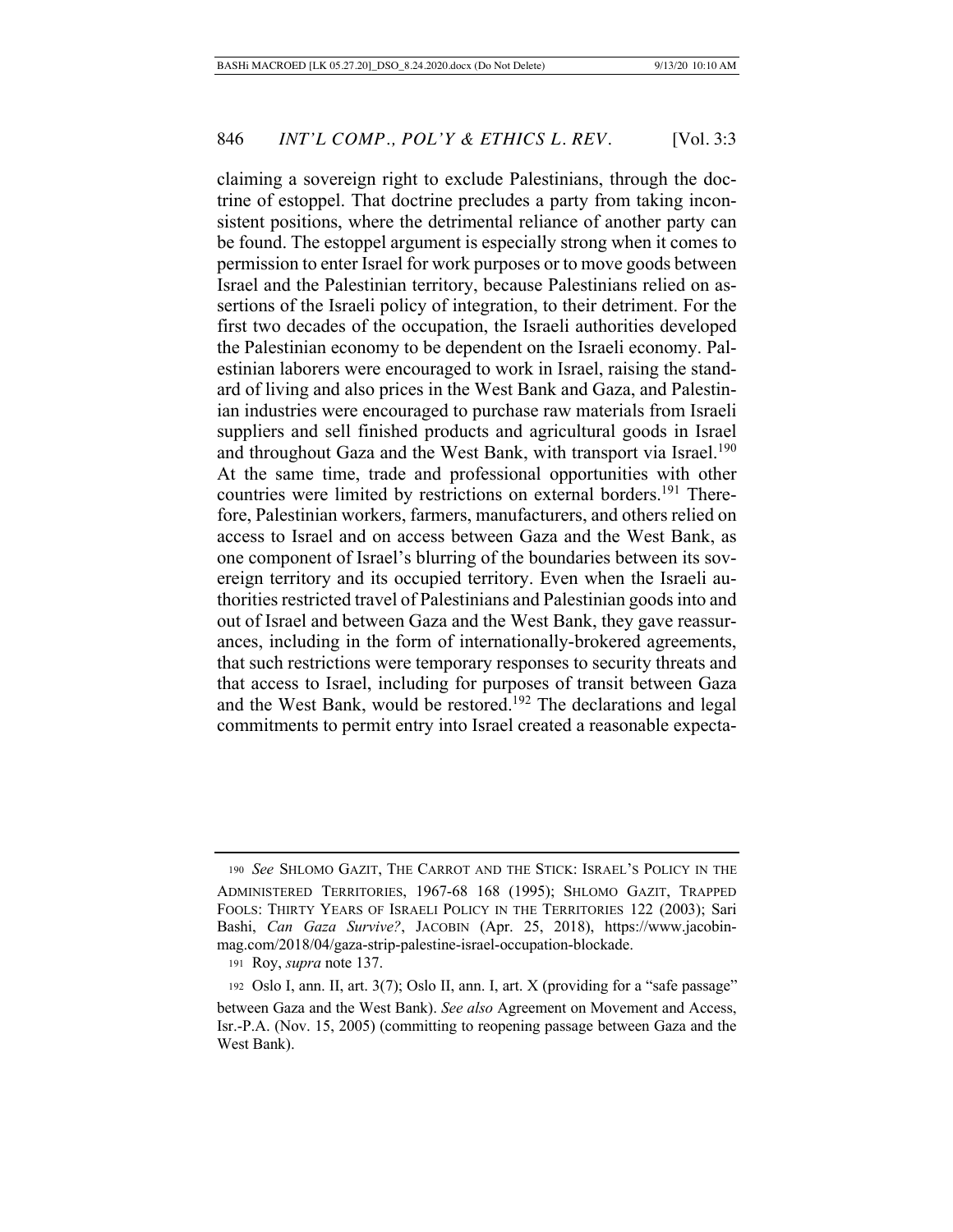tion of access, upon which Palestinians relied in establishing governmental, academic, cultural and civil society institutions, and businesses in both parts of the Palestinian territory.<sup>193</sup>

The Israeli authorities currently keep Israel's internationally-recognized borders porous in one direction—for Israelis outward to the Palestinian territory. Yet Palestinians have a strong claim to be permitted to enter Israel, either through the doctrine of estoppel precluding Israel from taking inconsistent positions regarding the sanctity of those borders to the detrimental reliance of Palestinians, or at least through a related argument that the inconsistency weakens claims of excluding Palestinians, even where no detrimental reliance was present.<sup>194</sup> This principle does not imply acquiescence to Israeli settlements or de facto annexation, but rather acknowledgement of the consequences of the blurring of boundaries between Israel and the occupied territory. The legal consequence, it is argued, is a limitation on the discretion of the Israeli government to bar residents of the occupied territory from entering Israel, where such entry is needed to fulfill Israeli IHRL and IHL obligations toward Palestinians. The Israeli authorities would still maintain discretion to limit travel for security reasons, but restrictions imposed in order to protect Israeli settlers unlawfully present in the West Bank would continue to be invalid.195 An occupying power's broad mandate to take actions that are militarily necessary does not include the authority to restrict the movement of protected persons, in order to protect individuals unlawfully present in the West Bank.<sup>196</sup> Those individuals should be safely removed from the settlements and protected within the boundaries of the State of Israel or any other place in which they are lawfully present.

 <sup>193</sup> An Israeli non-profit, Gisha, has used legal advocacy to promote the rights of Palestinians, and especially their right to movement between the West Bank and Gaza. *See, e.g.*, *Split Apart: Palestinian Society in Its Own Words on the Impact of the Separation Policy and the Potential Should the Policy Be Reversed*, GISHA (Mar. 2016), https://gisha.org/UserFiles/File/publications/civil\_society/Split\_apart\_en.pdf; *A Costly Divide: Economic Repercussions of Separating Gaza and the West Bank*, GISHA (Feb. 2015), https://gisha.org/UserFiles/File/publications/a\_costly\_divide/a\_costly\_divide\_en-web.pdf; *Damage to Trade between the Gaza Strip and the West Bank as a Result of the Separation Policy*, GISHA (May 2010), https://gisha.org/UserFiles/File/safepassage/InfoSheets/English/trade.pdf.

<sup>194</sup> *Supra* Part II(2).

<sup>195</sup> *See, e.g.*, HCJ 2056/04 *Beit Sourik* 58(5) PD 807; HCJ 7957/04 *Mara'abe*  60(2) PD 477.

<sup>196</sup> *See* The Wall Case, 2004 I.C.J. Rep. at 189-92, ¶131-35.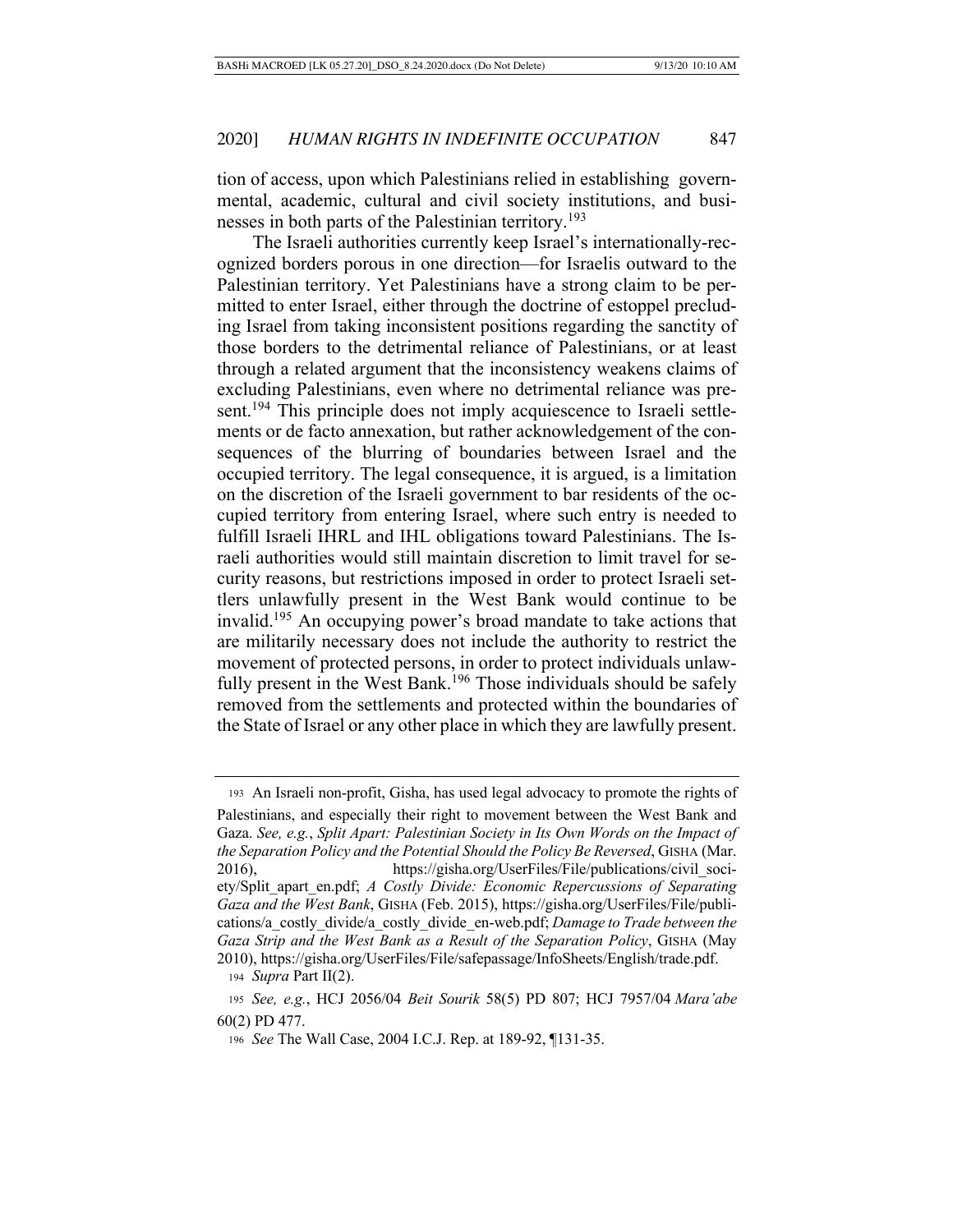### 3. Social, Economic and Cultural Aspects of Self-Determination

Although the political aspects of the right to self-determination are, by definition, suspended during a belligerent occupation, in a prolonged occupation an occupying power has an obligation to allow exercise of the less political aspects of the right to self-determination to the maximum extent possible. These include the right of Palestinians to pursue common social, economic, and cultural endeavors,  $197$  for which realization of rights such as the right to freedom of movement, the right to freedom of assembly and the right to freedom of speech are necessary.198 An occupying power has both the authority and obligation to administer the territory on a temporary basis, but within those limitations it should allow maximum expression of the right to self-determination. That obligation flows from an occupier's general duty to respect and promote human rights as a means of respecting the temporariness of the occupation and as recognition that, in a long-term occupation, normal civilian life includes expression of autonomy and self-rule.<sup>199</sup> Although it can suppress challenges to its own de facto control, an occupying power should nonetheless refrain from taking steps that would prejudice the ability of the de jure sovereign to reassert sovereignty at the conclusion of the occupation.

An occupying power should facilitate the non-political aspects of self-determination by cultivating the growth of communal cultural institutions, an integrated educational system expressing national values, and the freedom of movement needed to foster cohesion among the various parts of the occupied territory. It also should be especially cautious in restricting the kinds of civil and political rights that are the backbone of self-determination, including freedom of expression and freedom of assembly. These civil and political rights can be fulfilled even in a situation of foreign military rule, and they help create the institutions and habits that are necessary for self-rule in the future. By

 <sup>197</sup> Both the ICCPR art. 1 and the ICESCR art. 1 protect the right of peoples to "freely pursue their economic, social and cultural development."

 <sup>198</sup> The U.N. Human Rights Committee has noted that freedom of expression and opinion is necessary for participation in public affairs and for exercising the right to

vote. U.N. Human Rts. Comm., *General Comment No. 34*, *supra* note 113, at ¶ 20. <sup>199</sup> *See, e.g.*, Marco Sassòli, *Legislation and Maintenance of Public Order and* 

*Civil Life by Occupying Powers*, 16 EUR. J. INT'L L. 661, 677-78 (2005) (noting an occupying power's duty to avoid infringing the right of self-determination in its administration of the territory); VON GLAHN, *supra* note 14, at 31-33 (noting the occupant's duty to respect the transitional nature of the occupation and the need to restore de jure sovereignty).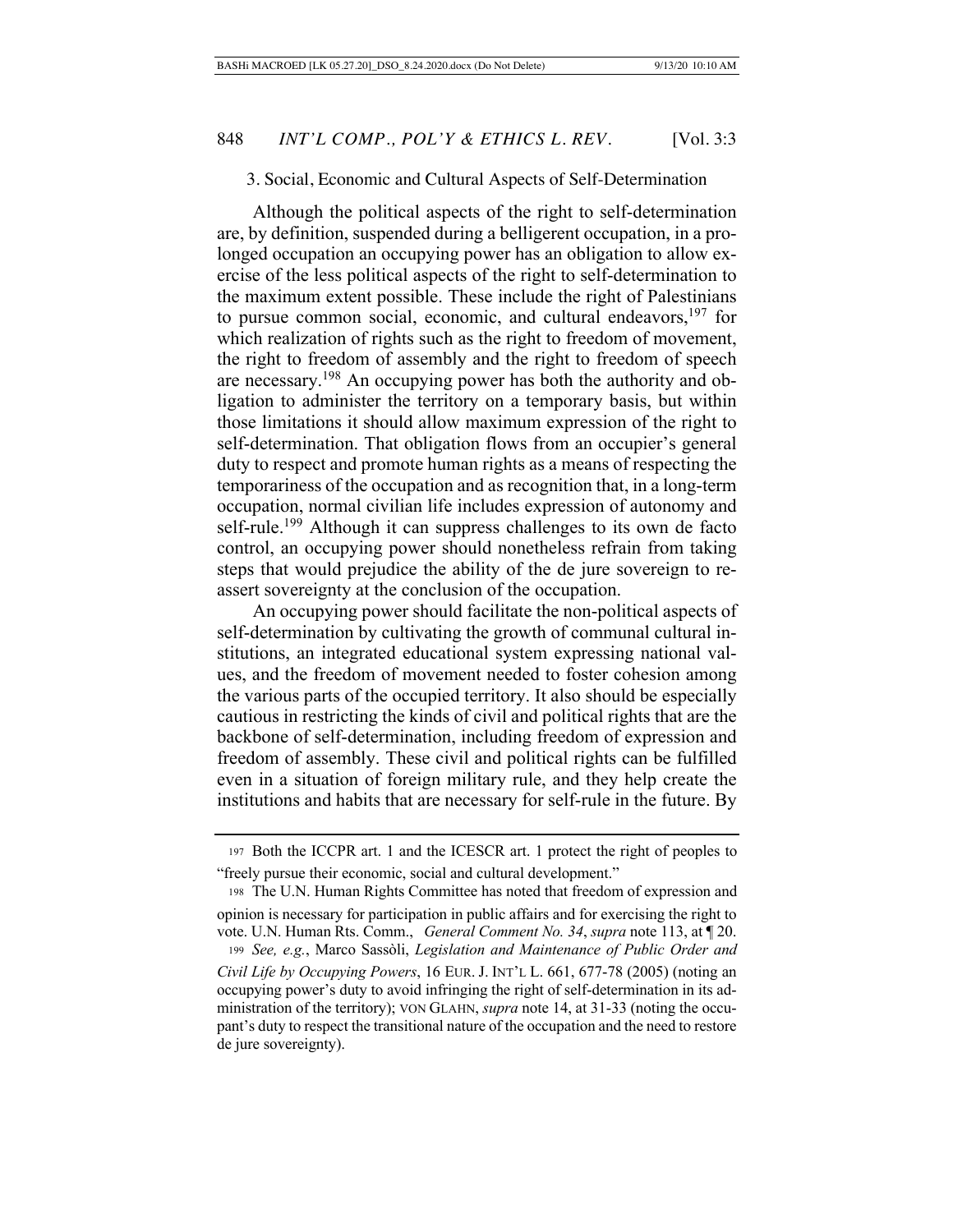respecting such rights, an occupying power can take steps to fulfill its forward-looking obligation to prepare the occupied population for the transition to self-governance that should signal the end of the occupation.200

The forward-looking obligation to help protected persons prepare for self-determination adds another consideration in favor of respecting the rights to freedom of expression and freedom of assembly and facilitating the freedom of movement needed to engage in common cultural, social, and economic endeavors. We might carefully scrutinize any security arguments raised against exercise of those rights, expecting the authorities to minimize restrictions as much as possible, given the cumulative damage of suppressing rights that are the backbone of self-determination.<sup>201</sup> In sharp contrast to the current policies of cracking down on free expression and association,<sup>202</sup> fragmentation and movement restrictions, $2^{03}$  and punitive measures taken whenever the rival Palestinian factions, Fatah and Hamas, move toward reconciliation,204 the Israeli military authorities should facilitate travel and access among all parts of the OPT and adopt policies that encourage and cultivate common cultural, economic, and social endeavors.

For example, the Palestinian national football (soccer) league includes teams from Gaza and the West Bank, and Israeli permission is required to allow players and staff to travel between the two parts of the territory.205 Preventing that travel not only violates the right to freedom of movement and the obligation to restore normal civilian life, but also the obligation to respect the right to self-determination by facilitating joint endeavors such as a national sporting cup.206 If the Israeli authorities have security concerns about the transit of players

 <sup>200</sup> Bashi & Diamond, *supra* note 7, at 25-29.

 <sup>201</sup> *See* Koutroulis, *supra* note 106, at 197-200 (Koutroulis suggests that in a prolonged occupation in which active hostilities have ceased, IHRL norms might displace IHL norms where there is a conflict between them).

<sup>202</sup> *See Born without Civil Rights*, HUMAN RTS. WATCH (Dec. 17, 2019), https://www.hrw.org/report/2019/12/17/born-without-civil-rights/israels-use-draconian-military-orders-repress.

<sup>203</sup> *What is the "Separation Policy"?*, GISHA (June 2012), https://www.gisha.org/UserFiles/File/publications/Bidul/bidul-infosheet-ENG.pdf.

 <sup>204</sup> BASHI & MANN, *supra* note 183, at 56; *Israel Suspends Cash to Palestinians After Hamas Deal*, *supra* note 149.

 <sup>205</sup> *See District Court Upholds State Position, Preventing Palestine Cup Final*, GISHA (Sept. 23, 2019), https://gisha.org/updates/10433. 206 *Id.*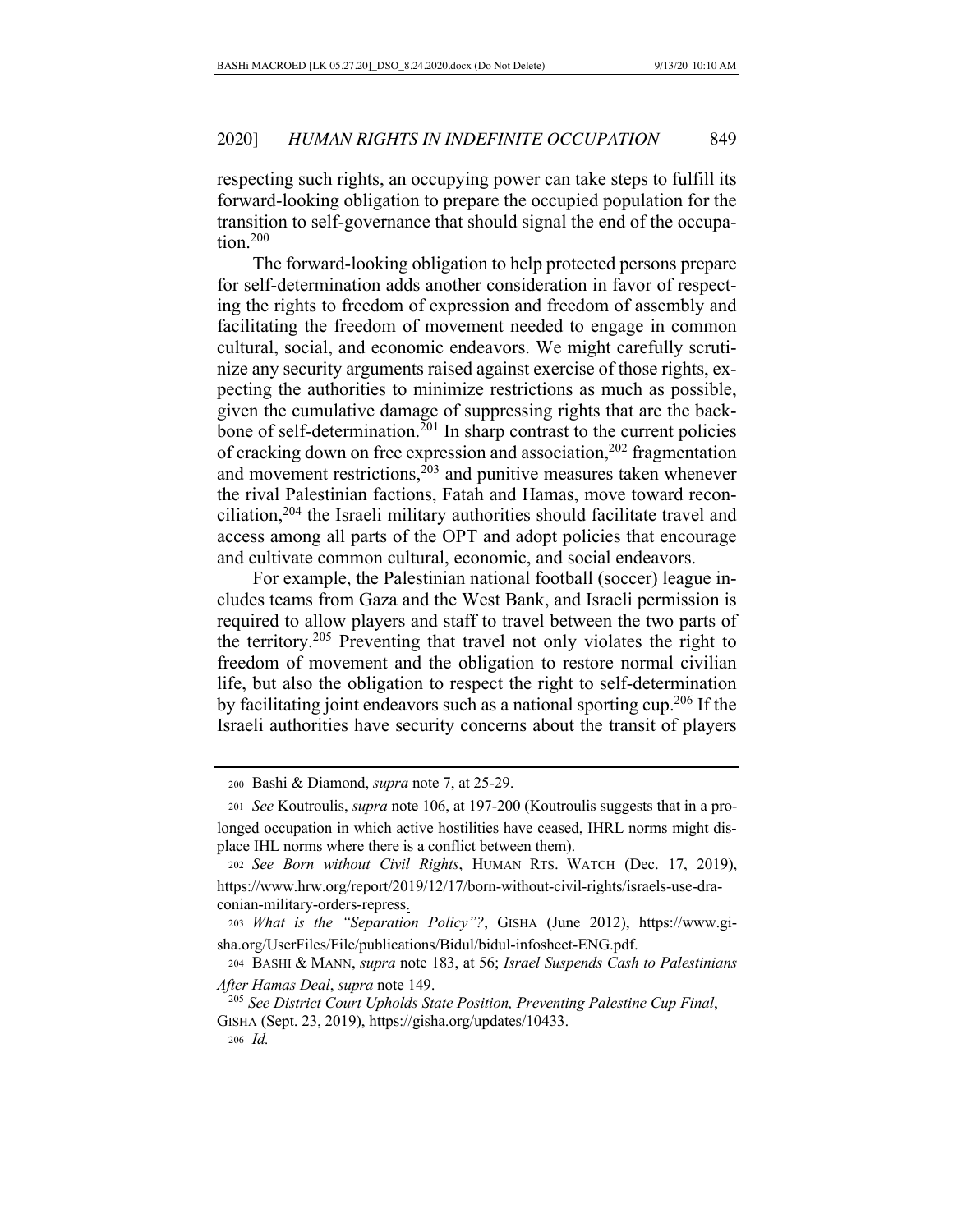via Israel, they should take measures to address those concerns without frustrating the travel; for example, by providing a police escort if they feel it is necessary for transit via Israel. Furthermore, as noted above, Israel's arguments about its sovereign privilege to exclude nonnationals from entering its territory are weakened by actions it has taken to obfuscate the boundary between Israel and the West Bank.

As an illustration of how this might be enforced in the context of reporting sessions before U.N. treaty bodies, in diplomatic and political fora, and in public discussions, the Israeli authorities should be asked what they are doing to facilitate these common endeavors, especially between Gaza and the West Bank and among the various fragmented sections of the West Bank (including East Jerusalem). The Israeli authorities should report on the measures they are taking to facilitate the activities of a robust Palestinian civil society<sup>207</sup> and to protect the right to freedom of expression and assembly.

### IV. ENFORCEMENT: DO HUMAN RIGHTS CLAIMS MATTER?

Occupation law is the dominant framework governing the conduct of the Israeli authorities vis á vis Palestinian residents of the West Bank and Gaza Strip. It is, however, one of a number of normative frameworks that apply. This article has thus far outlined an approach to utilizing a more robust framework of human rights while minimizing the dangers of overly extending a legal framework, designed to govern relations between a government and its people during "normal" times, to an abnormal situation of prolonged occupation. This last section will suggest five reasons why making more robust human rights claims of the Israeli authorities has the potential to improve current efforts to protect Palestinians living under occupation. It will also suggest concrete courses of action for international bodies and third party states.

First, by raising the expectation that the Israeli military develop less restrictive ways of meeting its security needs, advocates might avoid the difficult task of challenging the military's security assessments—a sure loser in most fora—and instead create expectations based on sophisticated military and technological resources available to the Israeli authorities. So, if there is a need for better scanners to inspect shipments, more analysts to conduct background checks on those seeking to transit through Israel, or money to build an overpass or secure existing roads for transit between Gaza and the West Bank,

<sup>207</sup> *See Split Apart*, GISHA, *supra* note 193.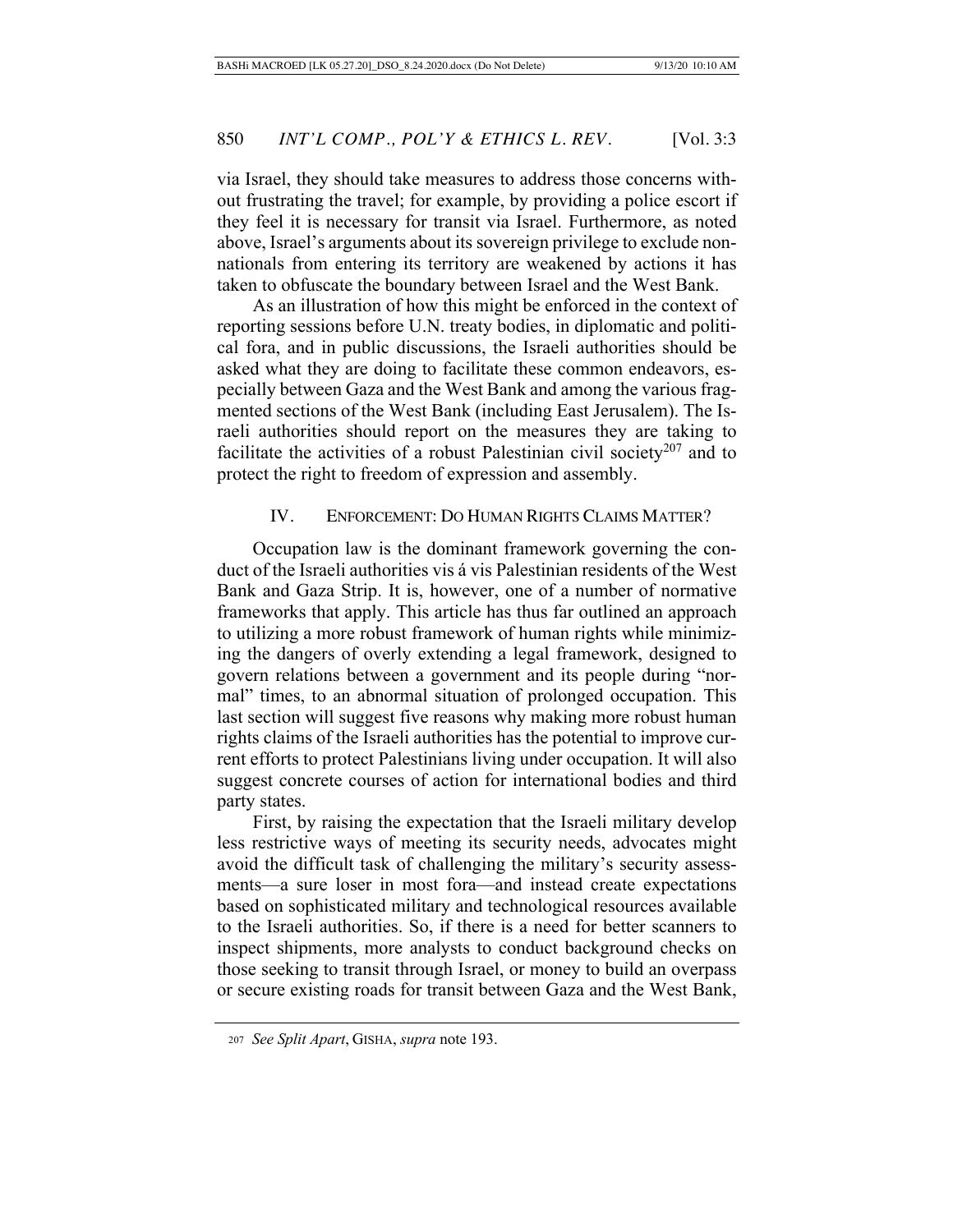the Israeli authorities should allocate the necessary resources to do so. The burden is on the Israeli authorities to meet their security needs without the excessive abridgement of Palestinian human rights. Focusing the political discussion on money as opposed to security creates more space for negotiation, especially given the high costs that donors pay in humanitarian assistance and development aid to Palestinians, much of which is wasted due to restrictions on Palestinian economic development, destruction of Palestinian construction, and restrictions on moving goods into and out of Gaza.208 Indeed, at least some restrictions on transferring goods from Gaza appear to be based in an unwillingness to allocate resources. Israel currently allows farmers from Gaza to sell up to 400 tons per month of tomatoes and eggplants only, and each month the quota is met.<sup>209</sup> If Israel can make security arrangements to allow that sale to take place, why can't it make arrangements to allow 4,000 tons of tomatoes and eggplants to be transferred into Israel? That quantity would still be just a fraction of the amount of produce that residents of Gaza buy from Israel. If the Israeli authorities can check and approve transit for tomatoes and eggplants —why not strawberries and sweet peppers, too?

Second, the approach described above provides more tools to address the nature of the occupation of the West Bank and Gaza Strip, including the systematic IHL violations that characterize it, such as settlements, abdication of responsibility for the civilian population, and more. The approach suggested here would require Israel to maintain consistency in its legal position by estopping Israel from claiming a strict distinction between itself and the OPT when it comes to paying for services or permitting Palestinians to travel into and through Israel while treating the occupied territory as part of Israel for purposes of settlement and annexation. In doing so, it offers partial redress for some of these IHL breaches while creating a disincentive to perpetuate them.

 <sup>208</sup> NIKSIC ET AL., *supra* note 42; *Palestine's Economic Update—April 2019*, WORLD BANK (Apr. 1, 2019), https://www.worldbank.org/en/country/westbankandgaza/publication/economic-update-april-2019; *Humanitarian Operations Undermined by Delegitimization, Access Restrictions, and Administrative Constraints*, U.N. OFF.COORDINATION OF HUMANITARIAN AFF. OCCUPIED PALESTINIAN TERRITORY (Jan. 16, 2019), https://www.ochaopt.org/content/humanitarian-operations-undermined-delegitimization-access-restrictions-and-administrative.

<sup>209</sup> *Update*: *Allowing More Gaza-Grown Vegetables to Be Marketed in Israel Is in Everyone's Interest*, GISHA (Apr. 20, 2017), http://gisha.org/updates/6068.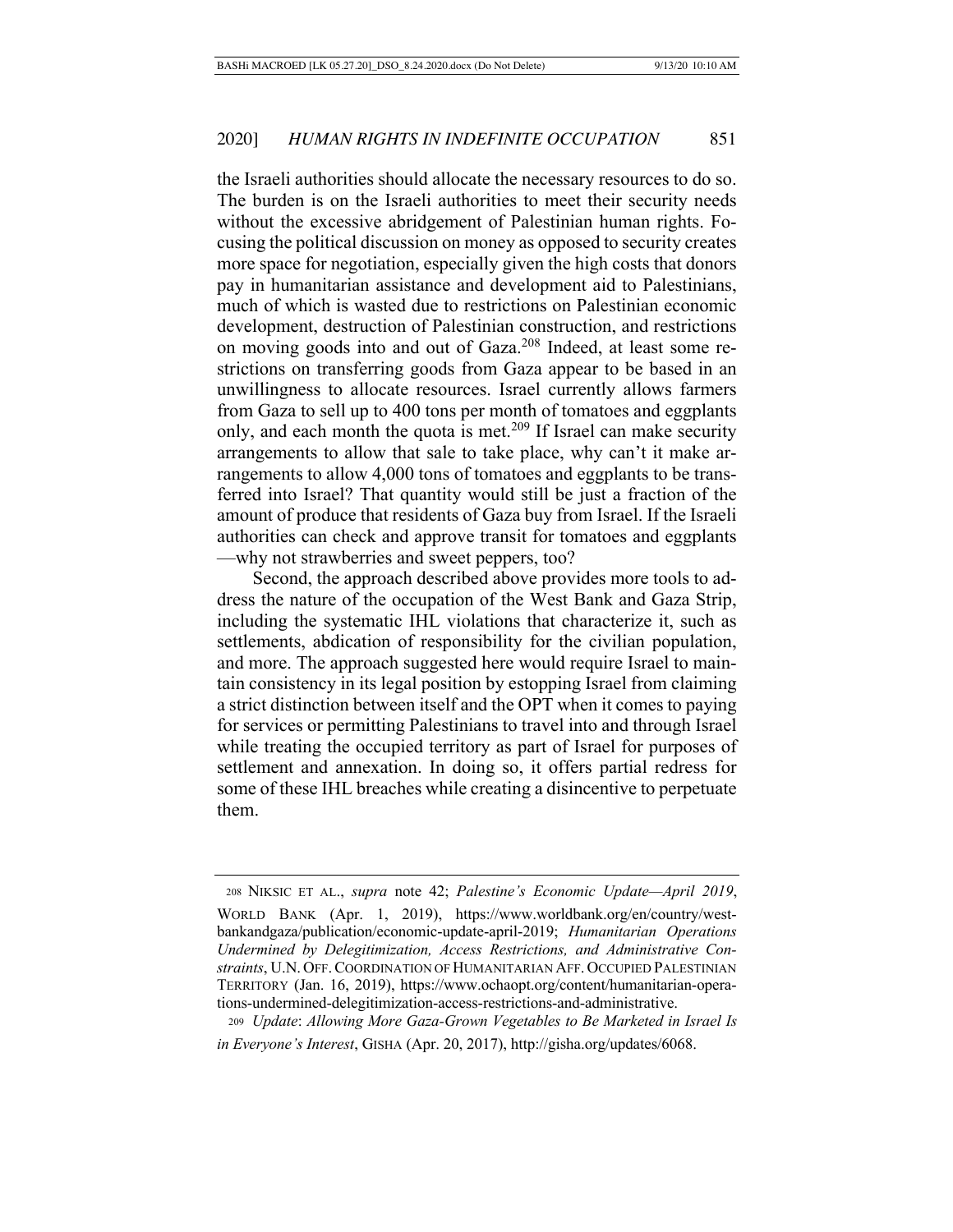Third, this article offers guidelines, grounded in international law, for a timely discussion of financial responsibility for service provision in the West Bank and Gaza. Since the 1990s, Israel has been relieved of the financial burden of governmental services in the OPT, thanks to the Oslo Accords which allocated that burden to the Palestinian Authority, funded by taxes Israel collects from Palestinians and aid from donor countries.210 That funding landscape is shifting rapidly: as the United States ends funding for Palestinian refugees and to the OPT generally,  $2^{11}$  the transfer of tax revenues from Israel to the PA undergoes frequent disruptions, and the Palestinian factional dispute exacerbates the accountability crisis in Gaza.212 Powerful political actors regularly discuss the financial and humanitarian deterioration in the OPT, and donor countries offer stopgap emergency funding, but the question of Israel's financial responsibility is almost completely absent. Getting influential diplomats and funders to make more robust claims of the Israeli authorities—and to pressure the PA to make those claims, as well, in its negotiations with the Israeli authorities on baskets of goods—could help to shift the narrative, especially given the dependence of the Israeli and Palestinian authorities on foreign funding in the OPT. As part of their duties under the Fourth Geneva Convention, states are required to take proactive steps to end violations of IHL, including through diplomacy and political pressure.<sup>213</sup> The

<sup>211</sup> *US Ends Aid to Palestinian Refugee Agency UNRWA*, BBC NEWS (Sept. 1,

 <sup>210</sup> Omar Dajani & Hugh Lovatt, *Rethinking Oslo: How Europe Can Promote Peace in Israel-Palestine*, EUR. COUNCIL ON FOREIGN REL. (July 26, 2017), https://www.ecfr.eu/publications/summary/rethinking\_oslo\_how\_europe\_can\_promote peace in israel palestine 7219; Omar Dajani & Hiba Husseini, *Past the Point of No Return? A Rights-Based Framework for International Engagement in Israel/Palestine*, NORWEGIAN CTR. CONFLICT RESOL. (Oct. 2014), https://noref.test.vpdev.no/Publications/Regions/Israel-Palestine/Past-the-point-ofno-return-A-rights-based-framework-for-international-engagement-in-Israel-Palestine.

<sup>2018),</sup> https://www.bbc.com/news/world-us-canada-45377336; Yolande Knell, *US Stops All Aid to Palestinians in West Bank and Gaza*, BBC NEWS (Feb. 1, 2019), https://www.bbc.com/news/world-middle-east-47095082.

 <sup>212</sup> Press Release, Palestinian Ctr. for Human Rts., *supra* note 172; Press Release, Al-Mezan Ctr. for Human Rts., Al Mezan Calls for: Solution to Electricity Crisis, *supra* note 142.

 <sup>213</sup> The International Committee for the Red Cross recently interpreted the Common Article 1 obligation to ensure respect for the Geneva Conventions in the following manner: "The positive obligations require States to take proactive steps to bring violations of the Conventions to an end and to bring an erring Party to a conflict back to an attitude of respect for the Conventions, in particular by using their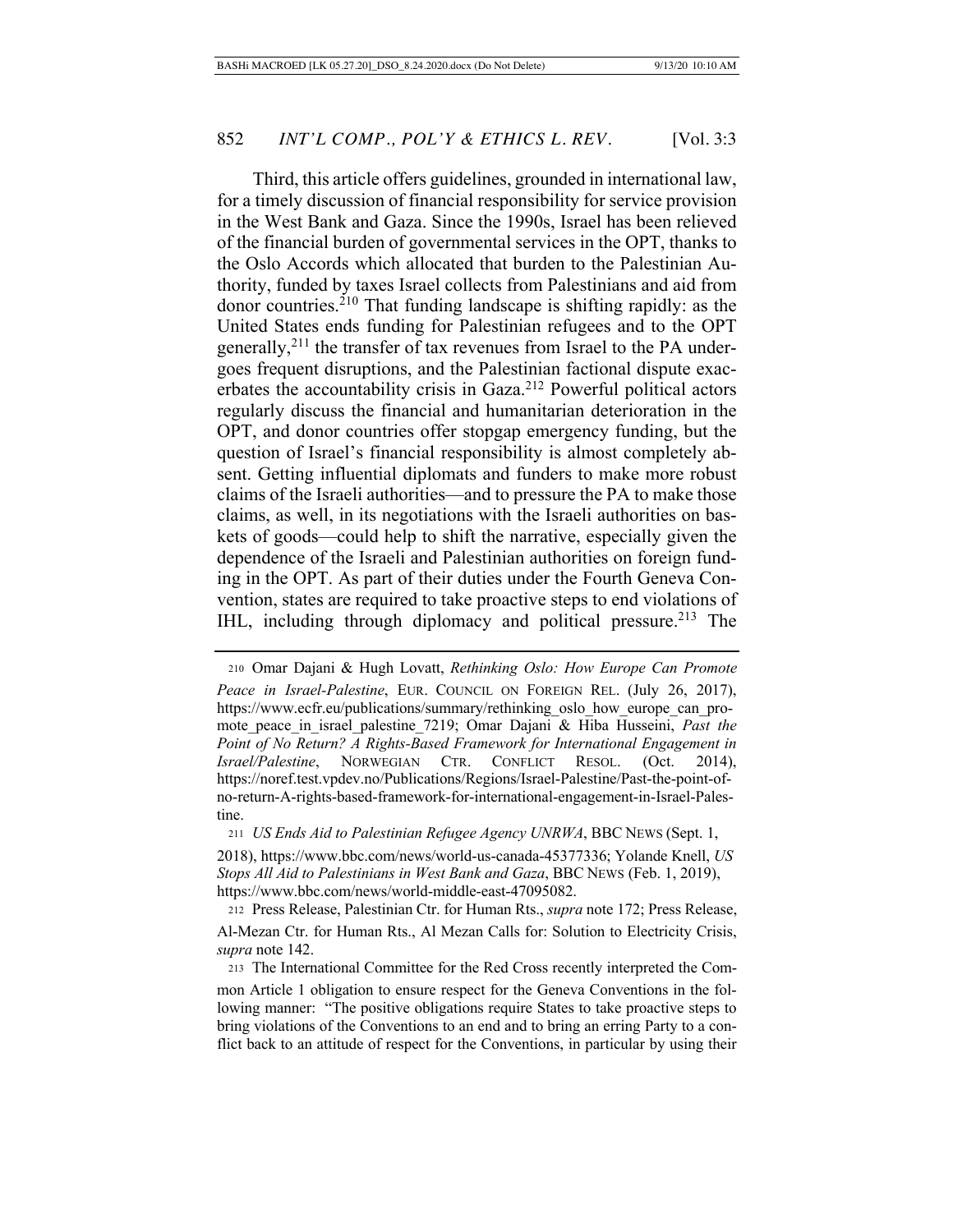framework suggested here provides a program for third party states to revise their policies on providing assistance to Israel and the OPT to bring them into conformity with international law<sup>214</sup> and particularly with the requirement that Israel be accountable for service provision in Gaza and the West Bank.

Fourth, this framework can be applied to evaluating Israeli conduct toward Palestinians living in the Gaza Strip. The standard of nondiscrimination it suggests is not a comparison between Palestinians in the West Bank and Israeli settlers in the West Bank, but rather a holistic comparison of two populations, Israeli and Palestinian, living in a land subject to a single sovereign but enjoying very different baskets of rights. Holding Israel responsible for the progressive realization of economic and social rights—without of course exempting the Palestinian authorities from their obligations—provides a useful tool in addressing the abdication of all three authorities—Israel, the PA and Hamas—in providing for Gaza's two million residents. Rather than making narrow nondiscrimination claims in the West Bank or in Area C of the West Bank, this framework holds Israel accountable for the rights enjoyed by Palestinians in all parts of the Palestinian territory. It challenges the Israeli argument that Gaza is a *sui generis* situation, outside the realm of human rights and IHL protections yet subject to significant Israeli control.<sup>215</sup>

Fifth, re-framing the narrative around accountability for the welfare of residents of the OPT to incorporate stronger human rights claims could mobilize support among different global constituencies. Arguments based on rights and nondiscrimination create a positive message that resonates for many in the international community. Such arguments have the potential to bypass what appear to be layers of legal complexity that obfuscate a basic situation of concern: two peoples living under a single sovereign for an indefinite "interim" period, but enjoying very different sets of rights.

<sup>215</sup> *See* Israeli Ministry of Foreign Affairs, *The Operation in Gaza: Factual and Legal Aspects*, ¶ 30 (July 29, 2009),

https://mfa.gov.il/MFA/ForeignPolicy/Terrorism/Pages/Operation\_Gaza\_factual\_a nd\_legal\_aspects\_applicable\_legal\_framework\_5\_Aug\_2009.aspx.

influence on that Party." INTERNATIONAL COMMITTEE FOR THE RED CROSS, COMMENTARY ON THE FIRST GENEVA CONVENTION: CONVENTION (I) FOR THE AMELIORATION OF THE CONDITION OF THE WOUNDED AND SICK IN ARMED FORCES IN THE FIELD 1215 (2d ed. 2016), https://ihl-databases.icrc.org/ihl/full/GCIcommentary. *See also* Boutruche & Sassòli, *supra* note 106; Dajani & Husseini, *supra* note 210, at 3.

 <sup>214</sup> Dajani & Husseini, *supra* note 210 at 4.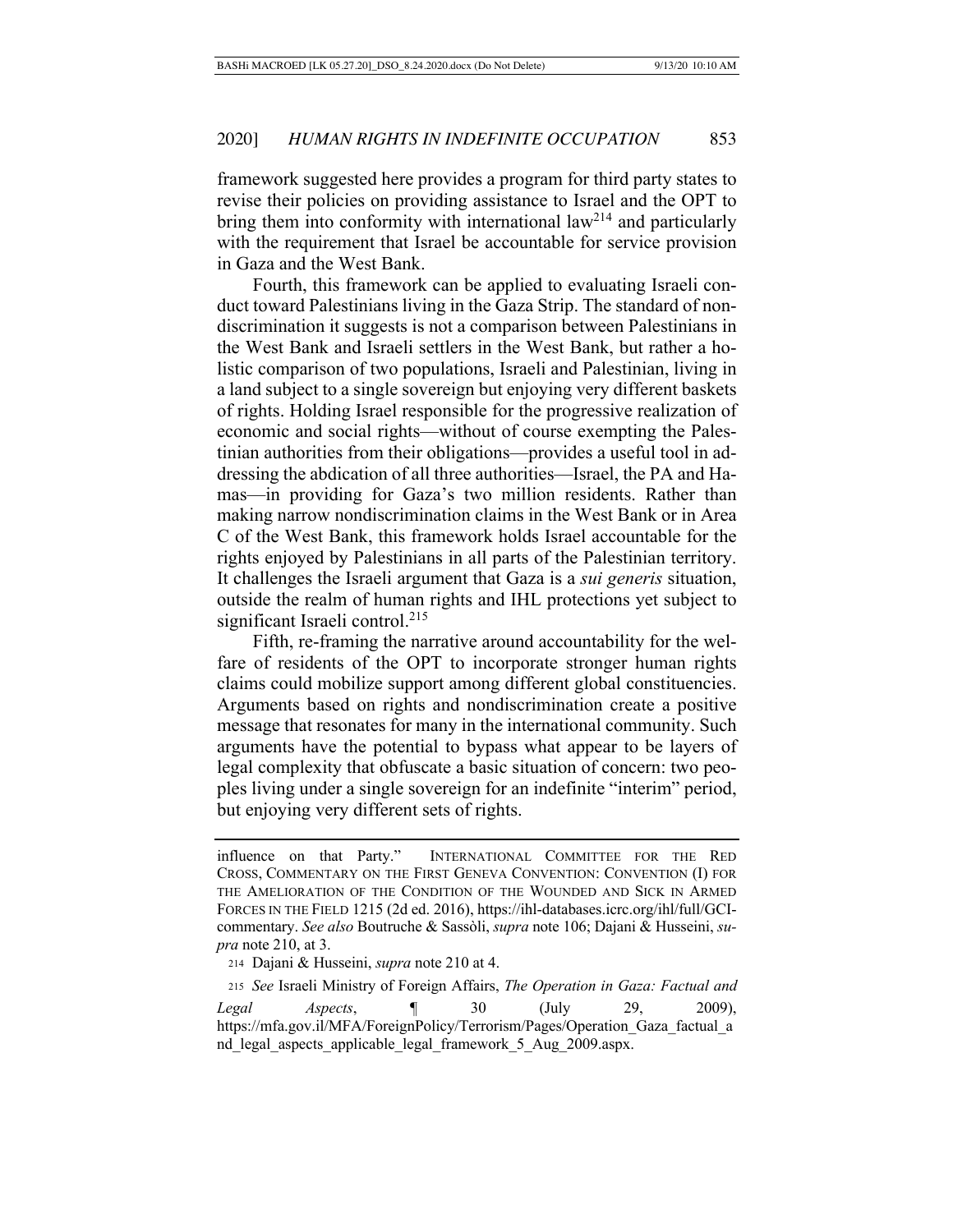As a practical matter, there are a number of enforcement actions that flow from this framework. First, as noted, donor states should use their engagement with the Israeli authorities to demand Israeli funding of services in the OPT, freeing up donor funds for other needs including development and investment. Second, United Nations committees such as the Human Rights Committee and the Committee on Economic, Social and Cultural Rights should ask the Israeli authorities to report on steps taken to progressively realize economic and social rights in the OPT, in order to bring service delivery on par with the level provided to Israeli citizens and residents. They should ask about steps that can be taken to reduce restrictions on the right to freedom of movement, including developing technologies and systems that address legitimate security needs while allowing many more people to travel much more quickly, including into Israel. Moreover, they should ask about progress in facilitating the freedoms needed for communal and social endeavors and expressing dissent, including changes in military legislation and prosecutions for peaceful speech and assembly. Additional U.N. bodies, such as the U.N. Human Rights Council and ad hoc reporting mechanisms, should make similar inquiries. Third, NGOs should consider focusing their shadow reports to the U.N. Committee on Economic, Social and Cultural Rights on comparisons of the level of services available in the OPT with the level available in Israel, with an emphasis on trends of improvement or deterioration. In particular, is service provision improving for Palestinians? Is it deteriorating? Is it improving for Israelis? The obligation to progressively realize social and economic rights would require particular scrutiny of a situation in which service delivery is improving for Israelis but declining for Palestinians.

Implementing these recommendations will contribute to creating a concrete expectation of the Israeli authorities that so long as they exercise control over the Palestinian territory, they should view the safeguarding of human rights, as part of their duties as an occupying power.

# V. CONCLUSION

This article has attempted to provide clarity about the content of the obligations of a long-term occupying power toward civilians, focusing on the convergence between the IHL obligation to provide for civilian welfare and the IHRL obligation to progressively realize economic, social and cultural rights. My argument has been that any such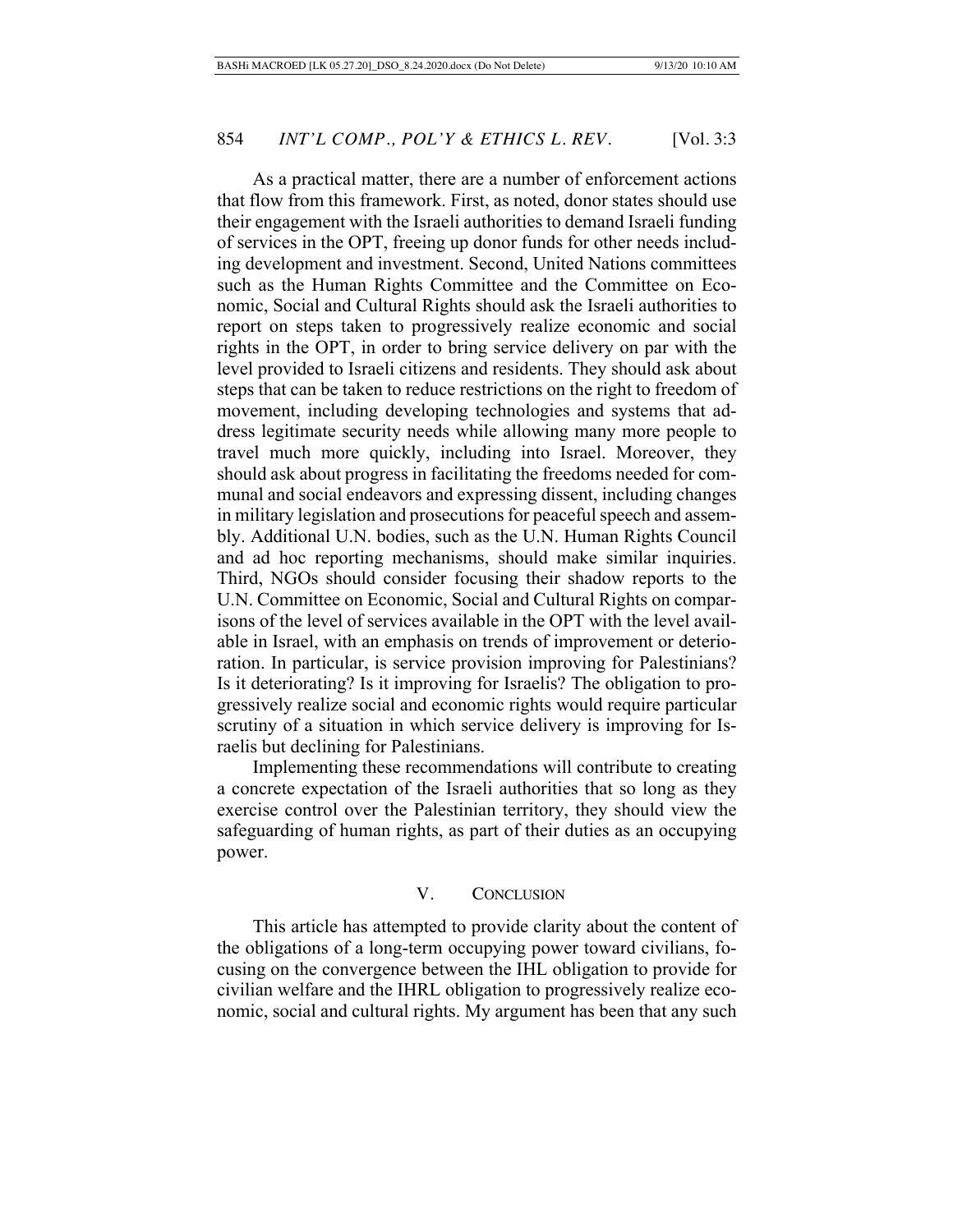inquiry should be context-specific, to allow for evaluation of the consequences of the interaction between IHL and IHRL norms in any given situation, and to exercise caution in undermining bright line IHL protections. The discussion is focused on the occupied Palestinian territory and includes concrete recommendations for third party states, UN bodies and civil society.

In that context, the article challenges the deference given to the delegation of responsibility in the Oslo Accords, arguing that an interim political agreement whose terms were to expire two decades ago should not override IHL protections for civilians living under occupation, including the obligation of the occupying power to respect, protect and fulfill human rights. The resulting claim—that Israel should provide more services than the PA is willing or able to purchase and that Israel should equalize service provision between its own civilians and Palestinian residents of the occupation—will raise concerns about undermining Palestinian autonomy and furthering Israeli de facto annexation. Yet this article argues that the balance should tip toward requiring more proactive action of Israel, largely because of the devastating effects of indefinitely deferring realization of economic and social rights.

The arguments made here can be adapted to other situations of prolonged occupation, using the basic principle of using IHRL norms to interpret the content of IHL obligations and taking concerns about deepening or normalizing a long-term occupation seriously. In some cases, it may be hard to pinpoint a precise moment at which it can be determined that an occupation has become prolonged and indefinite, $2^{16}$  or when delegations of responsibility to local authorities have become ineffective. In the case of the OPT, however, I concur with the judgement of other scholars who argue that such point has been reached.217 Some of those scholars have argued that the occupation should be ended as a matter of law.<sup>218</sup> Regardless of one's position on the legality of the occupation, there is a need to protect people now, in this permanently "temporary" period of occupation, under which more than two generations have grown up. The framework this article suggests, including its controversial claims to Israeli funding of Palestinian services at a level on par with that provided to Israeli citizens, is

<sup>216</sup> *See, e.g.*, Azarova, *supra* note 31.

<sup>217</sup> *See id*.; Ben-Naftali, *supra* note 31; GROSS, *supra* note 14; Dajani & Lovatt,

*supra* note 210; Dajani & Husseini, *supra* note 210; Wilde, *supra* note 50.

218 *Supra* note 31.